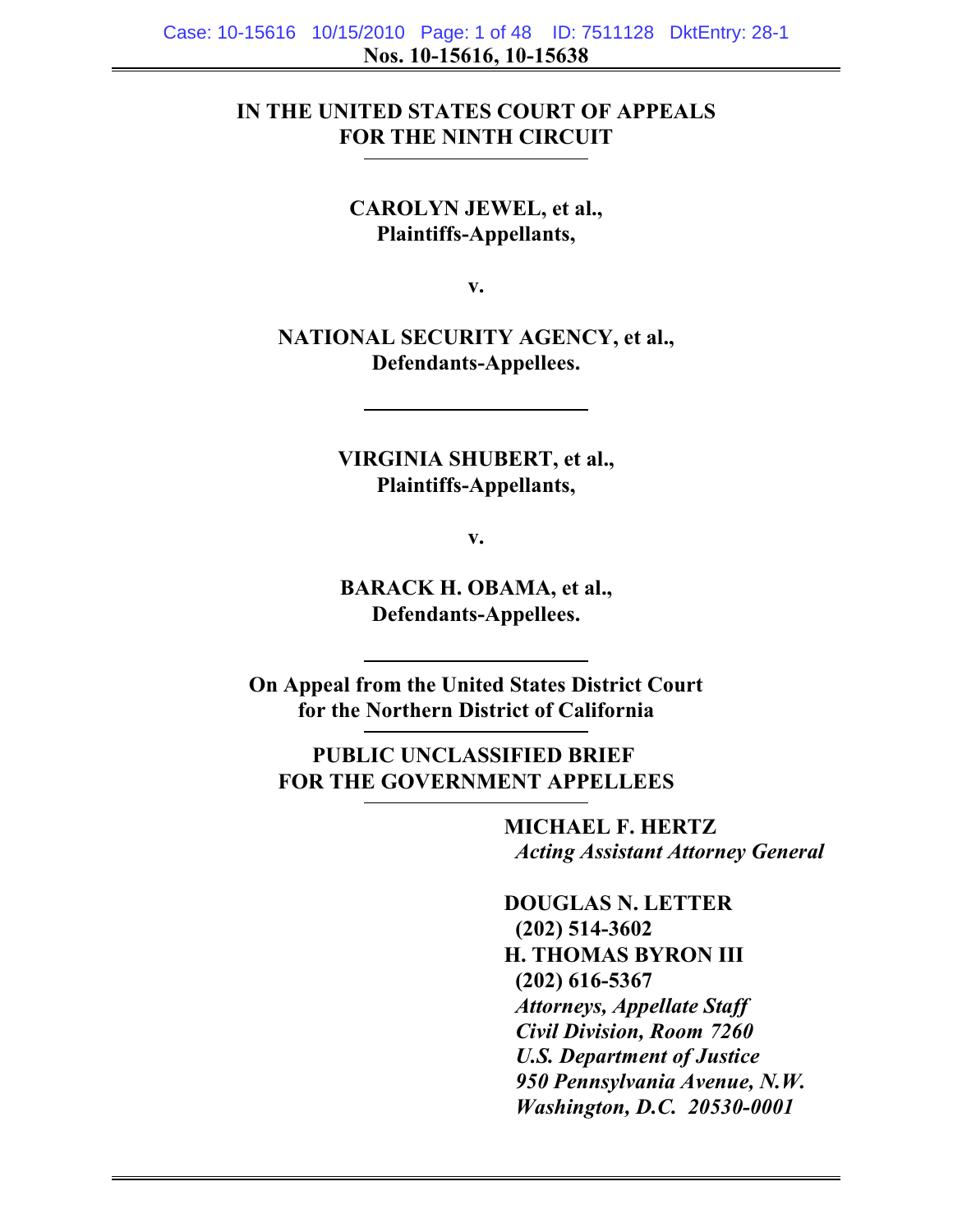Case: 10-15616 10/15/2010 Page: 2 of 48 ID: 7511128 DktEntry: 28-1

# **TABLE OF CONTENTS**

# **Page**

| $\mathbf{I}$ . |                                                                                                |  |
|----------------|------------------------------------------------------------------------------------------------|--|
| II.            | THE INVOCATION OF THE STATE SECRETS PRIVILEGE<br>PRECLUDES LITIGATION OF PLAINTIFFS' STANDING, |  |
|                |                                                                                                |  |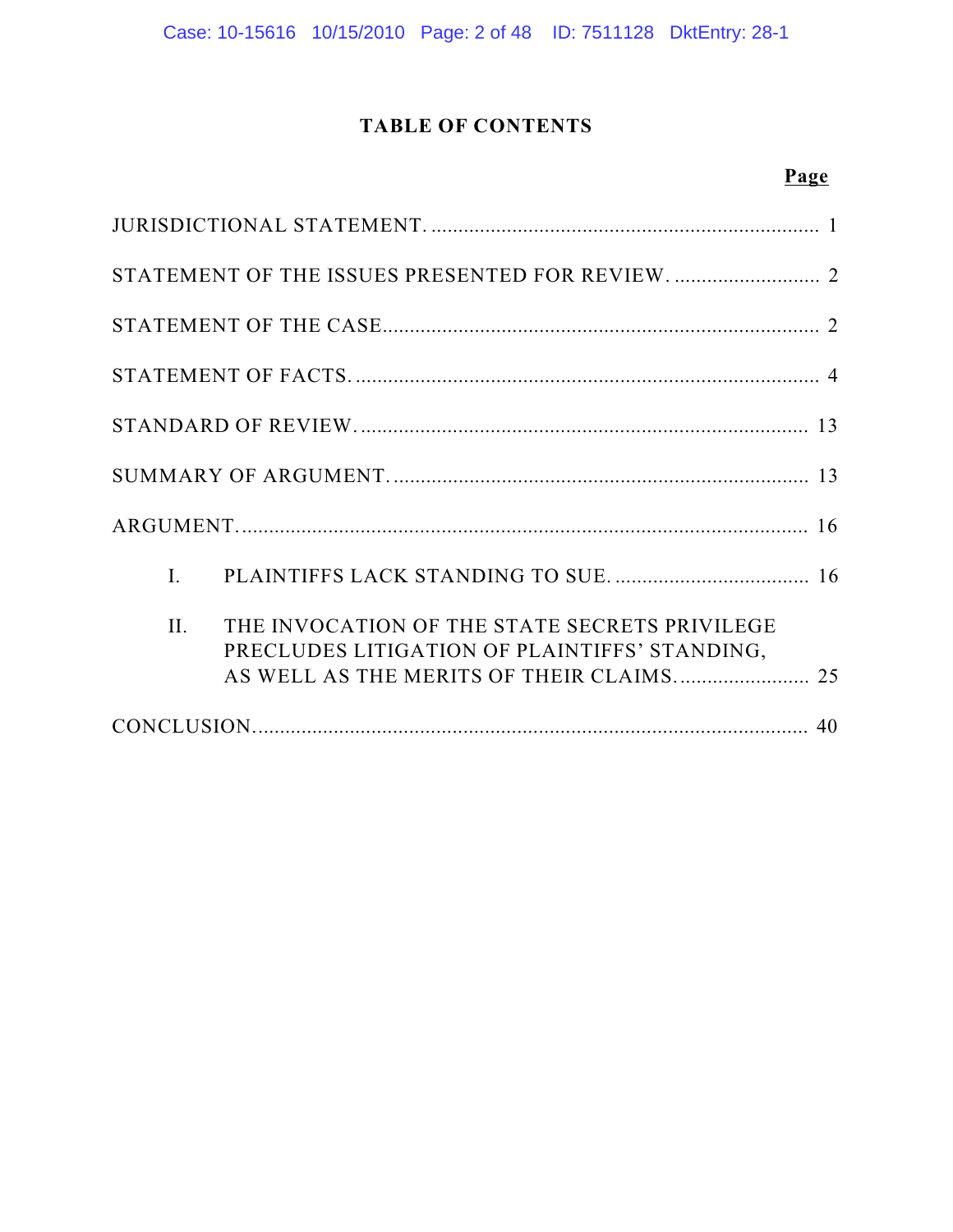# **TABLE OF AUTHORITIES**

| Cases:                                                                        | Page |
|-------------------------------------------------------------------------------|------|
| ACLU v. NSA, 493 F.3d 644 (6th Cir. 2007), cert. denied,                      |      |
| Al-Haramain Islamic Foundation, Inc. v. Bush, 507 F.3d 1190                   |      |
|                                                                               |      |
| Alfred A. Knopf v. Colby, 509 F.2d 1362 (4th Cir.), cert. denied,             |      |
|                                                                               |      |
|                                                                               |      |
| Chicago & Southern Air Lines, Inc. v. Waterman S.S. Corp.,                    |      |
| City of Los Angeles v. County of Kern, 581 F.3d 841 (9th Cir. 2009).  18      |      |
|                                                                               |      |
| El-Masri v. United States, 479 F.3d 296 (4th Cir. 2007),                      |      |
| Elk Grove Unified School Dist. v. Newdow, 542 U.S. 1 (2004) 17, 18, 22, 24    |      |
|                                                                               |      |
| Friends of the Earth, Inc. v. Laidlaw Envtl. Servs., 528 U.S. 167 (2000).  17 |      |
| Gladstone Realtors v. Village of Bellwood, 441 U.S. 91 (1979) 18              |      |
|                                                                               |      |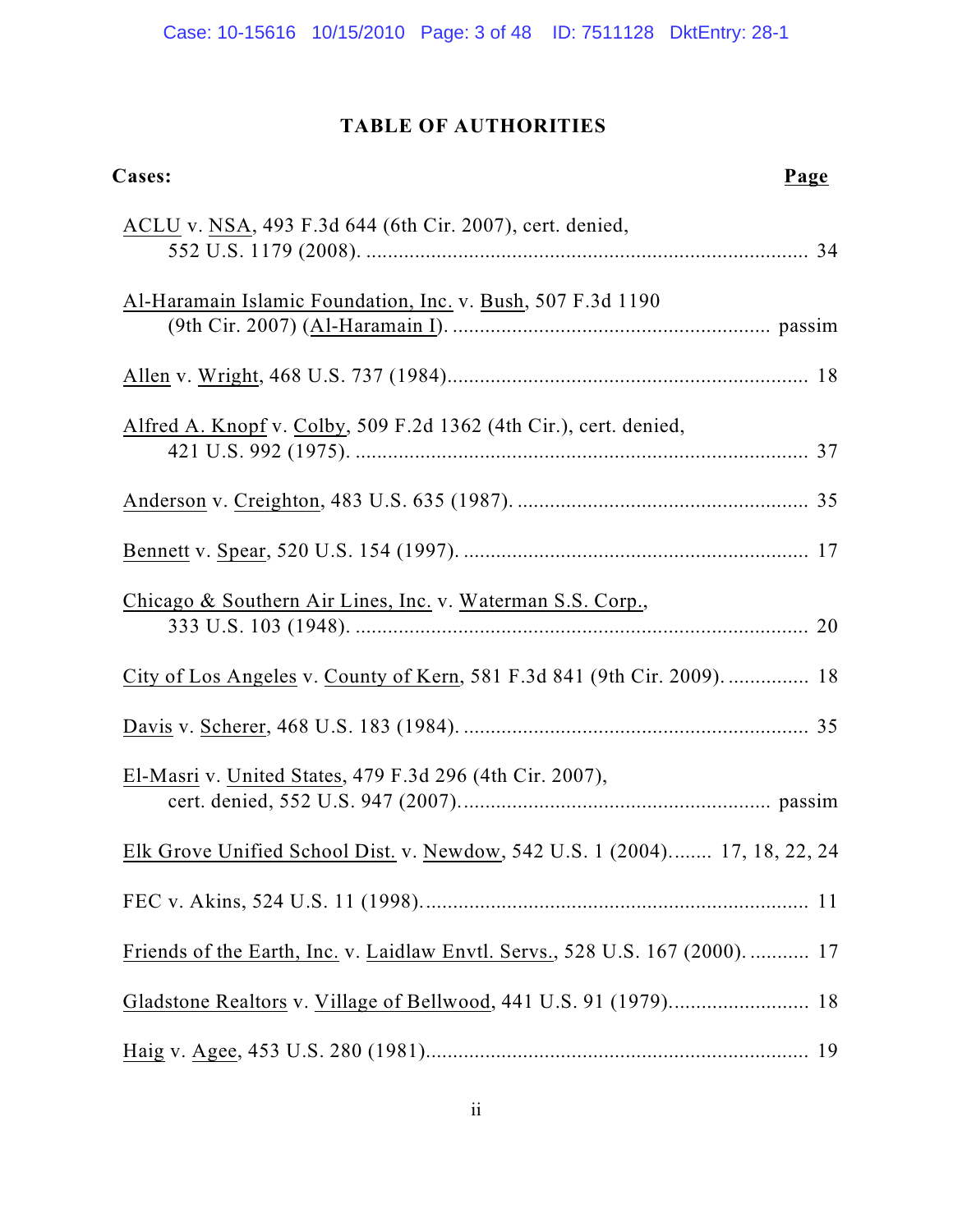| Kasza v. Browner, 133 F.3d 1159 (9th Cir.), cert. denied,                  |
|----------------------------------------------------------------------------|
|                                                                            |
| Mohamed v. Jeppesen Dataplan, Inc., 614 F.3d 1070 (9th Cir. 2010).  passim |
|                                                                            |
| Northrop Corp. v. McDonnell Douglas Corp., 751 F.2d 395                    |
| In re NSA Telecomm. Records Lit., , 564 F. Supp. 2d 1109                   |
| Schlesinger v. Reservists Committee to Stop the War, 418 US 208 (1974) 12  |
|                                                                            |
|                                                                            |
| Sterling v. Tenet, 416 F.3d 338 (4th Cir. 2005), cert. denied,             |
|                                                                            |
|                                                                            |
| United States v. Curtiss-Wright Export Corp., 299 U.S. 304 (1936).  20     |
|                                                                            |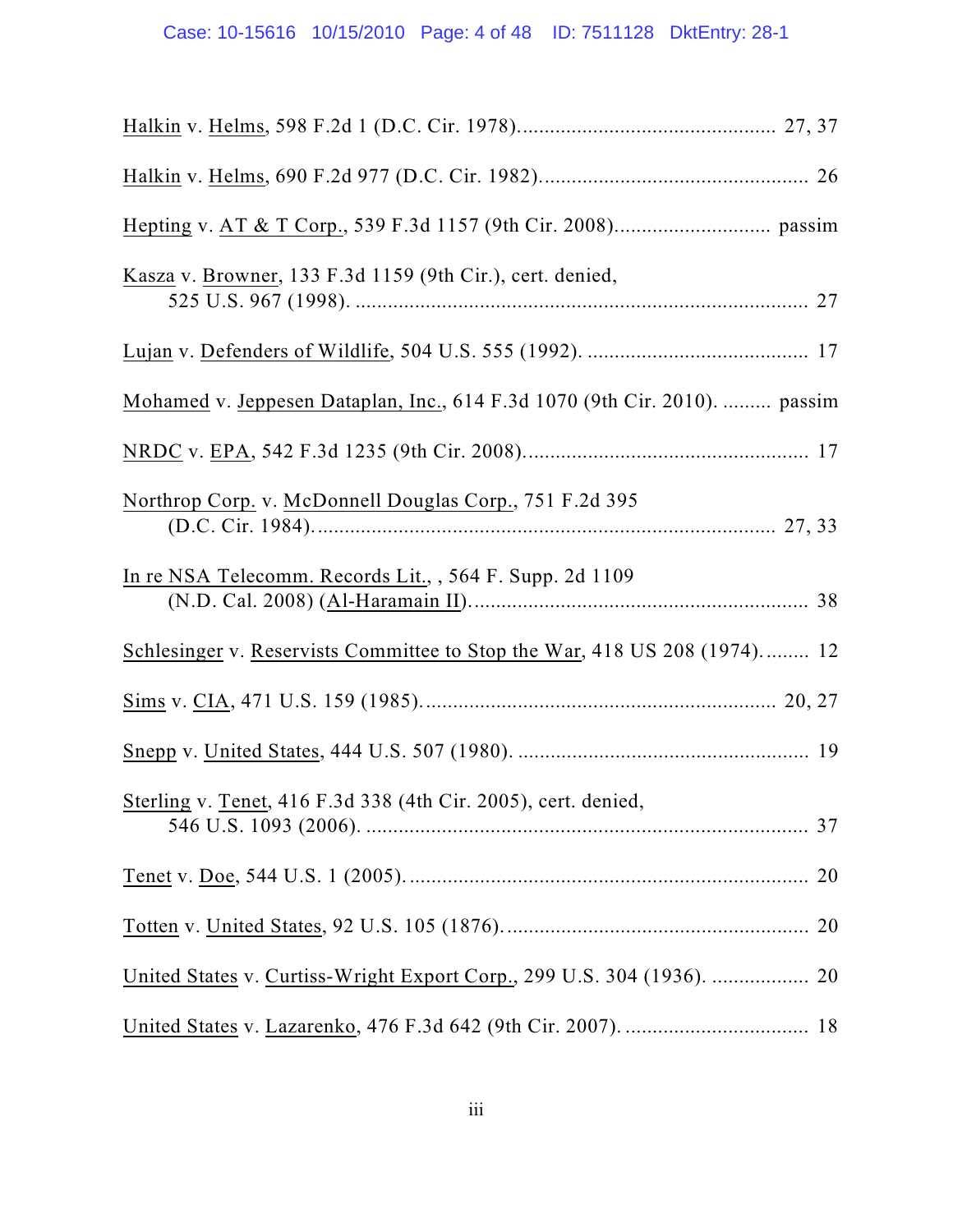| <b>Constitution:</b>                                    |
|---------------------------------------------------------|
| United States Constitution:                             |
|                                                         |
| <b>Statutes:</b>                                        |
| Foreign Intelligence Surveillance Act of 1978 ("FISA"): |
|                                                         |
|                                                         |
|                                                         |
|                                                         |
|                                                         |
|                                                         |
|                                                         |
|                                                         |
|                                                         |
|                                                         |
|                                                         |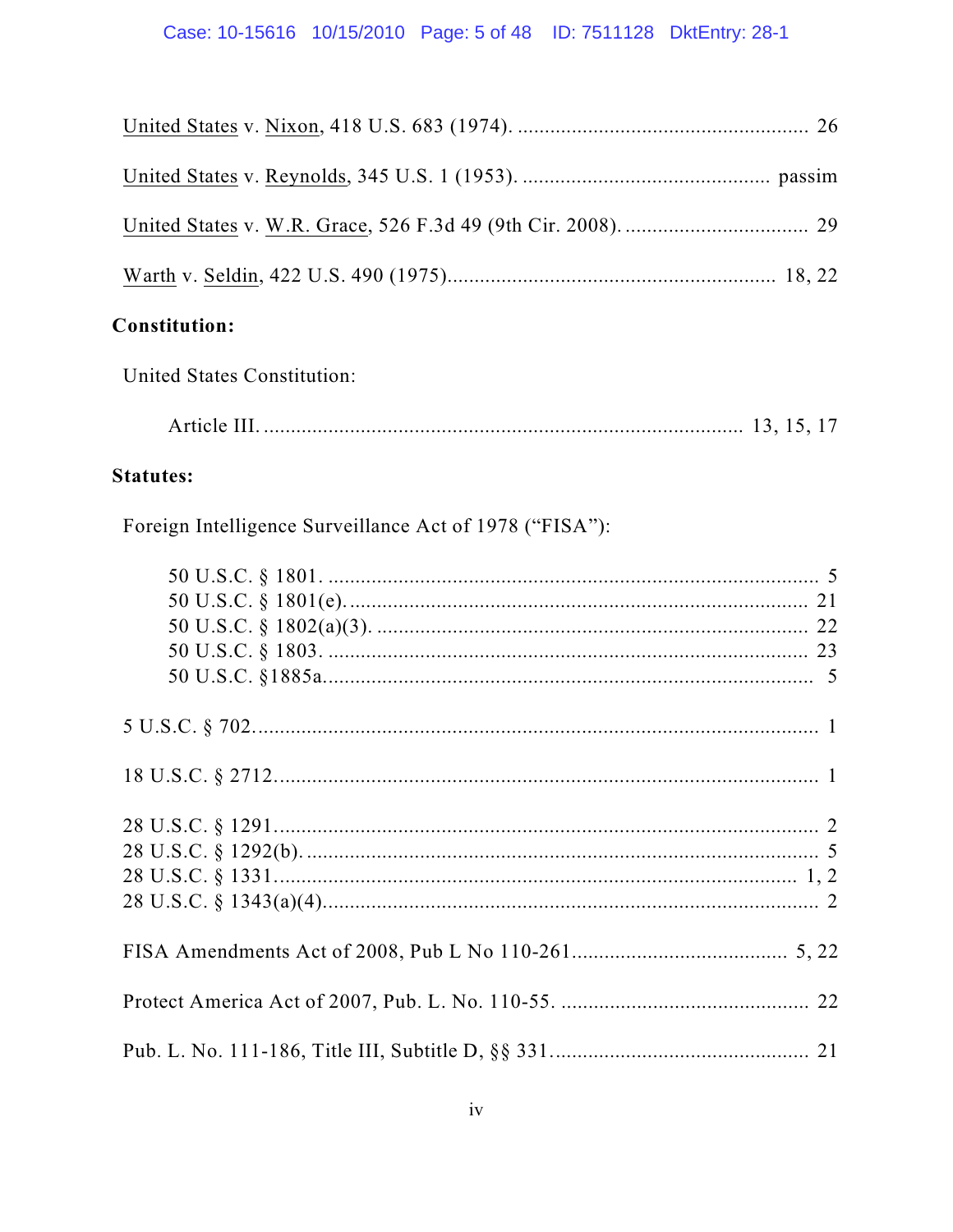# **Legislative Materials:**

| H.R. Rep. No. 95-1283, at 22 (1978), reprinted in 1978 U.S.C.C.A.N. 3904, |  |
|---------------------------------------------------------------------------|--|
|                                                                           |  |
|                                                                           |  |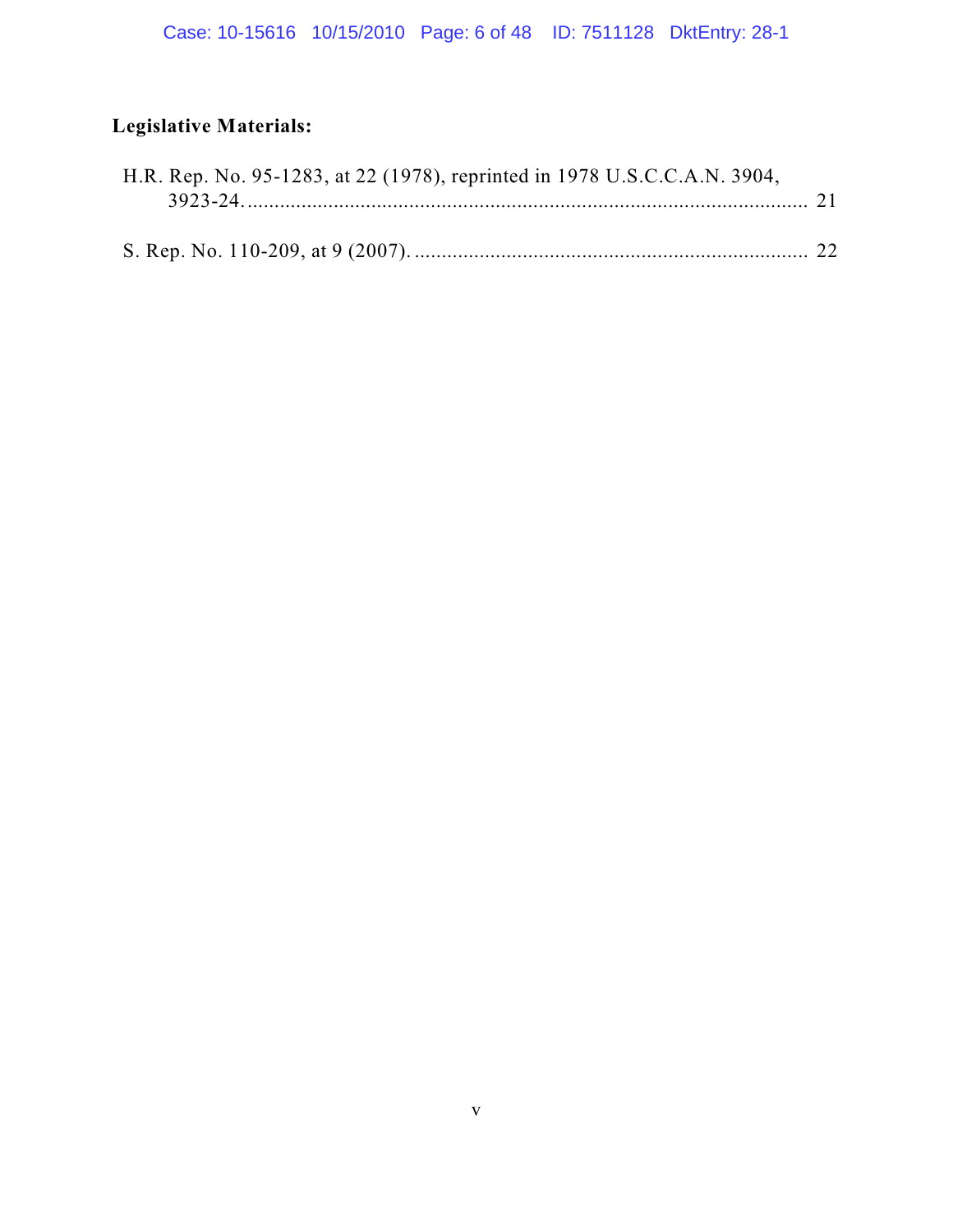Case: 10-15616 10/15/2010 Page: 7 of 48 ID: 7511128 DktEntry: 28-1

# IN THE UNITED STATES COURT OF APPEALS FOR THE NINTH CIRCUIT

# Nos. 10-15616, 10-15638

CAROLYN JEWEL, et al., Plaintiffs-Appellants,

v.

NATIONAL SECURITY AGENCY, et al., Defendants-Appellees.

> VIRGINIA SHUBERT, et al., Plaintiffs-Appellants, v. GEORGE W. BUSH, et al., Defendants-Appellees.

On Appeal from the United States District Court for the Northern District of California

# **PUBLIC UNCLASSIFIED BRIEF FOR THE GOVERNMENT APPELLEES**

# **JURISDICTIONAL STATEMENT**

Plaintiffs in Jewel (No. 10-15616) invoked the jurisdiction of the district court under 28 U.S.C. § 1331, 18 U.S.C. § 2712, and 5 U.S.C. § 702. Jewel ER 24.<sup>1</sup>

Plaintiffs in Shubert (No. 10-15638) invoked the jurisdiction of the district court

 $1$  Citations to the Excerpts of Record in No. 10-15616 (including materials common to both cases) are in the form "Jewel ER \_\_." Where necessary, citations to the Excerpts of Record in No. 10-15638 are in the form "Shubert ER \_\_." Citations to the government appellees' public Supplemental Excerpts of Record are in the form "SER <sup>"</sup>; the government's Classified Excerpts of Record, made available to this Court in camera and ex parte, are cited "CER \_\_." Citations to docket entries in the record below are in the form "Jewel [or Shubert] Dkt# ." See Jewel ER 80-85 (docket list); Shubert ER 71-134 (same).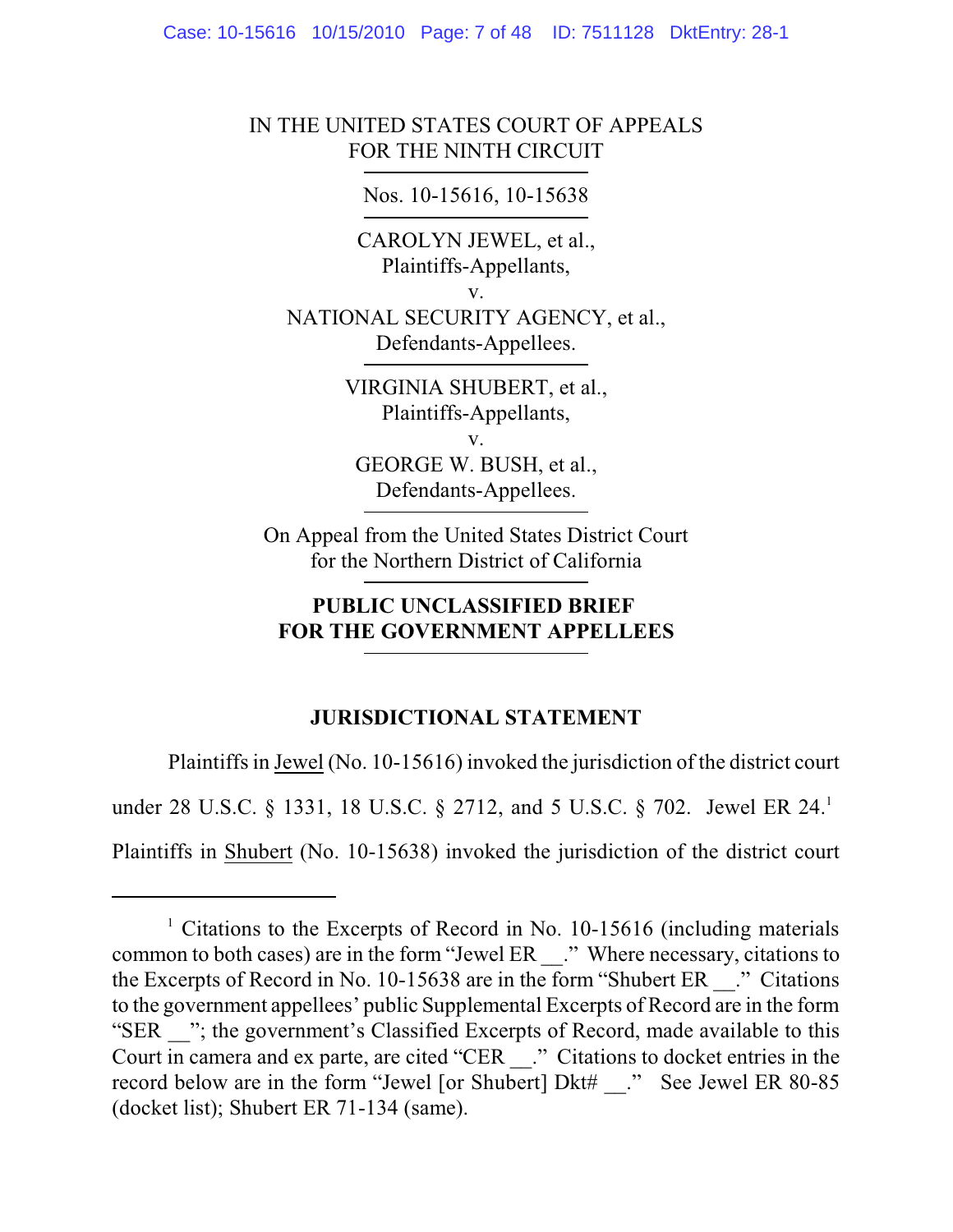under 28 U.S.C. §§ 1331, 1343(a)(4). The district court dismissed plaintiffs' complaints in both cases in an order dated January 21, 2010; judgment was entered on the docket on January 25, 2010. See Jewel ER 1-20. Plaintiffs filed notices of appeal on March 19, 2010. See Jewel ER 76; Shubert ER 32. This Court has jurisdiction pursuant to 28 U.S.C. § 1291.

# **STATEMENT OF THE ISSUES PRESENTED FOR REVIEW**

**1.** Whether plaintiffs have standing to pursue claims alleging that the National Security Agency (NSA) engaged in warrantless surveillance of telecommunication information.

**2.** Whether the invocation of the state secrets privilege precludes litigation of plaintiffs' standing and the merits of their claims.

### **STATEMENT OF THE CASE**

Plaintiffs in both Jewel and Shubert have sued federal government agencies and officials, alleging that NSA's actions violate various statutes and the Constitution. $2$  Both cases involve allegations that NSA undertook what the complaints describe as "dragnet" surveillance of the content of the communications ofmillions of Americans;Jewel also alleges surveillance of communicationsrecords.

<sup>&</sup>lt;sup>2</sup> This brief is submitted on behalf of the government agencies and officials named in the two complaints: the United States of America, the National Security Agency, the Department of Justice, and President Barack H. Obama, Director of NSA Keith B. Alexander, Attorney General Eric H. Holder, Jr., and Director of National Intelligence James R. Clapper, Jr. (who has succeeded Dennis C. Blair, pursuant to FRAP  $43(c)(2)$ , in their official capacities.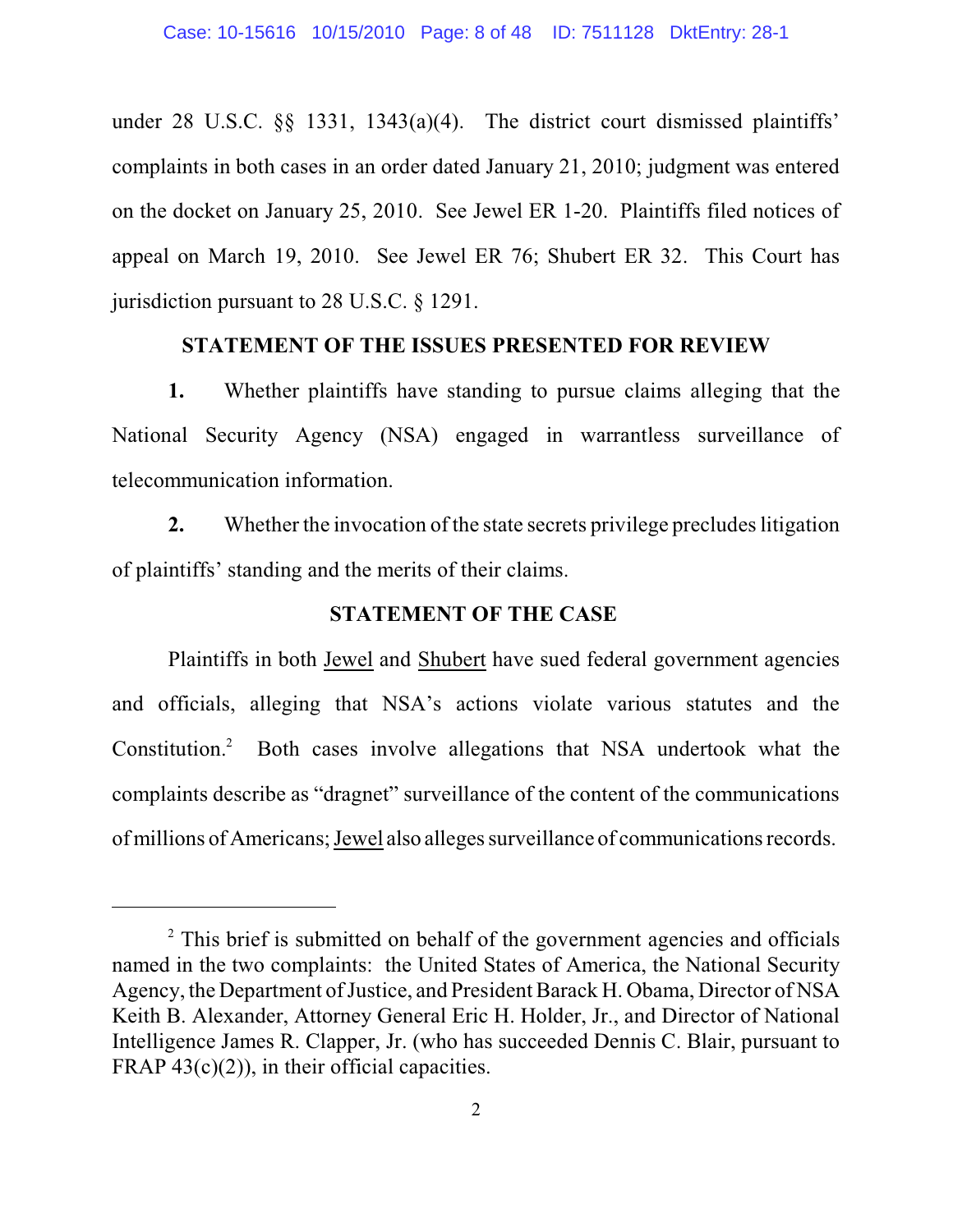See Jewel ER 22-23; Shubert ER 48. The complaints offer no specific basis to believe that plaintiffs themselves were subject to any surveillance. Instead, they assert that plaintiffs were likely to have been subject to surveillance under those alleged programs, based on plaintiffs' understanding of the scope of the alleged programs, which plaintiffs contend target nearly every American.

These are two of many cases alleging similar or related conduct by the government or telecommunications carriers. See, e.g., Hepting v. AT & T Corp., 539 F.3d 1157 (9th Cir. 2008), appeal after remand pending, 9th Cir. Nos. 09-16676, et al.; Al-Haramain Islamic Foundation, Inc. v. Bush, 507 F.3d 1190 (9th Cir. 2007) (Al-Haramain I); see also Jewel ER 3-8. Although those cases involve different parties, all seek to challenge alleged warrantless surveillance by NSA. As in those other cases, the United States here asserted the state secrets privilege (and other statutory privileges) over extremely sensitive national security information, noting that disclosure of the privileged information – including information about intelligence activities, sources, and methods – would cause exceptionally grave harm to national security. As the Director of National Intelligence (DNI) explained in his declaration asserting the state secrets privilege, the privilege extends to key evidence implicated by plaintiffs' claims, such as whether plaintiffs themselves had been subjected to any surveillance of the type alleged in their complaints. Confirmation or denial of such claims would cause exceptionally grave harm to national security.

The district court dismissed both complaints on the ground that plaintiffs lack standing to sue.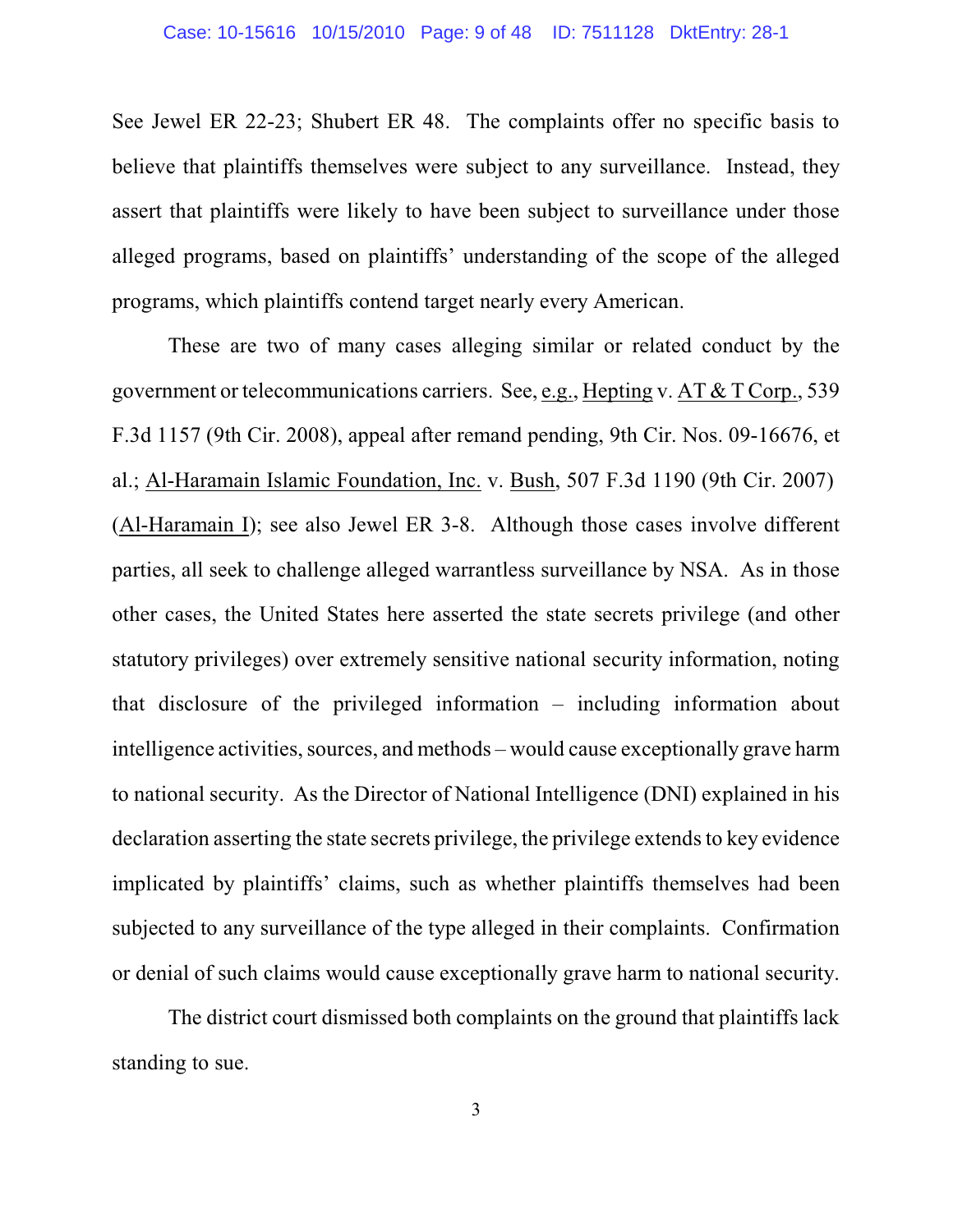#### **STATEMENT OF FACTS**

**1.** Following the attacks on the United States on September 11, 2001, President Bush established the Terrorist Surveillance Program (TSP), authorizing NSA to intercept the content of international communications into and out of the United States of persons linked to al Qaeda or related terrorist organizations. To intercept a communication under the TSP, one party to the communication had to be located outside the United States, and there must have been a reasonable basis to conclude that at least one party to the communication was a member or agent of al Qaeda or an affiliated terrorist organization. The TSP was designed to detect and prevent further terrorist attacks within the United States. SER 42.

President Bush publiclyacknowledged the TSP's existence in December 2005. On January 17, 2007, Attorney General Gonzales announced that any electronic surveillance that had been occurring under the TSP would henceforth be conducted subject to the approval of the Foreign Intelligence Surveillance Court (FISA Court), and that the President's authorization of the TSP had lapsed. The TSP is thus no longer operative, and has been defunct for over three years. SER 42 & n.3.

**2.** In January 2006, all but one of the plaintiffs in Jewel filed a different, earlier suit in the Northern District of California, captioned Hepting v. AT&T Corp., alleging that AT&T had provided unlawful assistance in connection with alleged NSA intelligence activities, in violation of the Constitution and specified provisions of federal and state law. In that case, as in these cases, plaintiffs alleged a communications "dragnet" far broader in scope than the publicly acknowledged TSP.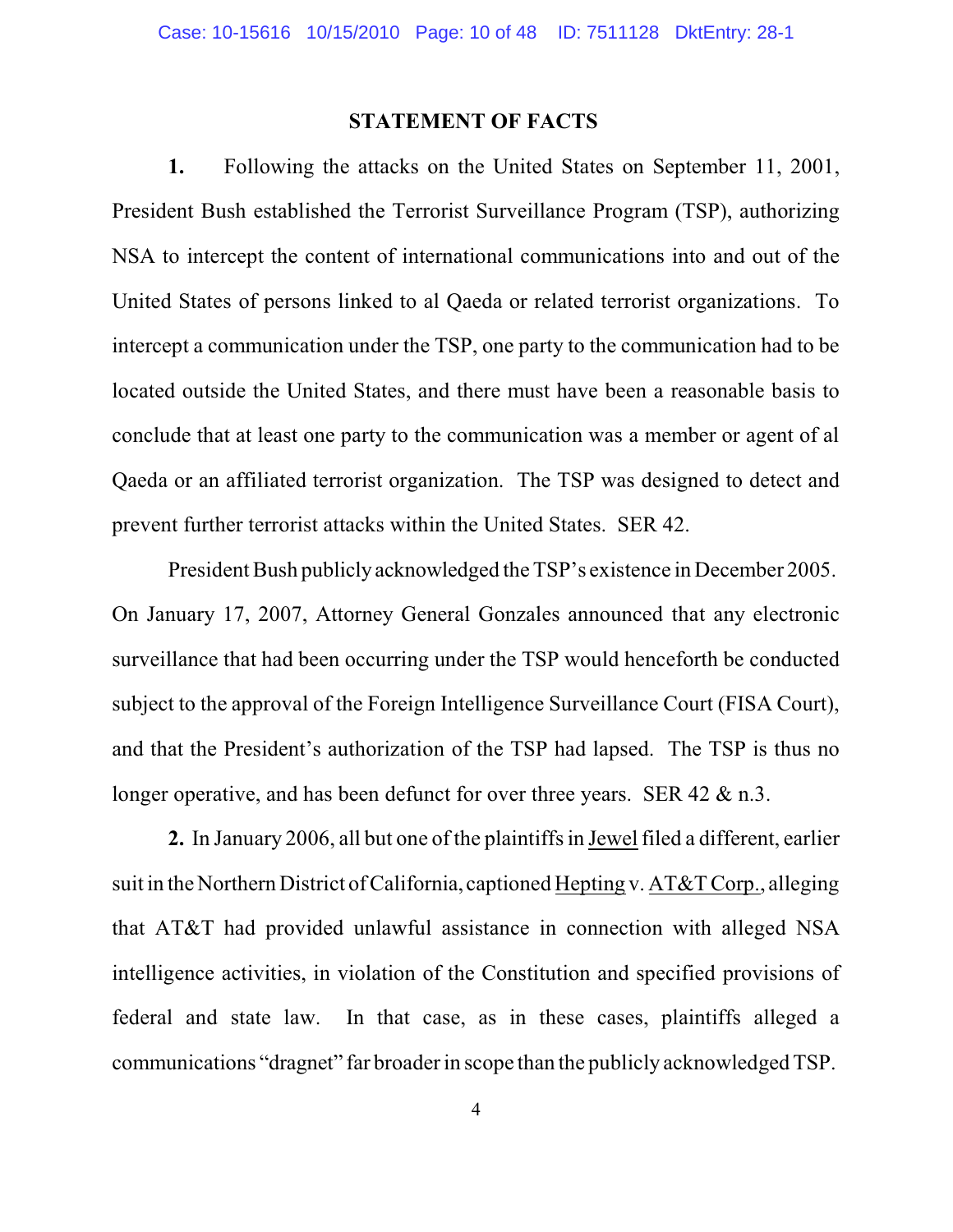## Case: 10-15616 10/15/2010 Page: 11 of 48 ID: 7511128 DktEntry: 28-1

Plaintiffs in Hepting alleged that their status as customers of AT&T made it likely they had been subject to the surveillance they alleged was taking place with the cooperation of that company. Jewel ER 3-4.

Following Hepting, numerous other suits were filed in venues across the country concerning surveillance allegedly undertaken by NSA and telecommunications companies. In August 2006, the Judicial Panel on Multidistrict Litigation ordered all such cases transferred to and consolidated in the Northern District of California. Jewel ER 4-5.

In the cases against telecommunication carriers in district court, the United States intervened and moved for dismissal, formally asserting the state secrets privilege on the ground that litigation of plaintiffs' claims would risk the disclosure of sensitive and highly classified intelligence information, including intelligence sources and methods. In Hepting, the district court denied the government's motion to dismiss in July 2006, and certified its ruling for interlocutory appeal under 28 U.S.C. § 1292(b). This Court granted petitions for interlocutory appeal filed by the government and AT&T. Jewel ER 4-5.

While Hepting was pending on appeal, Congress enacted the FISA Amendments Act of 2008, Pub. L. No. 110-261, 122 Stat. 2436. In relevant part, that statute amended the Foreign Intelligence Surveillance Act of 1978 (FISA), 50 U.S.C. §§ 1801, et seq., by adding a general immunity provision for telecommunications companies and other persons alleged to have furnished assistance to elements of the intelligence community. See 50 U.S.C. § 1885a. In light of that new statute, this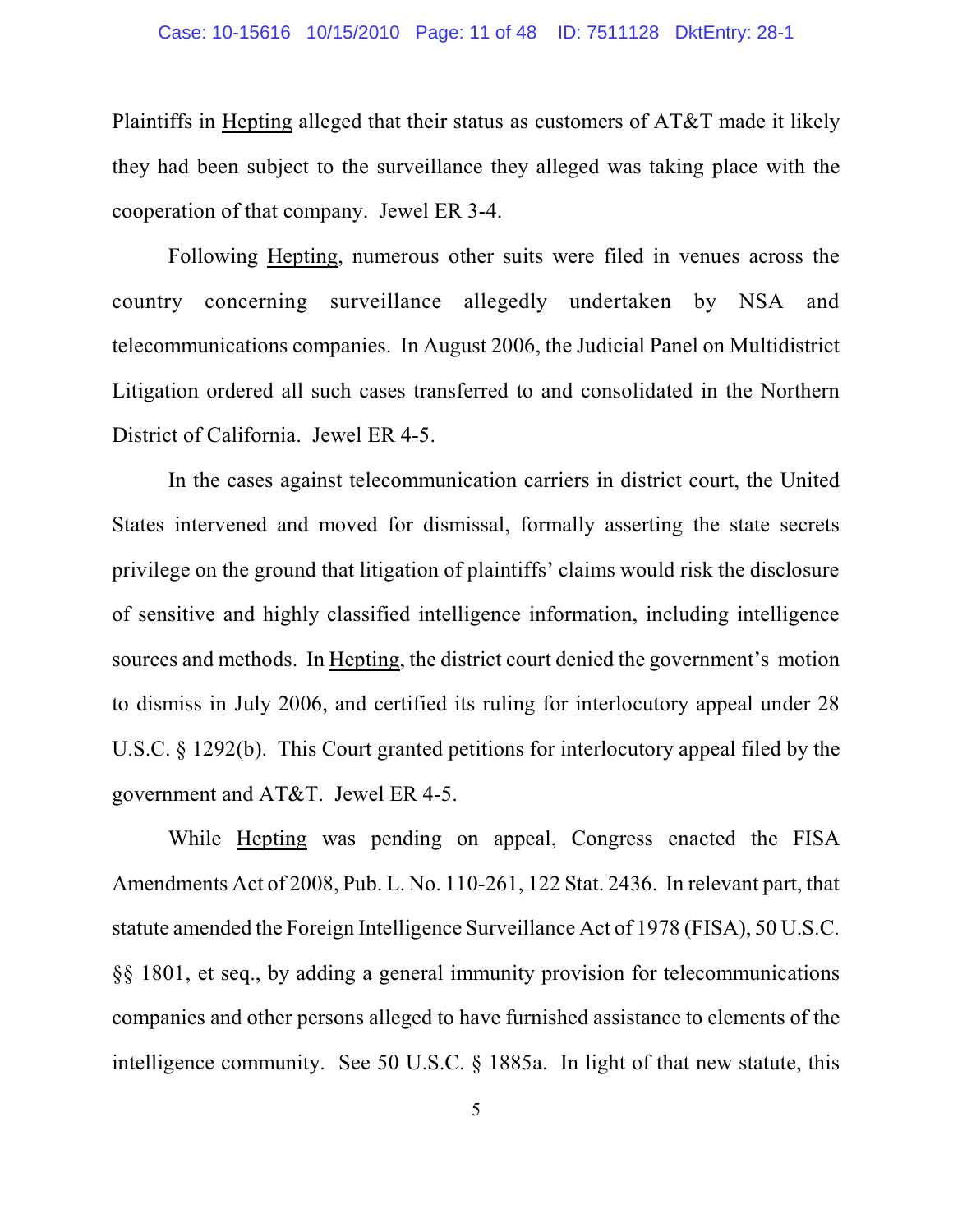Court in August 2008 remanded Hepting to the district court. Hepting v. AT&T Corp., 539 F.3d 1157 (2008).<sup>3</sup> Less than a month after this Court's remand, plaintiffs in Hepting (with the addition of one new plaintiff) filed the complaint in Jewel, naming as defendants federal government agencies and officials but otherwise challenging the same alleged surveillance programs at issue in Hepting.

**3.** Both cases now on appeal concern essentially identical allegations. Plaintiffs in Jewel allege that NSA conducted and continues to conduct "dragnet" surveillance of both the content and the records of the telephone and internet communications of large numbers of Americans. Jewel ER 22; see id. at 22-24, 27- 35. Similarly, the Shubert plaintiffs allege NSA "dragnet" surveillance of the content (but not the records) of "virtually every" telephone and internet communication sent or received in the United States. Shubert ER 48; see generally id. at 60-67.

Plaintiffs' complaints include unsupported assertions about the nature and mechanics of the alleged surveillance they seek to challenge. See Jewel ER 29-32, 33-34; Shubert ER 63-65. Both cases refer to the Terrorist Surveillance Program (TSP), but also allege additional activities that go far beyond the acknowledged TSP and that have never been confirmed or denied by the government. See Jewel ER 22- 23; Shubert ER 60-66. Both complaints include allegations that telecommunications

<sup>&</sup>lt;sup>3</sup> On remand, the Attorney General provided the requisite certifications pursuant to the statute, and the district court accordingly dismissed the action. The Hepting plaintiffs' appeal of that decision is pending (9th Cir. No. 09-16676 and consolidated cases).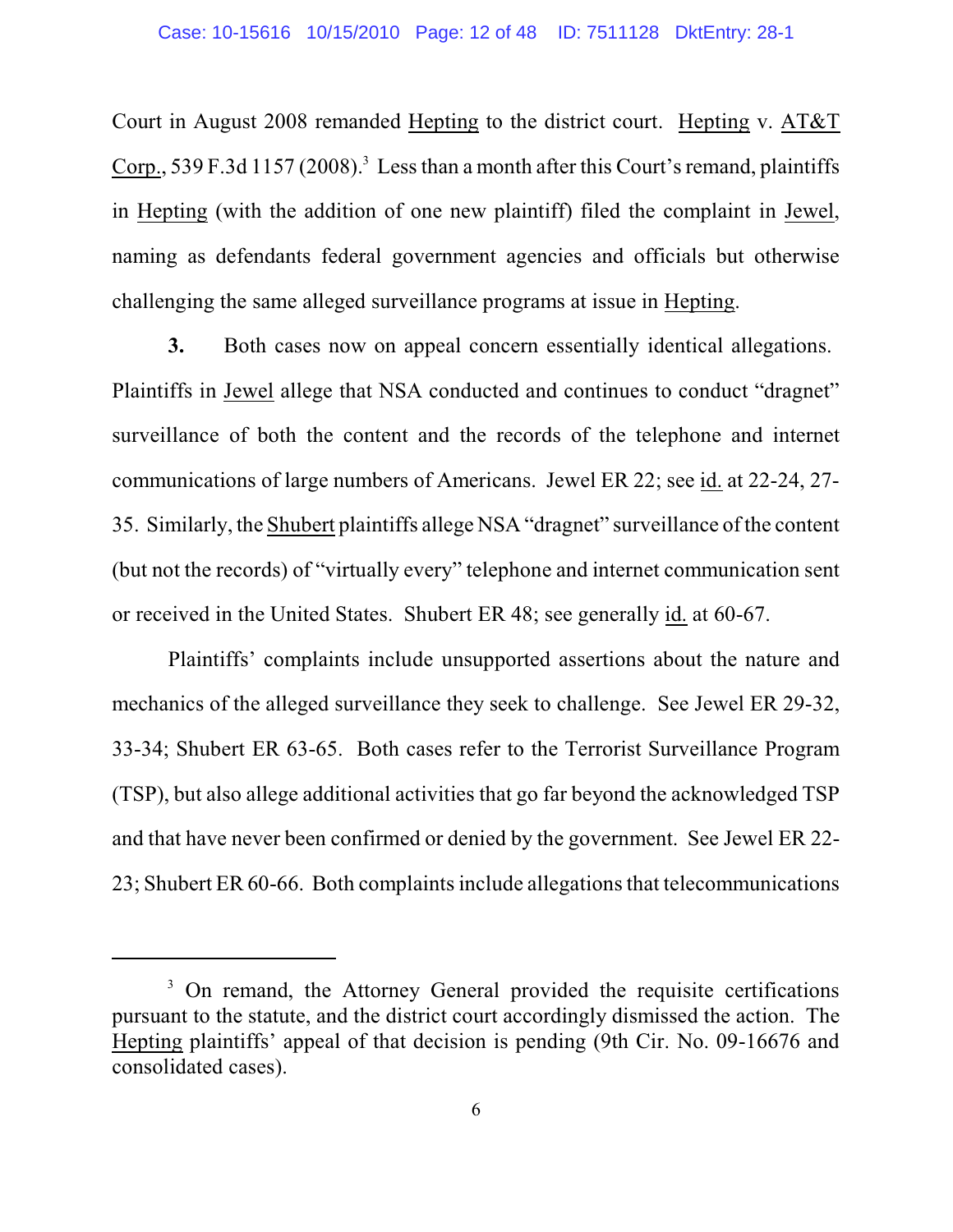companies – in particular, AT&T Corp. – worked in concert with NSA to conduct the alleged surveillance. See Jewel ER 23-24, 29-35; Shubert ER 49-50, 63-64. Notably, plaintiffs do not challenge surveillance authorized by the FISA Court. Nor do plaintiffs challenge surveillance authorized by legislation, such as the FISA Amendments Act of 2008.

**4.** In both Jewel and Shubert, the Director of National Intelligence (DNI) asserted the state secrets privilege – as well as additional statutory privileges – over information essential to the litigation of plaintiffs' claims. The privilege assertion was supported by public declarations, as well as by classified materials, which were submitted in camera and ex parte to prevent disclosure of the very information sought to be protected. 4

In particular, the DNI explained that the privilege covers information that would confirm or deny whether these plaintiffs have been subject to the alleged NSA intelligence activities. Disclosure of such information would inherently reveal NSA intelligence sources and methods and reasonably could be expected to harm the national security of the United States. Identifying whether specific individuals were targets of alleged NSA activities would reveal either who is subject to investigative interest (helping that person to evade surveillance) or who is not (potentially

<sup>&</sup>lt;sup>4</sup> The classified submissions in both cases are included in the government's Classified Excerpts of Record (CER), which are submitted ex parte and in camera, as in the district court, and are available to this Court for review under appropriate security measures.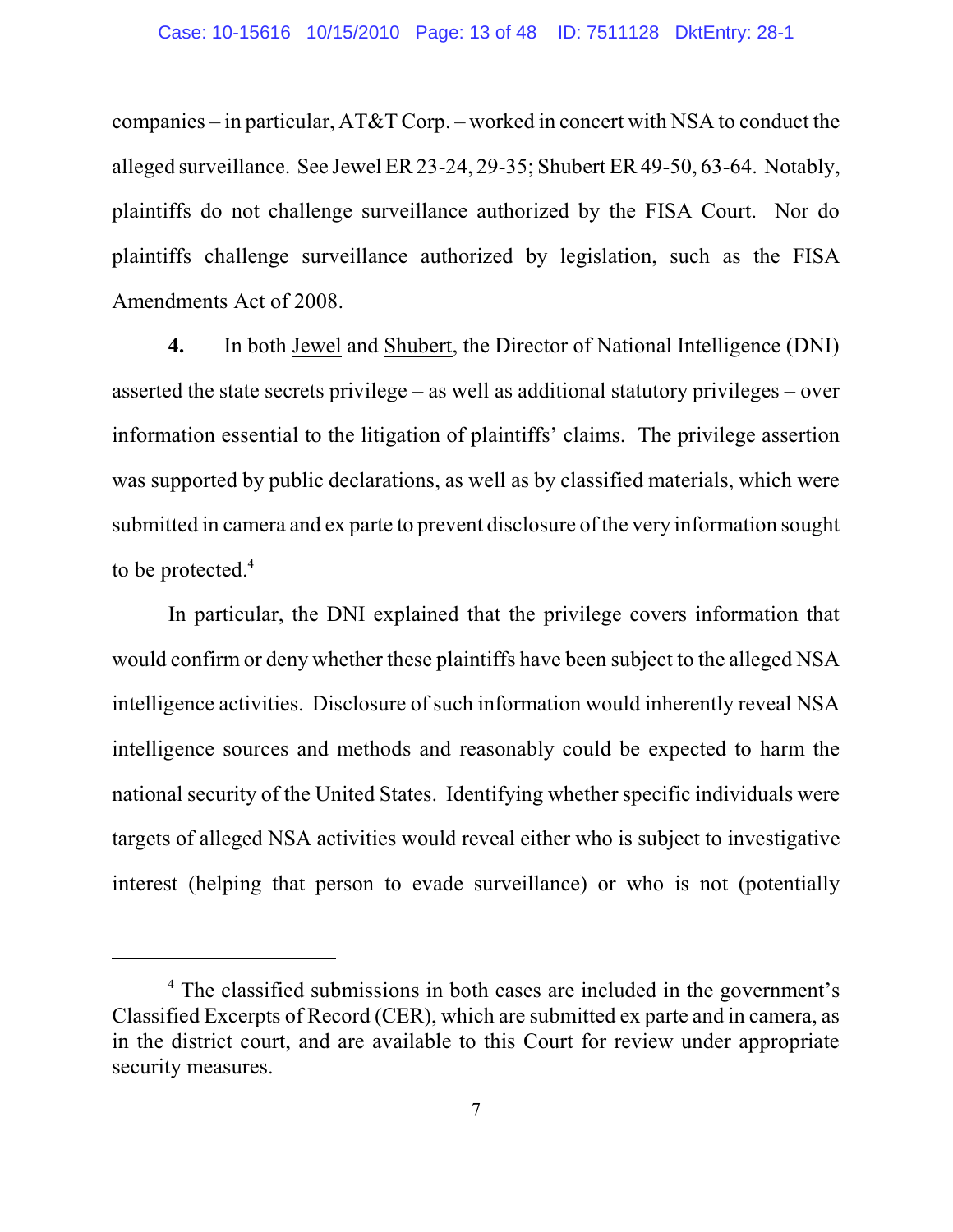## Case: 10-15616 10/15/2010 Page: 14 of 48 ID: 7511128 DktEntry: 28-1

revealing the scope of intelligence activities as well as the existence of what may be secure channels for enemies of the United States to shield their communications). See SER 7-8, 19-20, 30-31, 44-45.

Moreover, plaintiffs' complaints allege far broader surveillance activities than the TSP. The key element of both complaints is the allegation of "dragnet" surveillance operations directed at domestic and international telephone and internet communications. See Jewel ER 22-23; Shubert ER 48. The TSP was not such a dragnet: it was directed at the content of specific, targeted international communications in which at least one participant was reasonably believed to be associated with al-Qaeda or an affiliated terrorist organization. See SER 9, 21, 31-32, 46. And the government has not confirmed or denied the existence of "dragnet" surveillance such as plaintiffs allege. As the DNI explained, attempting to demonstrate that the TSP was not the content dragnet plaintiffs allege, or that NSA has not otherwise engaged in such an alleged content dragnet, would require the disclosure of highly classified NSA intelligence sources and methods concerning the TSP and other NSA intelligence activities. Ibid. Such disclosures, the DNI concluded, would cause exceptionally grave harmto nationalsecurity. SER 9, 31-32.

Plaintiffs also assert that the alleged surveillance activities of NSA were conducted in conjunction with private telecommunications companies. See, e.g., Jewel ER 23-24, 29-35; Shubert ER 49-50, 63. In explaining the scope of the state secrets privilege asserted in these cases, as well as the harm to national security that could result from disclosure of privileged information, the DNI demonstrated that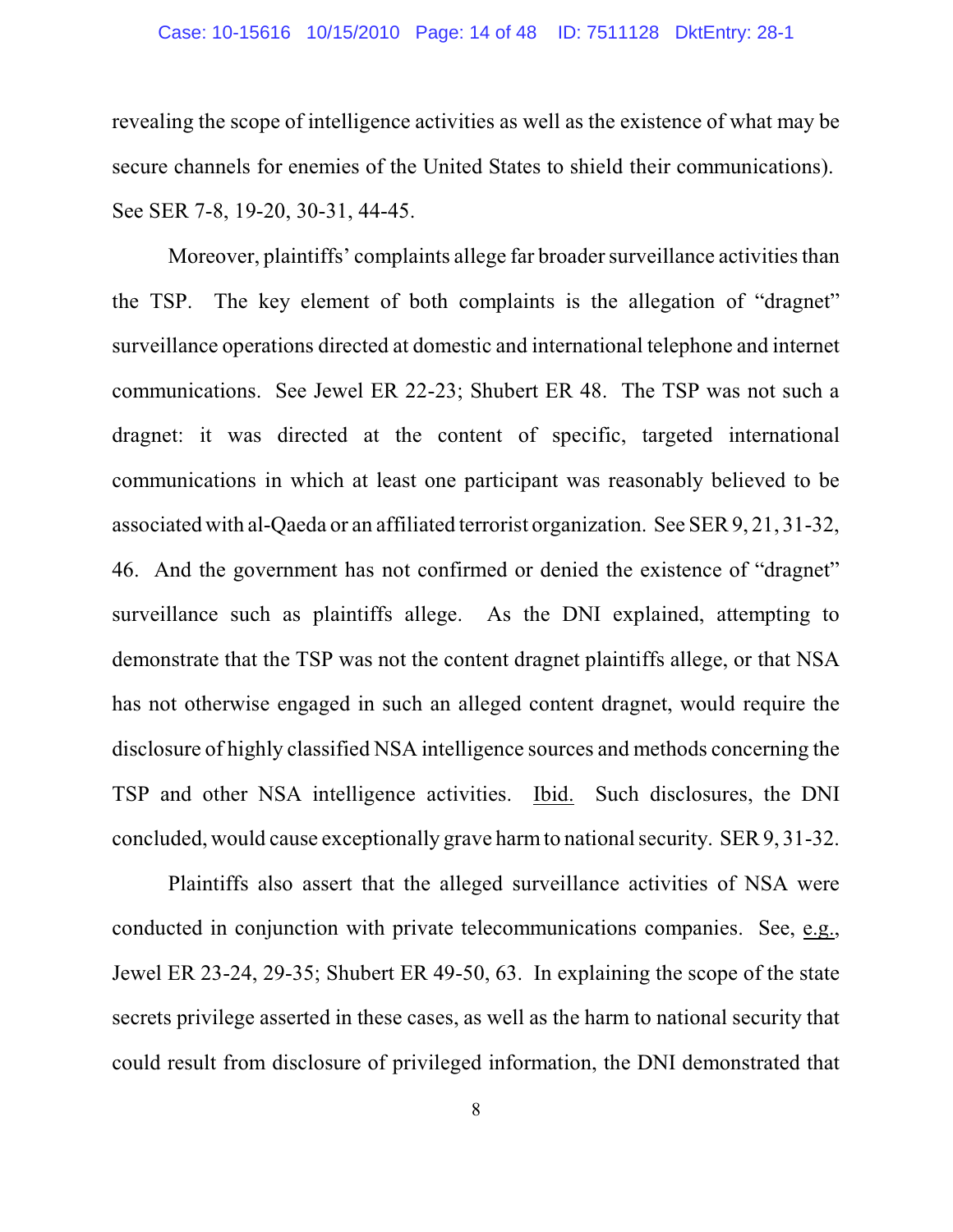## Case: 10-15616 10/15/2010 Page: 15 of 48 ID: 7511128 DktEntry: 28-1

confirmation or denial of whether NSA has had an intelligence relationship with private companies would cause exceptional harmto nationalsecurity by, among other things, revealing to foreign adversaries the channels of communication that may or may not be secure. See SER 9-10, 22, 32-33, 47.

**5.** The federal government defendants moved to dismiss both cases and, alternatively, for summary judgment, relying on a variety of grounds, including the absence of a waiver of sovereign immunity authorizing suit under any of the statutory provisions relied on by plaintiffs, as well as the inability to litigate plaintiffs' claims – including plaintiffs' inability to establish their standing – in light of the assertion of the state secrets privilege.

On January 21, 2010, the district court issued a single opinion and order in Jewel and Shubert, dismissing the complaints in both cases based on plaintiffs' absence of standing to litigate the claims at issue. The court recounted the procedural history of these and other cases challenging alleged NSA surveillance, noting the progression from Hepting to the two cases at issue here. See Jewel ER 3-8. The opinion then reviewed the complaints, procedural history, and pending motions in each of these two cases. Id. at 8-13.

In Jewel, the district court undertook a detailed analysis of plaintiffs' complaint, observing that it "contains allegations about AT&T's involvement in the surveillance activities that are quite similar to those set forth in the complaint in Hepting." Id. at 10. Plaintiffs identify themselves as customers of AT&T and assert that AT&T's records include records of telephone and internet use by plaintiffs. See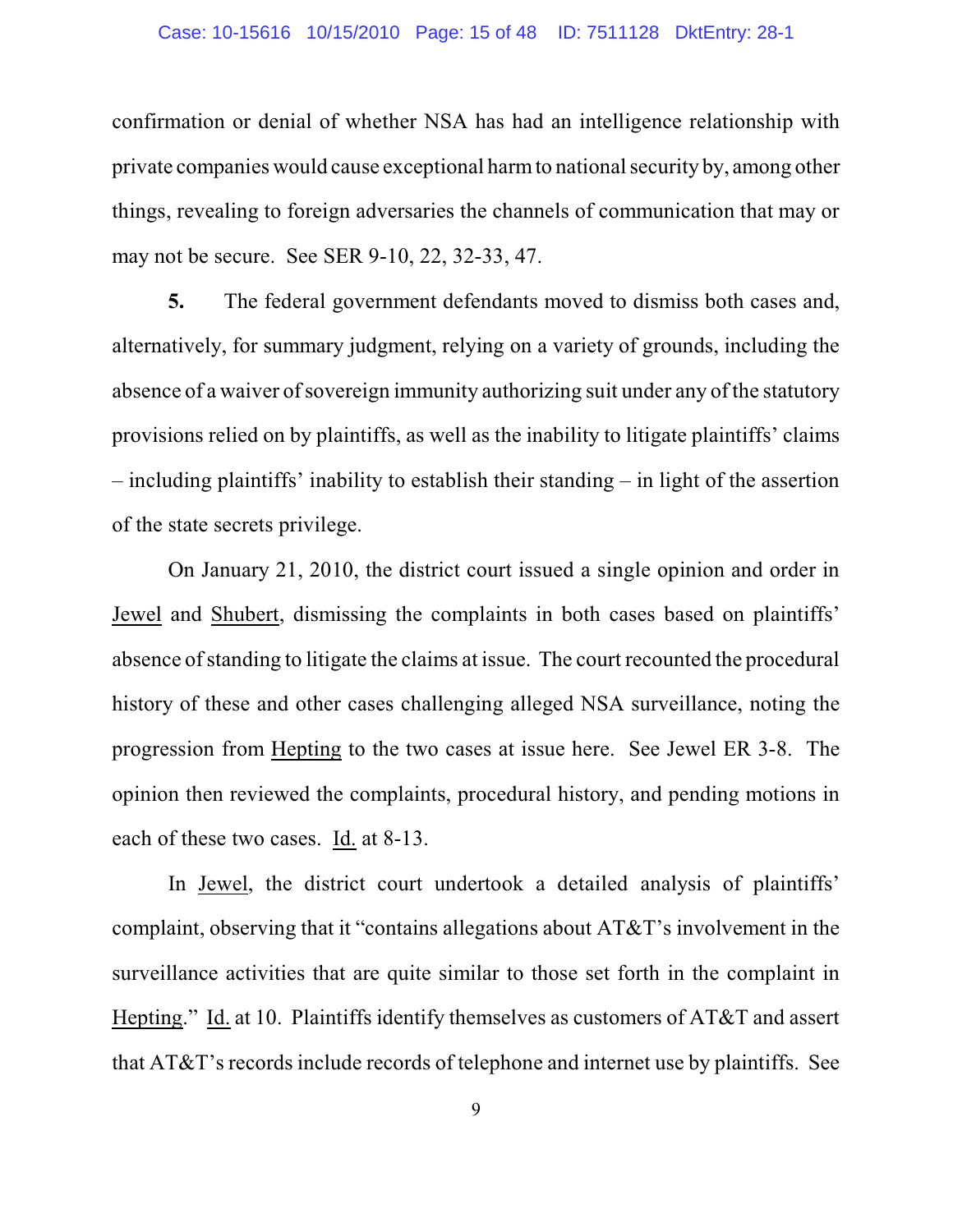#### Case: 10-15616 10/15/2010 Page: 16 of 48 ID: 7511128 DktEntry: 28-1

ibid. The opinion notes that "[t]he complaint contains no other allegations specifically linking any of the plaintiffs to the alleged surveillance activities." Ibid. The court observed that "[t]he complaint purports to set forth seventeen causes of action against the United States and defendant government officials in their official and individual capacities." Id. at 11. The court also explained that those original defendants remain in the suit in their individual capacities only, while their successors in office have been substituted automatically in their official capacity. Finally, the opinion notes plaintiffs' requests for expansive "declaratory, injunctive, and other equitable relief," and for "actual and punitive damages \* \* \* and attorney fees." Ibid.

In Shubert, the court reviewed the procedural history and the terms of the complaint. Jewel ER 12-13. Plaintiffs in that case are alleged to live and work in Brooklyn, New York, and to communicate with others outside the United States by telephone and by email. Id. at 12. Defendants in Shubert are government officials sued in their official capacities(no individual-capacity defendants have been named), and names of the current office-holders have been substituted. Id. at 12-13. The opinion observed that the Shubert complaint relied for its factual allegations on a 2005 news story, as well as on statements by President Bush and on other publicly available information. But "[t]he complaint contains no factual allegations specifically linking any of the plaintiffs to the alleged surveillance activities," and the court noted that, unlike some other cases, including Hepting and Jewel, the complaint alleges only surveillance of the content of communications, not of communications records. Id. at 13. Finally, the court noted the purported statutory and constitutional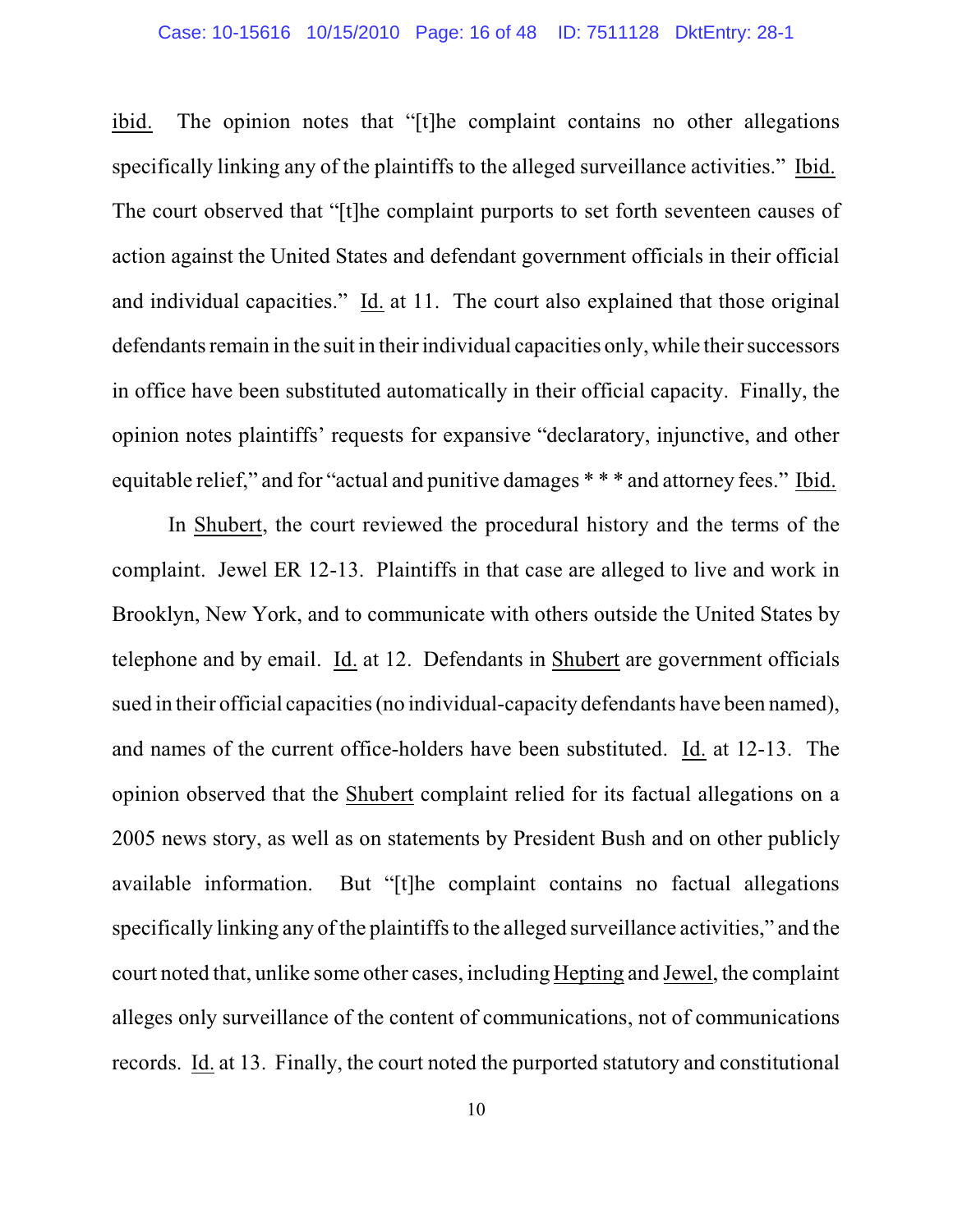#### Case: 10-15616 10/15/2010 Page: 17 of 48 ID: 7511128 DktEntry: 28-1

causes of action, as well as plaintiffs' putative role as class representatives and the relief sought. Ibid. $5$ 

The district court "concluded that neither the Jewel plaintiffs nor the Shubert plaintiffs have alleged facts sufficient to establish their standing to proceed with their lawsuit against the President, the NSA and the other high-level government officials named as defendants in these lawsuits." Jewel ER 13-14. The district court looked to the Supreme Court's holding that "where large numbers of Americans suffer alike, the political process, rather than the judicial process, may provide the more appropriate remedy for a widely shared grievance." Id. at 15 (quoting FEC v. Akins, 524 U.S. 11, 23 (1998)). The court emphasized the importance of that principle, "[w]hether styled as a constitutional or prudential limit on standing." Ibid. (quoting Akins, 524 U.S. at 23). The district court also quoted a treatise explaining that some claims are better suited to resolution in a political forum. Ibid.

After explaining similar concerns underlying taxpayer standing decisions, as well as the principle that "[a] citizen may not gain standing by claiming a right to have the government follow the law," id. at 16, the district court observed that "[t]he two cases at bar are, in essence, citizen suits seeking to employ judicial remedies to

 $<sup>5</sup>$  The district court mistakenly asserted that the original complaint in Shubert</sup> had not been amended. See Jewel ER 12. Although an amended complaint was filed in that case (see Shubert ER 47-70), the court's description of the operative sections of the complaint were essentially unchanged. One change in the amended complaint was to allege, as in Jewel, that plaintiffs were customers of AT&T, and that AT&T participated in the alleged surveillance at issue. See Shubert ER 49-50.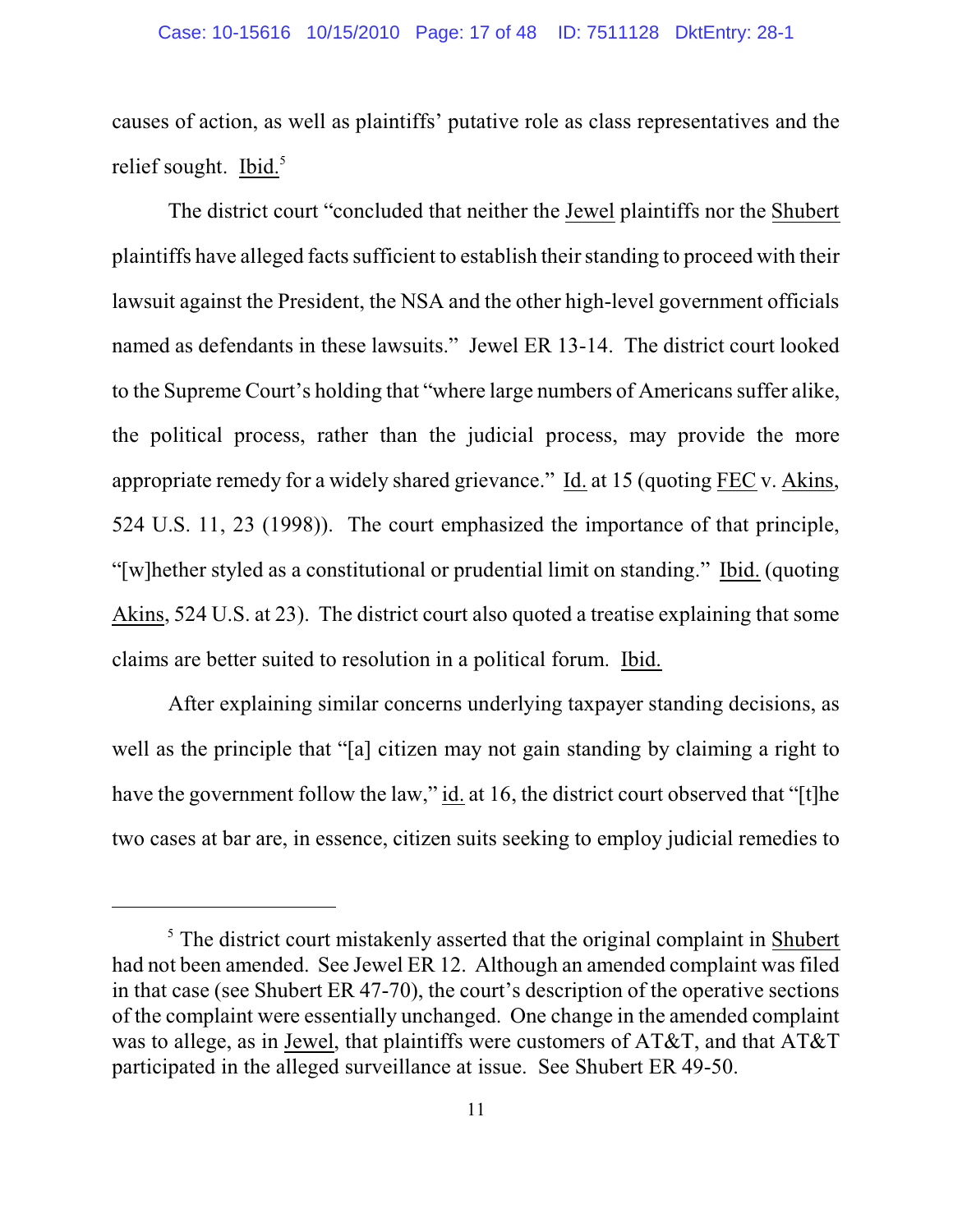### Case: 10-15616 10/15/2010 Page: 18 of 48 ID: 7511128 DktEntry: 28-1

punish and bring to heel high-level government officials for the allegedly illegal and unconstitutional warrantless electronic surveillance programor programs." Id. at 16- 17.

The district court noted that plaintiffs in these two cases "neither allege facts nor proffer evidence sufficient to establish a prima facie case that would differentiate them from the mass of telephone and internet users in the United States and thus make their injury concrete and particularized." Id. at 18 (internal quotation marks omitted). The court pointed in particular to plaintiffs' constitutional claims, in light of the Supreme Court's emphasis on the need for stringent application of standing principles in such cases. Ibid. ("the requirement of concrete injury further serves the function of insuring that such adjudication does not take place unnecessarily") (quoting Schlesinger v. Reservists Committee to Stop the War, 418 U.S. 208, 221 (1974)). Those concerns have particular force where, "as here, the constitutional issues at stake in the litigation seek judicial involvement in the affairs of the executive branch and national security concerns appear to undergird the challenged actions." Ibid.

**6.** On that basis, the district court granted the government's motions to dismiss the two cases, concluding that it was not necessary to rule on the other outstanding issues. Id. at 18-19. The court entered judgment in both cases on January 25, 2010, and plaintiffs appealed to this Court.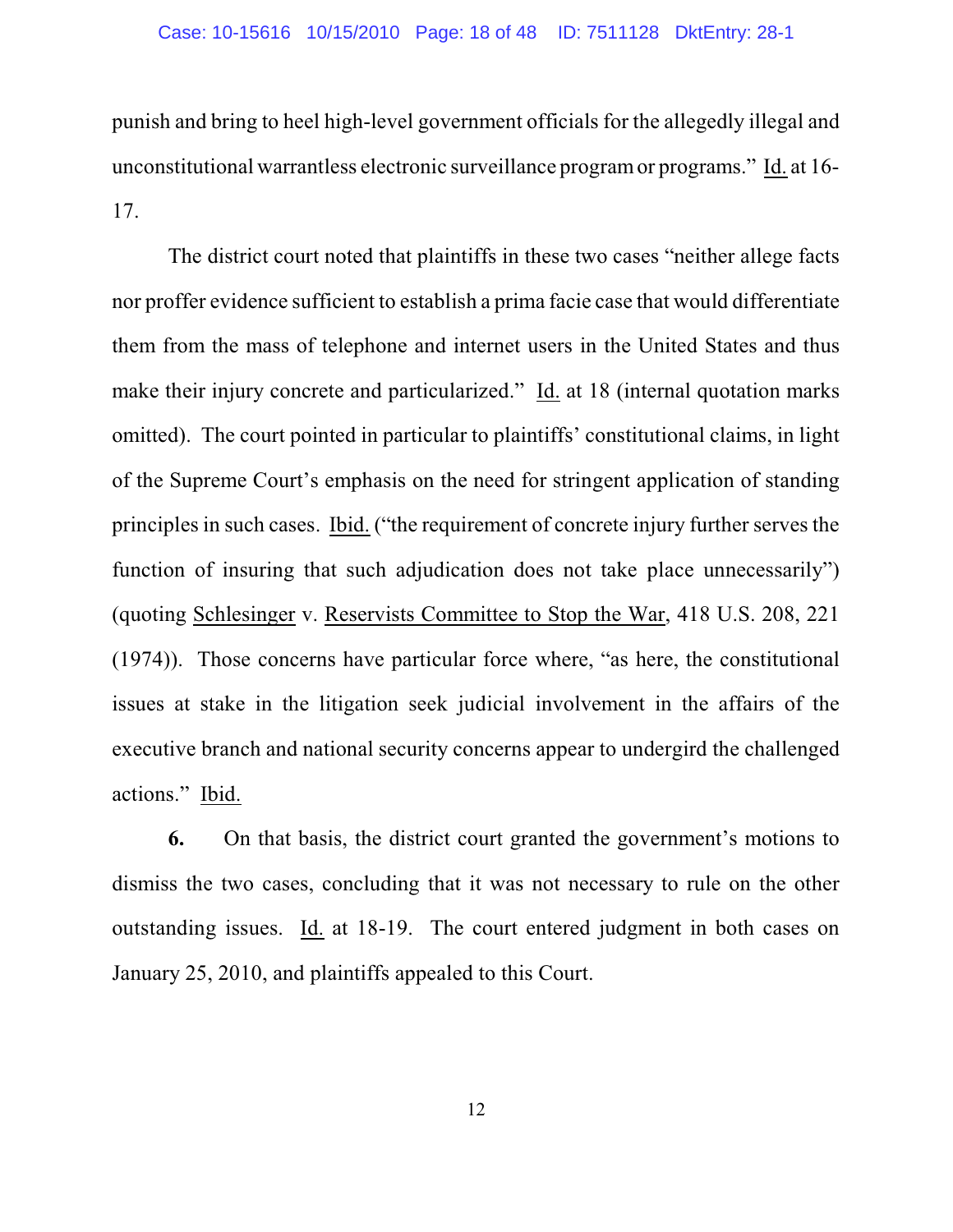#### **STANDARD OF REVIEW**

This Court reviews de novo the legal questions of standing to sue and the interpretation and application of the state secrets doctrine.

### **SUMMARY OF ARGUMENT**

**A.** This Court should hold that plaintiffs lack standing to sue, whether as a constitutional or prudential matter. Plaintiffs offer only bare speculation in an effort to link themselves with any alleged surveillance activities. There is no specific basis to conclude that plaintiffs have suffered any injury as a consequence of the conduct they allege. Moreover, a core principle of prudential standing recognizes that some claims should be resolved by the elected branches of government – Congress and the President – rather than by litigation in federal courts. One category of claims barred by prudential standing includes generalized grievances alleging abstract and widespread injuries, where other governmental institutions, notablythe representative branches of government, are better suited to addressing those policy questions and where judicial intervention is unnecessary to protect individual rights. Thus, even if plaintiffs could satisfy Article III injury requirements, prudential standing warrants dismissal of these particular claims.

The elected branches of our federal government – the President and Congress – are better suited to addressing the sensitive issues raised in these cases concerning intelligence policy, which are inextricably entangled with specific questions concerning sources and methods of foreign intelligence. Congress, through the legislative process and the specific judicial procedures it has established under FISA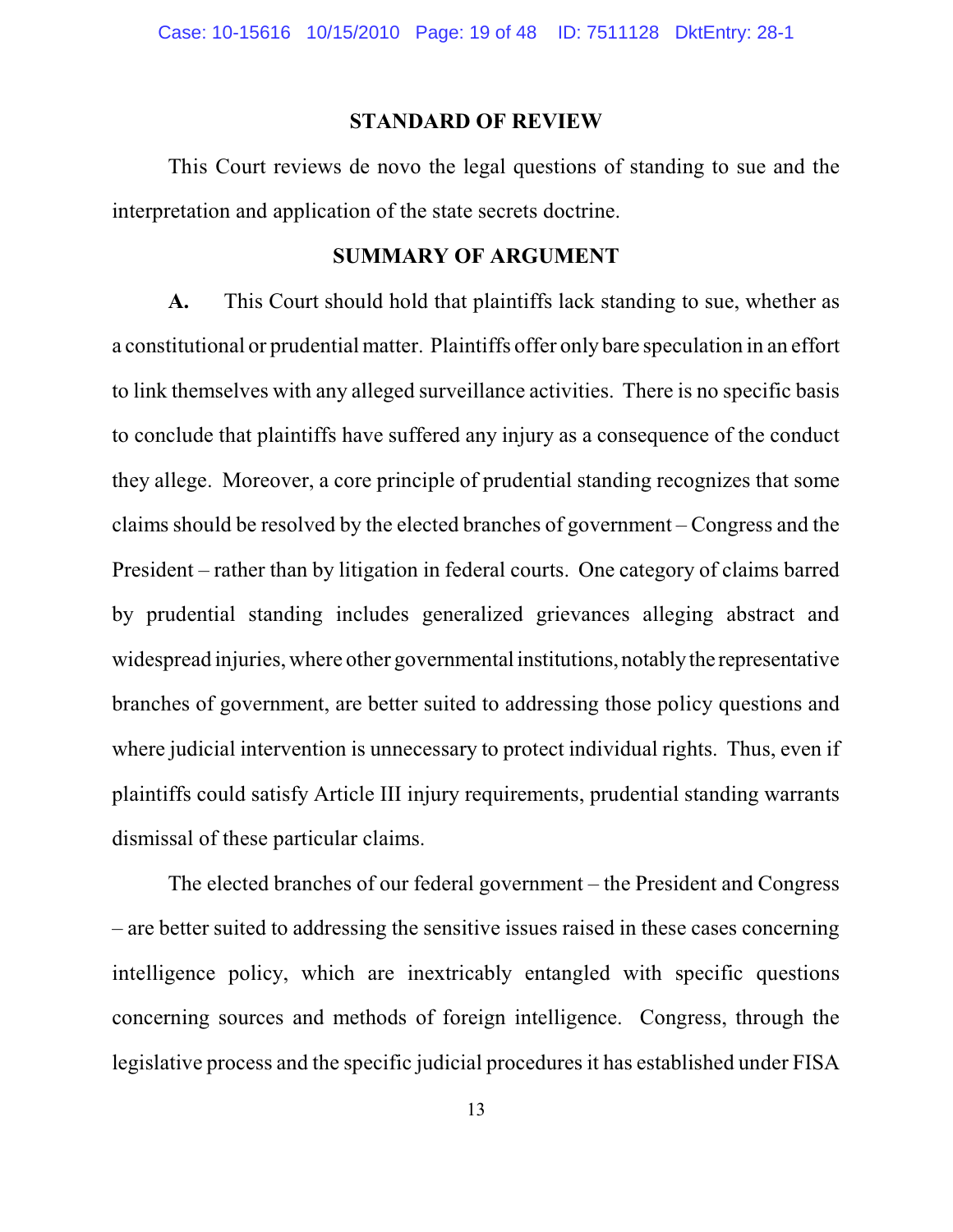### Case: 10-15616 10/15/2010 Page: 20 of 48 ID: 7511128 DktEntry: 28-1

to regulate foreign intelligence surveillance, and the President, in the exercise of his constitutional responsibility to protect national security, will continue to ensure the appropriate exercise of any foreign intelligence surveillance activities. Perhaps most important, the President and Congress can ensure that appropriate measures are in place to prevent disclosure of information concerning intelligence activities, sources, and methods, and thus seek to avoid compromising national security.

Federal district courts and courts of appeals, by contrast, are not the appropriate forum to resolve cases such as these, involving fundamental disputes concerning alleged intelligence activities, sources, and methods, the disclosure of which would cause exceptionally grave harm to national security – particularly where, as here, plaintiffs only speculate as to the existence, nature and scope of alleged intelligence programs and cannot point to any identifiable harm to a particular plaintiff. Indeed, those very concerns underscore the need for the state secrets privilege, which, when asserted by the Executive and upheld by the Judiciary, removes from civil cases evidence whose disclosure could be expected to harm national security. In these cases, the government has invoked the state secrets privilege to protect against those very dangers. The need for the privilege to protect national security in these cases parallels the rationale for a prudential standing barrier against litigation of plaintiffs' claims.

Plaintiffs direct their arguments almost entirely at the constitutional requirement of injury in fact, but this Court need not reach the hypothetical question whether plaintiffs could, apart from the effect of the state secrets privilege,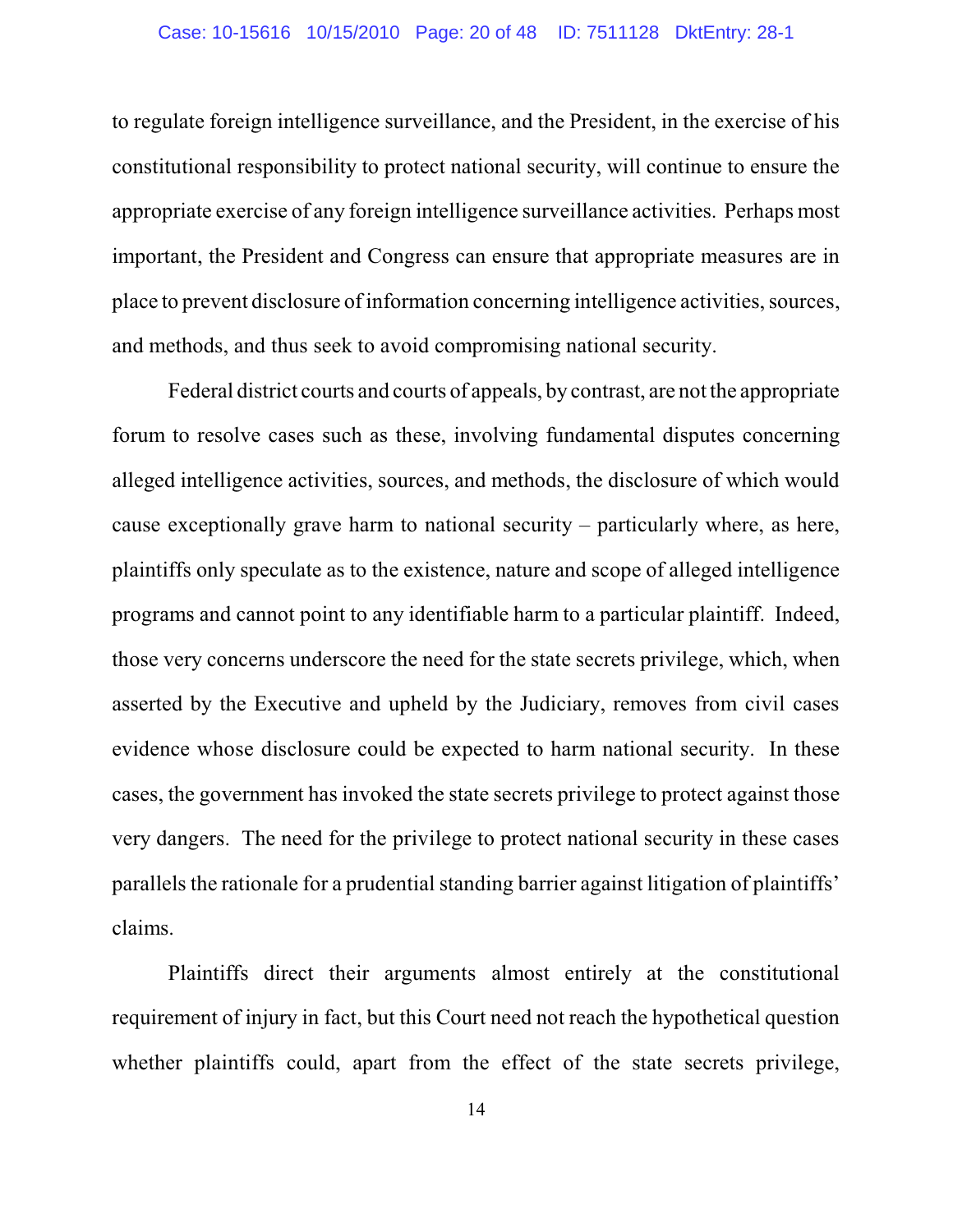## Case: 10-15616 10/15/2010 Page: 21 of 48 ID: 7511128 DktEntry: 28-1

demonstrate Article III standing. Even if plaintiffs' speculative allegations could suffice to show injury, the separate and distinct prohibitions of prudential standing would require dismissal in any event.

**B.** If standing concerns were not sufficient to demonstrate that plaintiffs' suits were properly dismissed, the state secrets privilege would require dismissal here. Plaintiffs could not litigate their standing or the merits of their claims because doing so would require disclosure of information protected by the state secrets privilege. The government has invoked that privilege (as well as statutory privileges) in these cases to protect essential information concerning national security and foreign intelligence matters at the heart of plaintiffs' claims. In particular, the privilege as asserted here protects information that would confirm or deny whether plaintiffs have been subjected to any alleged NSA surveillance at issue here. Without the ability to demonstrate that they have been subject to surveillance, plaintiffs cannot demonstrate their standing because they cannot show injury in fact. The extensive and detailed classified filings in these cases explain the exceptionally grave harm to national security that would result from disclosure of information that would confirm or deny any alleged surveillance of plaintiffs.

Those materials in the record also confirm that plaintiffs could not possibly litigate the merits of their claims, even if there were no standing barrier. The complaints in these cases urge the district court to hold that the government is prohibited from conducting the alleged surveillance. To prevail on such a claim – indeed, even to make out a prima facie claim – plaintiffs would need to introduce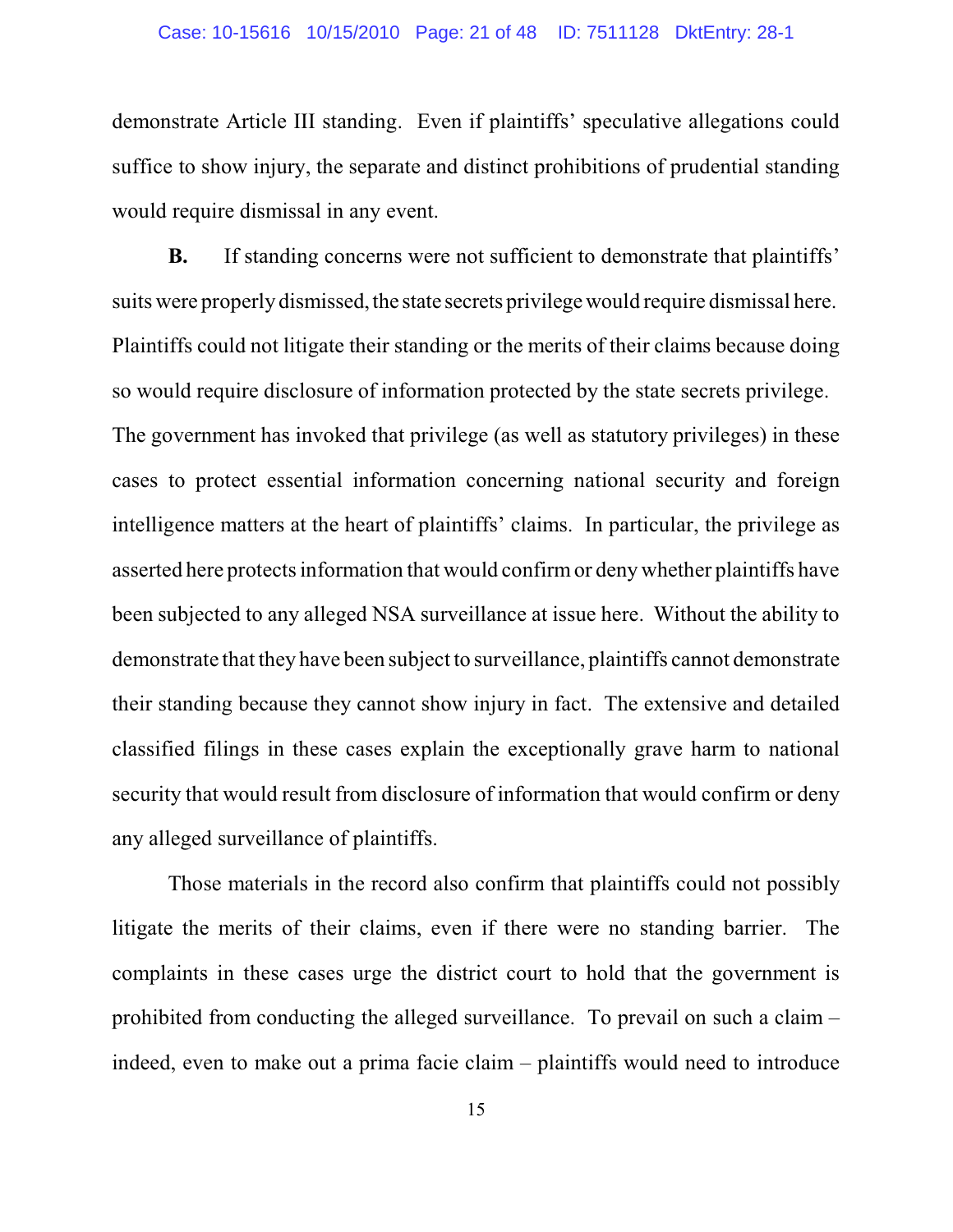### Case: 10-15616 10/15/2010 Page: 22 of 48 ID: 7511128 DktEntry: 28-1

evidence concerning the nature and scope of the surveillance they allege was conducted and is ongoing. But the state secrets privilege – which protects from disclosure any information concerning NSA intelligence activities, sources, or methods that may relate to or be necessary to adjudicate plaintiffs' allegations – removes all such evidence from the case, and precludes plaintiffs or the courts from relying on it.

The district court did not reach this additional basis for dismissal in the decision below, and this Court need not do so either, in light of the prudential standing barrier to plaintiffs' claims. However, if there is any doubt about standing, this Court can affirm on the alternative ground that the state secrets privilege precludes litigation of plaintiffs' standing, as well as the merits of their claims. The government's invocation of the privilege satisfies both the formal and the substantive requirements set forth in the case law of this Court and the Supreme Court. And the harms to national security that would result from disclosure of the privileged information have been amply explained and supported in the classified material submitted in camera and ex parte, as well as the declarations submitted on the public record. If necessary, the judgment below can be affirmed on this alternative basis.

### **ARGUMENT**

# **I. PLAINTIFFS LACK STANDING TO SUE.**

As the Supreme Court has repeatedly emphasized, not all disputes are appropriate for judicial resolution. Justiciability concerns – including the fundamental requirement that a plaintiff demonstrate standing to sue – reflect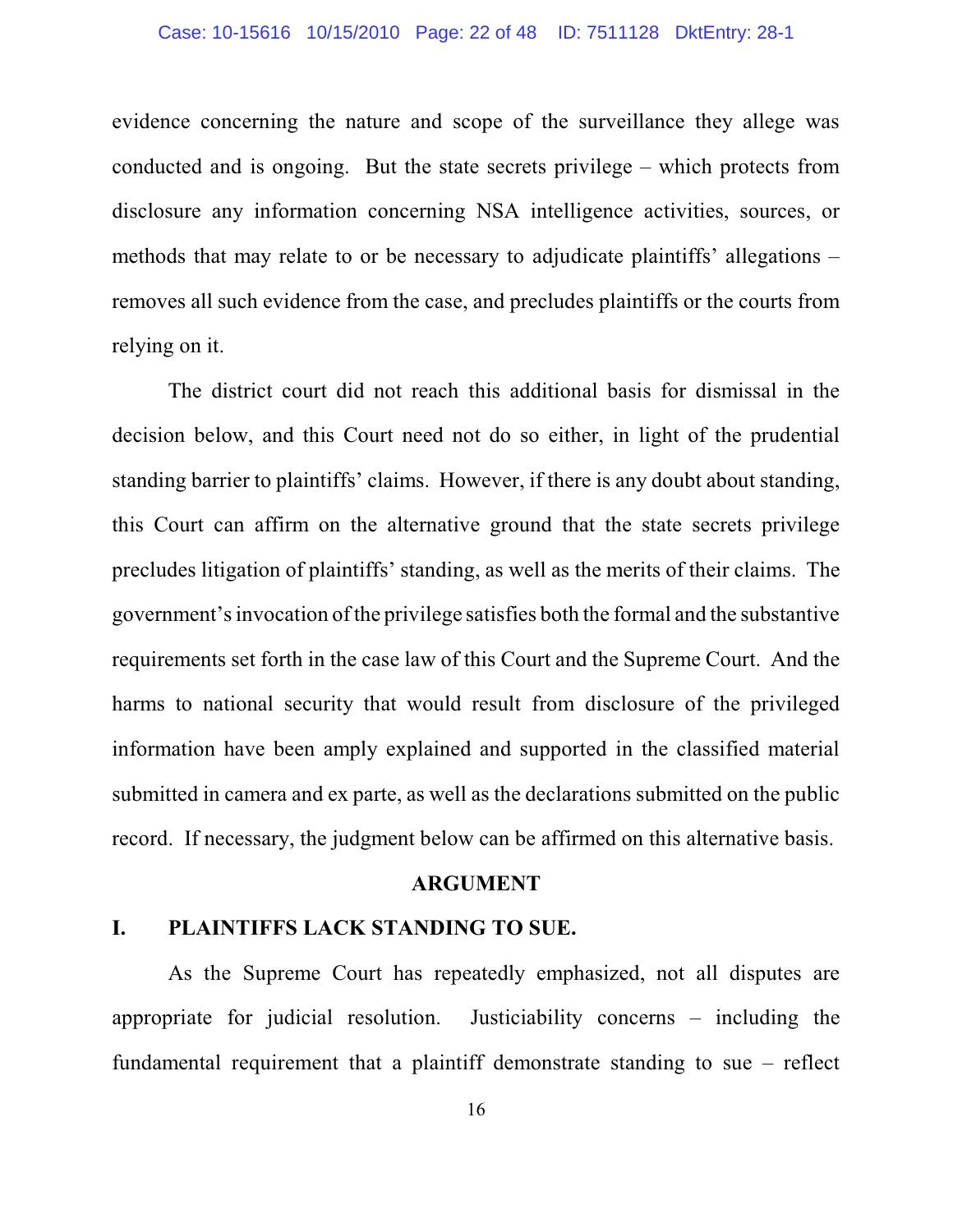#### Case: 10-15616 10/15/2010 Page: 23 of 48 ID: 7511128 DktEntry: 28-1

appropriate limitations on judicial authority. In any federal court case, a plaintiff must establish standing as a requirement under Article III of the Constitution. See, e.g., Friends of the Earth, Inc. v. Laidlaw Envtl. Servs., 528 U.S. 167, 180-181 (2000). Standing is a "core component" of the Constitution's case-or-controversy requirement. Lujan v. Defenders of Wildlife, 504 U.S. 555, 560 (1992). And it is well established that speculative allegations of injury do not suffice to demonstrate standing. See, e.g., Al-Haramain Islamic Foundation, Inc. v. Bush, 507 F.3d 1190, 1205 (9th Cir. 2007) (Al-Haramain I) ("It is not sufficient for Al-Haramain to speculate that it might be subject to surveillance under the TSP simply because it has been designated a 'Specially Designated Global Terrorist.'").

But that "irreducible constitutional minimum," Lujan, 504 U.S. at 560, is not the end of the inquiry. Standing doctrine also encompasses prudential limitations. "In addition to these Article III standing requirements, our exercise of jurisdiction is also limited by prudential considerations." NRDC v. EPA, 542 F.3d 1235 (9th Cir. 2008) (citing Bennett v. Spear, 520 U.S. 154, 162 (1997)). Principles of prudential standing have been developed largely as a matter of judicial self-restraint and exist independently of the limitations imposed by Article III. See, e.g., Elk Grove Unified School Dist. v. Newdow, 542 U.S. 1, 11 (2004) (prudential standing "embodies judicially self-imposed limits on the exercise of federal jurisdiction").<sup>6</sup>

 $\delta$ . The district court here held that plaintiffs lacked standing because these cases concern generalized grievances. See Jewel ER 13-18. That doctrine has roots in both Article III and prudential standing requirements. As we explain below, the district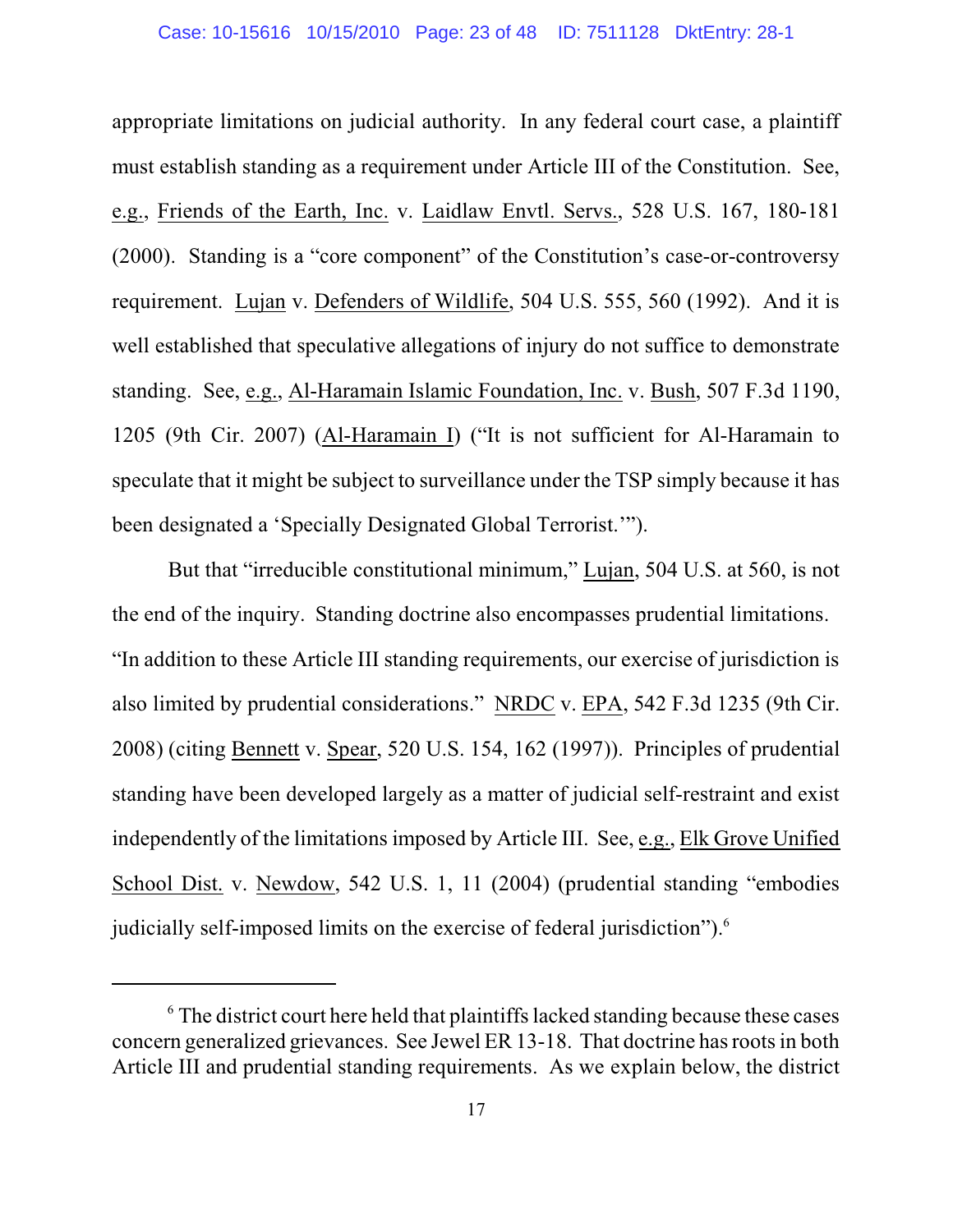Prominent among the prudential limitations on standing is "the rule barring adjudication of generalized grievances more appropriately addressed in the representative branches." Id. at 12 (quoting Allen v. Wright, 468 U.S. 737, 751 (1984)). That rule prohibits suits that call upon courts "to decide abstract questions of wide public significance even though other governmental institutions may be more competent to address the questions and even though judicial intervention may be unnecessary to protect individual rights." Ibid. (quoting Warth v. Seldin, 422 U.S. 490, 500 (1975)). "A generalized harm shared in substantially equal measure by all or a large class of citizens does not by itself warrant exercise of jurisdiction." United States v. Lazarenko, 476 F.3d 642, 651 (9th Cir. 2007). The Supreme Court has explained that "a litigant normally must assert an injury that is peculiar to himself or to a distinct group of which he is a part, rather than one 'shared in substantially equal measure by all or a large class of citizens.'" Gladstone Realtors v. Village of Bellwood, 441 U.S. 91, 100 (1979) (quoting Warth, 422 U.S. at 501).

court decision should be affirmed, whether on constitutional or prudential grounds. The government defendants did not seek dismissal on standing grounds, but the court's sua sponte decision on that basis presents the issue squarely on appeal. This Court can and should consider the issue here. Cf. City of Los Angeles v. County of Kern, 581 F.3d 841, 845-846 (9th Cir. 2009) (although this Court's prior case law held that prudential standing arguments can be waived, "the choice to reach the question lies within [this Court's] discretion"; a party's failure to invoke prudential standing "does not bar our examination of the matter"). Indeed, the Supreme Court recently held that prudential standing required dismissal in a case where that issue had not been raised in the courts below or in the parties' briefs. See Newdow, 542 U.S. at 12-18.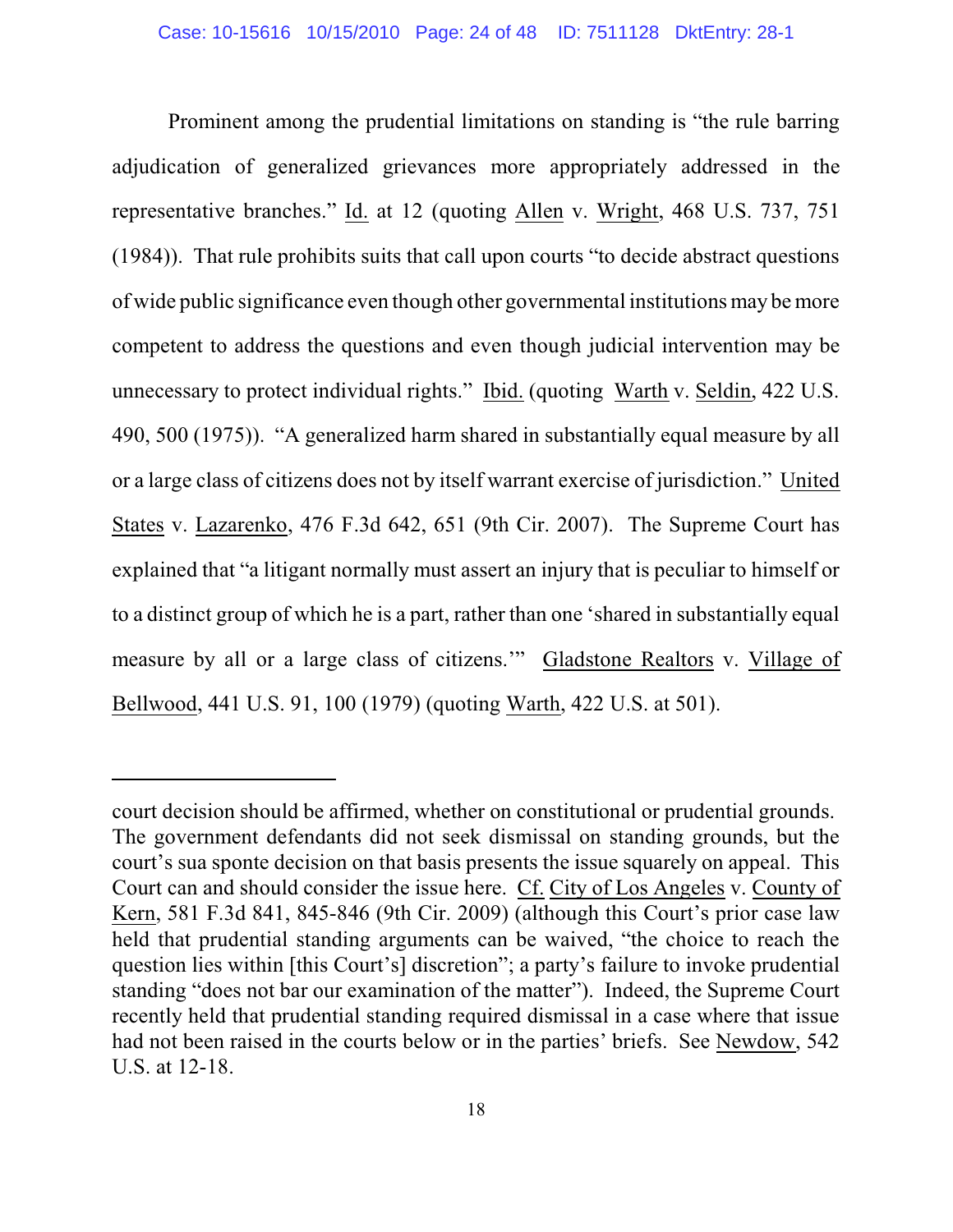### Case: 10-15616 10/15/2010 Page: 25 of 48 ID: 7511128 DktEntry: 28-1

Plaintiffs' claims here fail to satisfy the requirements of prudential standing because they assert a generalized grievance concerning intelligence policy that is better suited to resolution by the political branches, in light of the extremely sensitive national security concerns at stake and the paramount need for secrecy. As the government explained in its assertion of the state secrets privilege, the claims presented by plaintiffs in these cases cannot be litigated because disclosure of the sensitive intelligence information necessary to do so would cause exceptionally grave harm to national security.

By the terms of the complaints' allegations, these cases concern matters of general government policywith respect to alleged intelligence activities, sources, and methods, and the appropriate response to the threat of terrorist organizations against our nation. Plaintiffs' sweeping claims purport to identify and seek to prohibit specific intelligence methods allegedly used by NSA to conduct surveillance and identify threats from foreign terrorists. The federal courts are not the appropriate forum to resolve these questions.

The Constitution gives the President authority and responsibility to protect the security of the United States. An essential element of that responsibility is the President's supervision and control over the intelligence community, whose core activities by definition and necessity must remain clandestine. It is both "'obvious and unarguable' that no governmental interest is more compelling than the security of the Nation," and that "[m]easures to protect the secrecy of our Government's foreign intelligence operations plainly serve th[is] interest[]." Haig v. Agee, 453 U.S.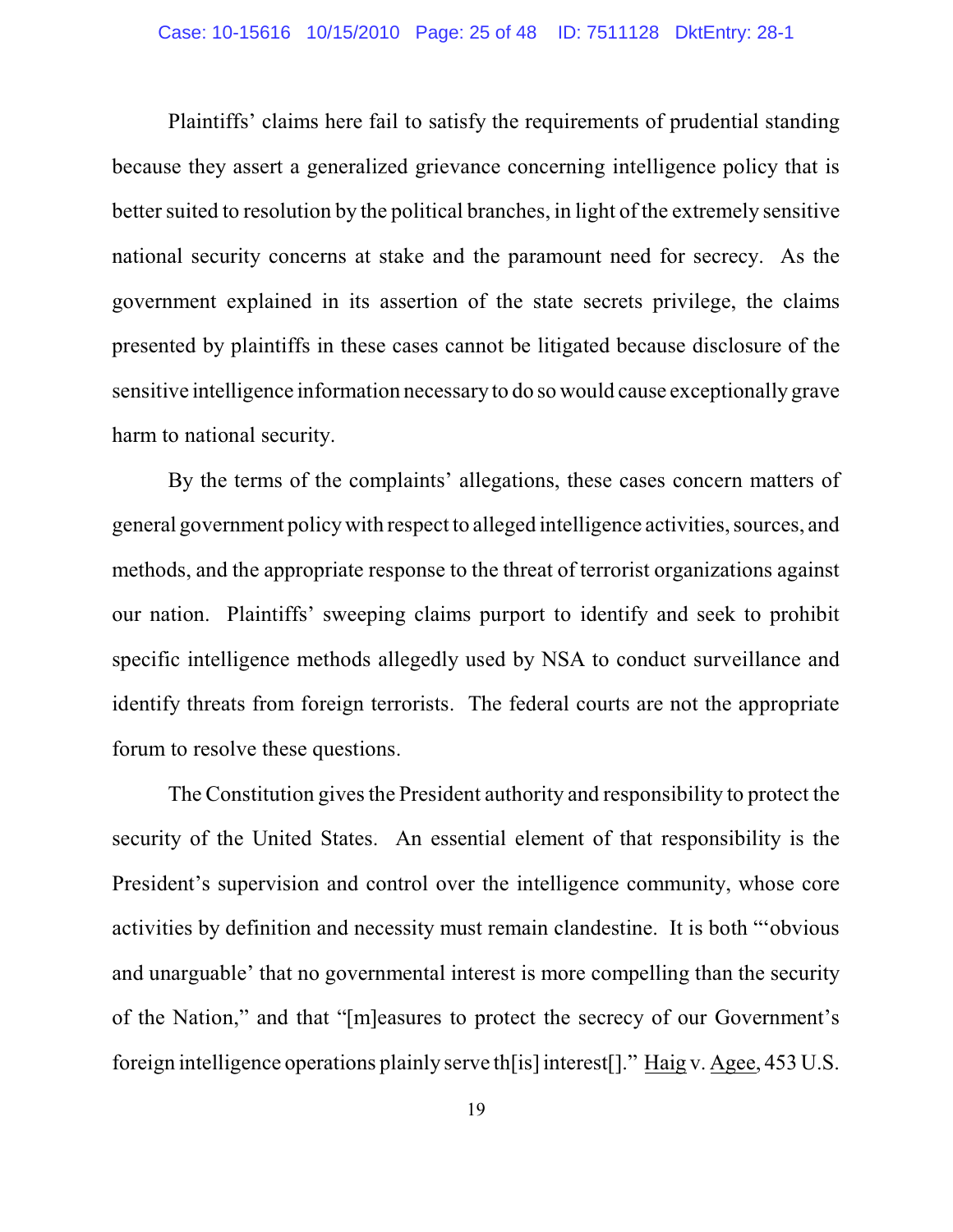280, 307 (1981); see also, e.g., Snepp v. United States, 444 U.S. 507, 509 n.3 (1980) ("The Government has a compelling interest in protecting both the secrecy of information important to our national security and the appearance of confidentiality so essential to the effective operation of our foreign intelligence service."), quoted in Sims v. CIA, 471 U.S. 159, 175 (1985). Sources and methods remain "the heart of all intelligence operations" in the modern era. Sims, 471 U.S. at 167. The need for secrecy concerning intelligence matters has long been recognized by the Supreme Court. "The President, both as Commander-in-Chief and as the Nation's organ for foreign affairs, has available intelligence services whose reports are not and ought not to be published to the world." Chicago & Southern Air Lines, Inc. v. Waterman S.S. Corp., 333 U.S. 103, 111 (1948); see also Tenet v. Doe, 544 U.S. 1, 8 (2005) ("No matter the clothing in which alleged spies dress their claims, Totten precludes judicial review in cases \* \* \* where success depends upon the existence of their secret espionage relationship with the Government.") (citing Totten v. United States, 92 U.S. 105 (1876)); United States v. Curtiss-Wright Export Corp., 299 U.S. 304, 320 (1936) ("[The President] has his confidential sources of information. He has his agents in the form of diplomatic, consular and other officials. Secrecy in respect of information gathered by them may be highly necessary, and the premature disclosure of it productive of harmful results."). Plaintiffs' claims in these cases represent a direct effort to litigate the existence and validity of alleged intelligence activities, sources, and methods, thereby disclosing highly sensitive national security information. That effort is contrary to the repeated teachings of the Supreme Court,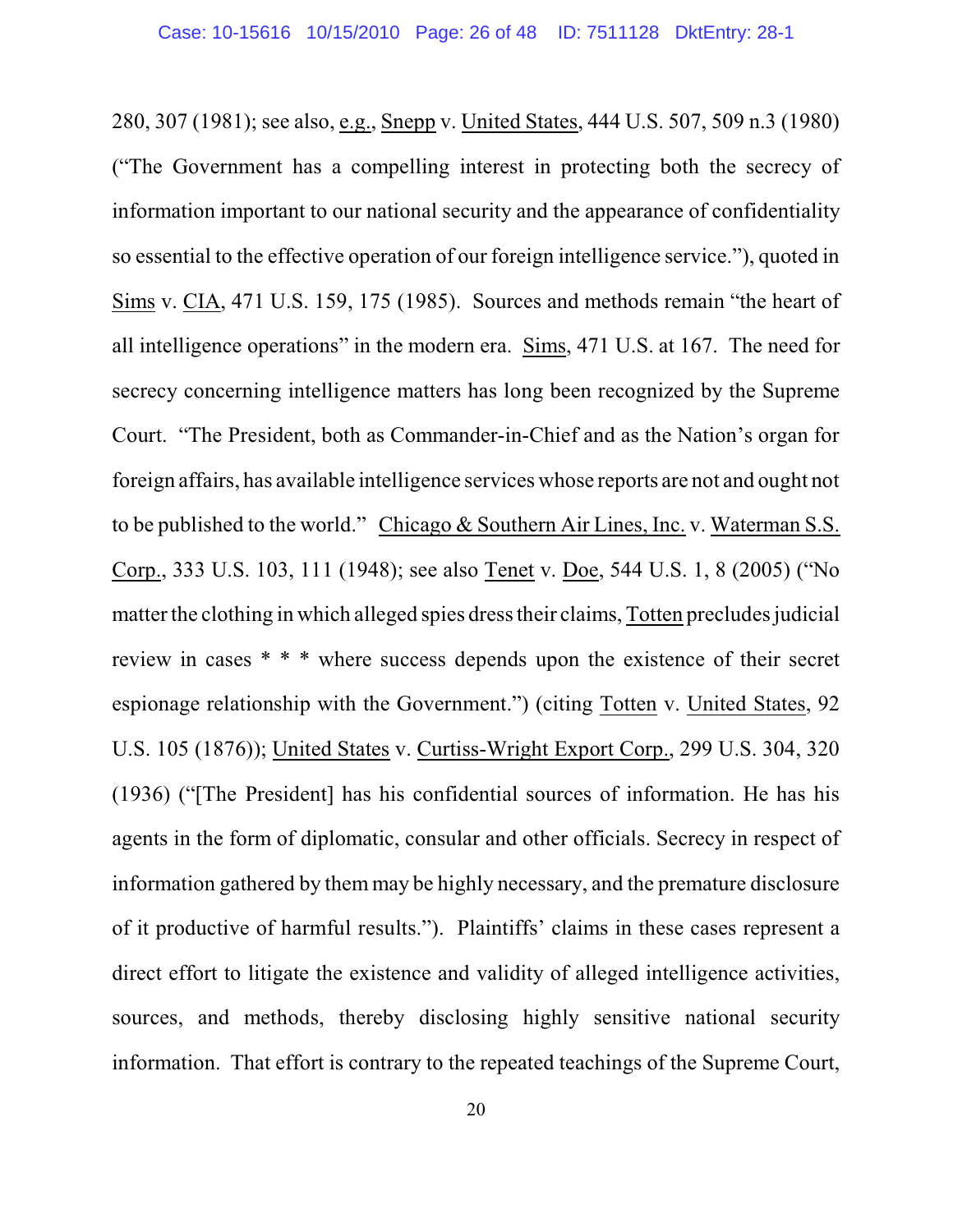### Case: 10-15616 10/15/2010 Page: 27 of 48 ID: 7511128 DktEntry: 28-1

which respects the role of the Executive in protecting national security and prohibits disclosure of such information.

Congress plays an essential role as well, as a coordinate branch also accountable to the electorate and responsible for establishing the laws and providing authorizations and appropriations of funds for the government. Congress also conducts oversight of the operations of the Executive Branch, and both the House and the Senate have established committees that both understand the need for secrecy in intelligence operations and are equipped and accustomed to following the stringent security measures necessary to protect national security information from disclosure. Those intelligence oversight committees ensure involvement by the Legislative Branch at the appropriate levels in sensitive matters of intelligence policy, while protecting against disclosure that could threaten national security. See, e.g., Pub. L. No. 111-186, Title III, Subtitle D, §§ 331, et seq. ("Congressional Oversight, Plans, and Reports").

Congress has not been reluctant to address questions of policy and legal standards in the area of foreign intelligence surveillance. In FISA, enacted in1978, Congress expressly regulated "the use of electronic surveillance in the United States for foreign intelligence purposes." H.R. Rep. No. 95-1283, at 22 (1978), reprinted in 1978 U.S.C.C.A.N. 3904, 3923-24; see 50 U.S.C. § 1801(e) (defining "Electronic surveillance"). Congress carefully balanced the national security needs of the government against the privacy and other protectionsitsought to afford to individuals in the United States who might be subject to such surveillance. And FISA expressly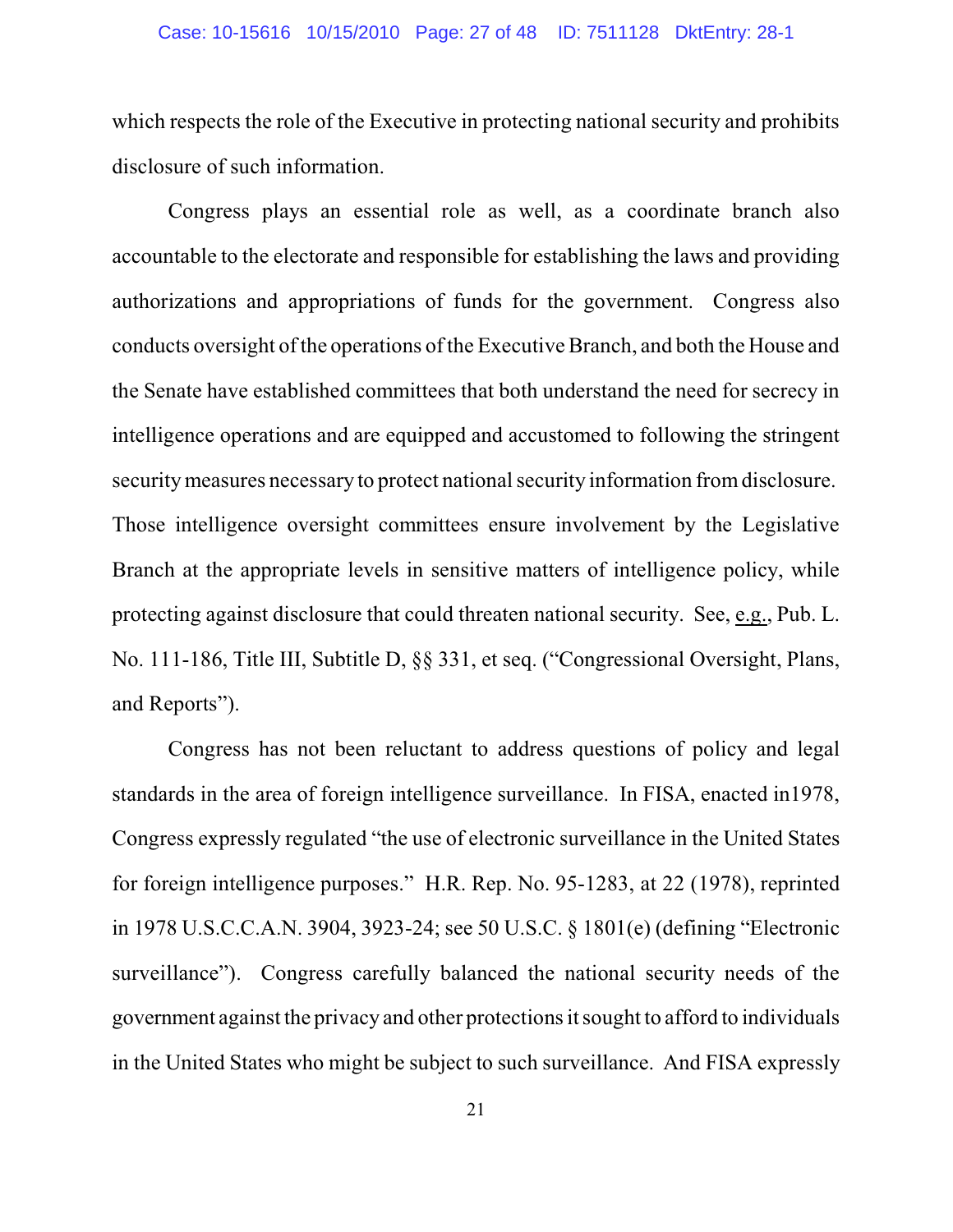### Case: 10-15616 10/15/2010 Page: 28 of 48 ID: 7511128 DktEntry: 28-1

recognizes the need for secrecy in such matters, for example by ensuring that information concerning foreign intelligence surveillance is protected fromdisclosure when transmitted to the FISA Court. See, e.g., 50 U.S.C. § 1802(a)(3).

Indeed, against the backdrop of the similar claims in Hepting, Congress has recently addressed these questions again, in the FISA Amendments Act of 2008, Pub. L. No. 110-261, and in the earlier Protect America Act of 2007, Pub. L. No. 110-55. Again, the need for secrecy was a paramount consideration. In the legislative history of the FISA Amendments Act of 2008, the Senate Select Committee on Intelligence explained that "[i]t would be inappropriate to disclose the names of the electronic communication service providers from which assistance wassought, the activities in which the Government was engaged or in which providers assisted, or the details regarding any such assistance." S. Rep. No. 110-209, at 9 (2007)

Legislative action in this area during the pendency of claims such as those raised here confirms the responsiveness of the political branches, and demonstrates that "judicial intervention may be unnecessary to protect individual rights" in these cases. Newdow, 542 U.S. at 12 (quoting Warth, 422 U.S. at 500). Notably, plaintiffs do not challenge any surveillance conducted pursuant to statutory authority or any surveillance authorized by the FISA Court. And plaintiffs offer nothing other than bare speculation for their assertion that any surveillance is ongoing outside of those authorizations. Nor is there any indication that the elected branches of government are unable to address any such questions.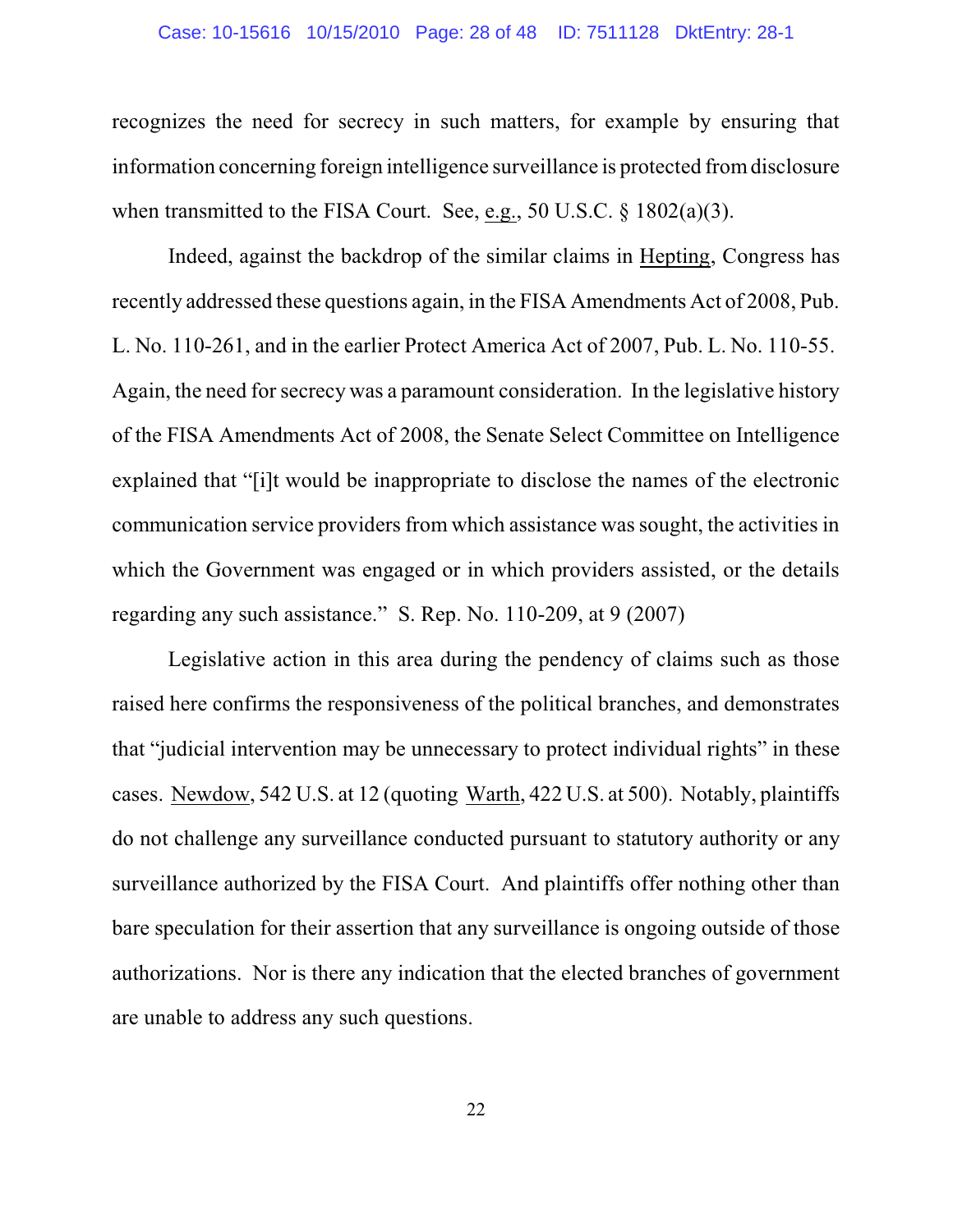### Case: 10-15616 10/15/2010 Page: 29 of 48 ID: 7511128 DktEntry: 28-1

Moreover, Congress has also established a system of specialized courts that are uniquely equipped to deal with the sensitive national security information involved in foreign intelligence surveillance in this country. See 50 U.S.C. § 1803. By establishing the FISA Court and the FISA Court of Review, Congress sought to ensure an appropriate level of judicial review over such surveillance operations while maintaining the necessary secrecy. Congress notably has not authorized the federal district courts to undertake the kind of review of alleged intelligence activities, sources, and methods that plaintiffs seek in these cases.

Thus, in cases such as this, the federal district courts and courts of appeals are not the appropriate forum for addressing the unique concerns of our nation's foreign intelligence needs. As the government's assertion of the state secrets privilege demonstrates, litigation of plaintiffs' claims would require disclosure of detailed matters of intelligence policy, activities, sources, methods, and capabilities. And such disclosure would demonstrably cause exceptionally grave harm to national security.

Plaintiffs rely on speculative allegations that they have been targeted for surveillance, and they argue that such surveillance constitutes cognizable injury sufficient to satisfy the constitutional minimum requirements of standing. That argument does not withstand scrutiny where these plaintiffs offer only bare speculation that such surveillance even exists, where they offer no support for their conclusory allegations that they have been subject to such surveillance, and where they have identified no specific harm resulting from the claimed surveillance. Whether viewed through a constitutional or prudential lens, plaintiffs' claims in these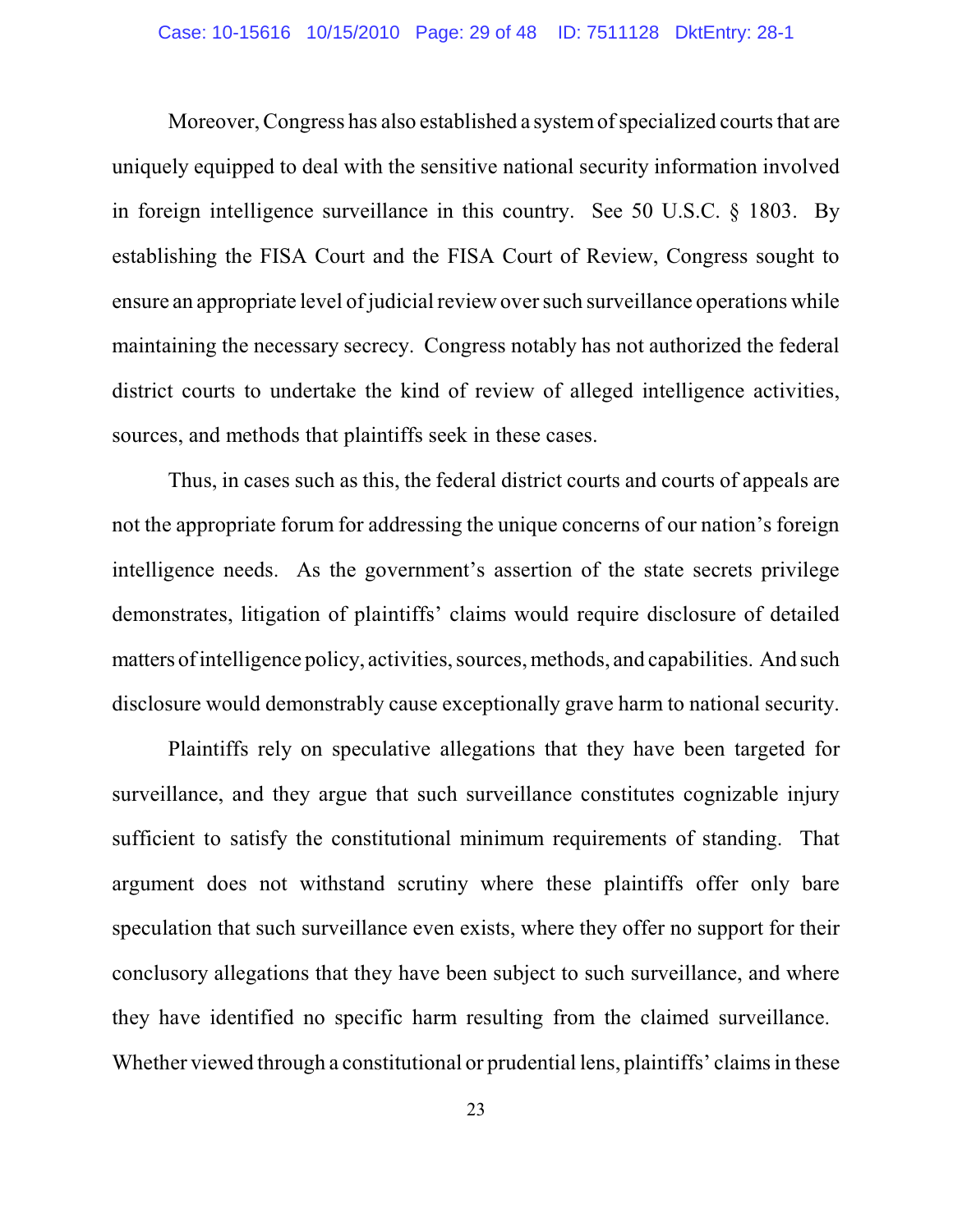#### Case: 10-15616 10/15/2010 Page: 30 of 48 ID: 7511128 DktEntry: 28-1

cases warrant dismissal. In the context of such claims, specific questions about how to conduct our nation's intelligence operations on a large scale are, for the reasons discussed above, "more appropriately addressed in the representative branches," as the Supreme Court has held in a different context. Newdow, 542 U.S. at 12.

**\* \* \* \***

Standing concerns, whether constitutional or prudential, reflect the courts' proper reluctance to accept a plaintiff's invitation to rely on non-specific legal authorities as a basis for exploration of generalized grievances affecting widespread segments(indeed, in this case, according to plaintiffs' allegations, virtually all) of the nation's population. The courts should defer to the political branches by recognizing the absence of a clear basis to intrude on the sensitive policy questions that would be required to adjudicate these extraordinary suits.<sup>7</sup>

The district court here properly recognized that the **Jewel plaintiffs**' lack of standing required the dismissal of the claims against all of the defendants in Jewel, including the government officials sued in their individual capacity. See Jewel ER 19 ("Inasmuch as plaintiffs lack the particularized injury to afford them standing to sue defendants in their official capacities, so also plaintiffs lack standing to pursue claims against defendants as individuals."). That is true whether dismissal is on constitutional or prudential grounds. Plaintiffs seek to litigate alleged policies and conduct they say were undertaken by the government; they do not contend that these cases involve uniquely individual conduct by one or a few government employees acting on their own. The claims in this case – whether against defendants in their official or individual capacities – allege abstract and widespread injuries based on generalized grievances concerning the scope and validity of alleged foreign intelligence surveillance that are best left for the political branches to address.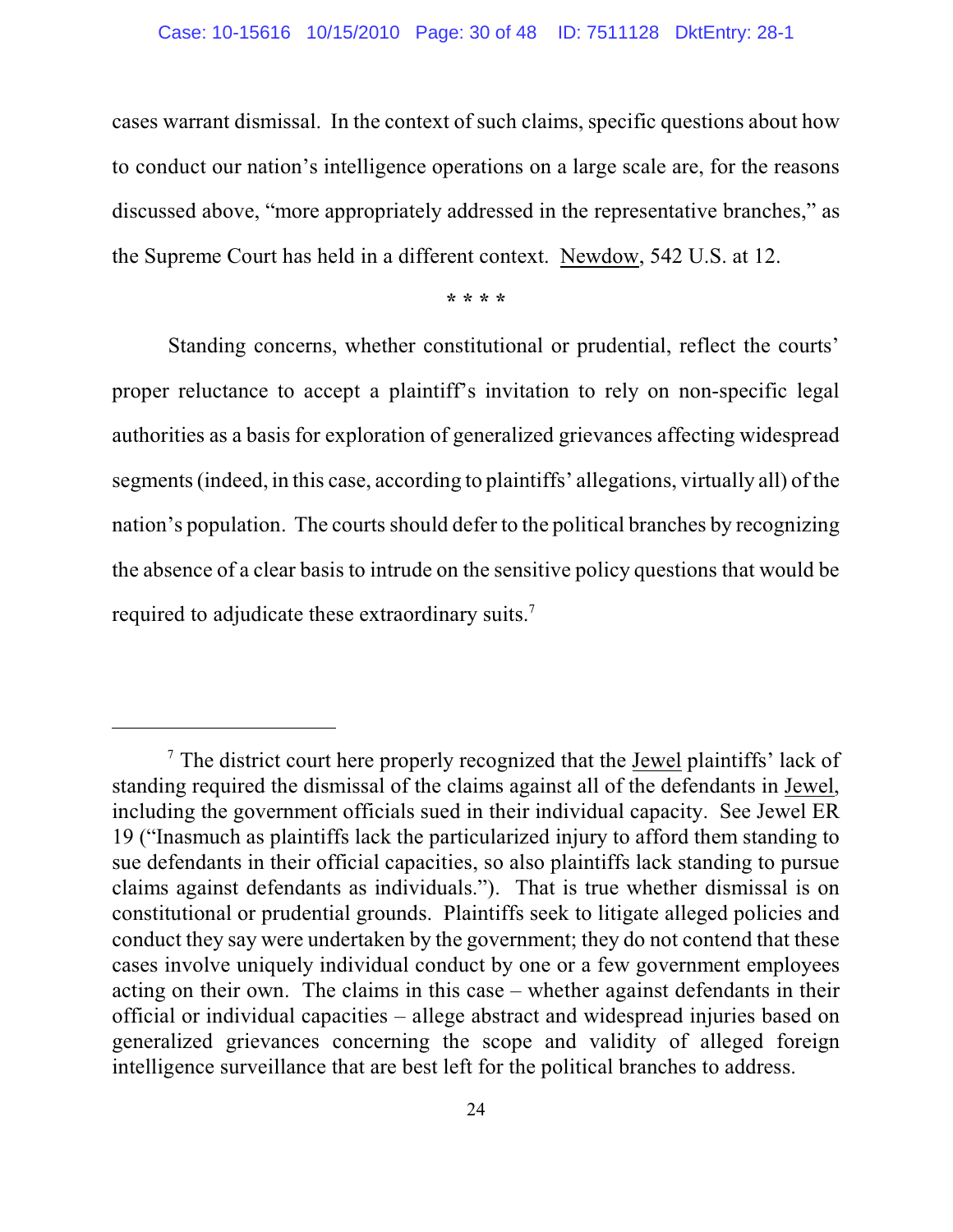# **II. THE INVOCATION OF THE STATE SECRETS PRIVILEGE PRECLUDES LITIGATION OF PLAINTIFFS' STANDING, AS WELL AS THE MERITS OF THEIR CLAIMS.**

The government invoked the state secrets privilege in both Jewel and Shubert, protecting from disclosure highly sensitive classified information concerning the nation's intelligence activities, sources, and methods, disclosure of which would cause exceptionally grave harm to national security.<sup>8</sup> Information protected by the state secrets privilege would be removed from the litigation altogether. And without the privileged information, these cases cannot proceed, as plaintiffs can neither demonstrate their standing nor litigate the merits of their claims. If this Court determines that plaintiffs are not barred by principles of standing, it should review the claim of privilege and uphold the district court's judgment of dismissal on this alternative ground.

**1.** This Court, sitting en banc, has recently reaffirmed that "in exceptional circumstances courts must act in the interest of the country's national security to prevent disclosure of state secrets, even to the point of dismissing a case entirely." Mohamed v. Jeppesen Dataplan, Inc., 614 F.3d 1070, 1077 (9th Cir. 2010) (en banc). The Court recognized that assertion of the privilege "excludes privileged evidence from the case and may result in dismissal of the claims." Ibid. Dismissal is required in these cases, due to the scope of the privilege assertion and the nature of plaintiffs'

<sup>&</sup>lt;sup>8</sup> In addition to the state secrets privilege, the government also asserted statutory privileges over such information. See SER 6, 29.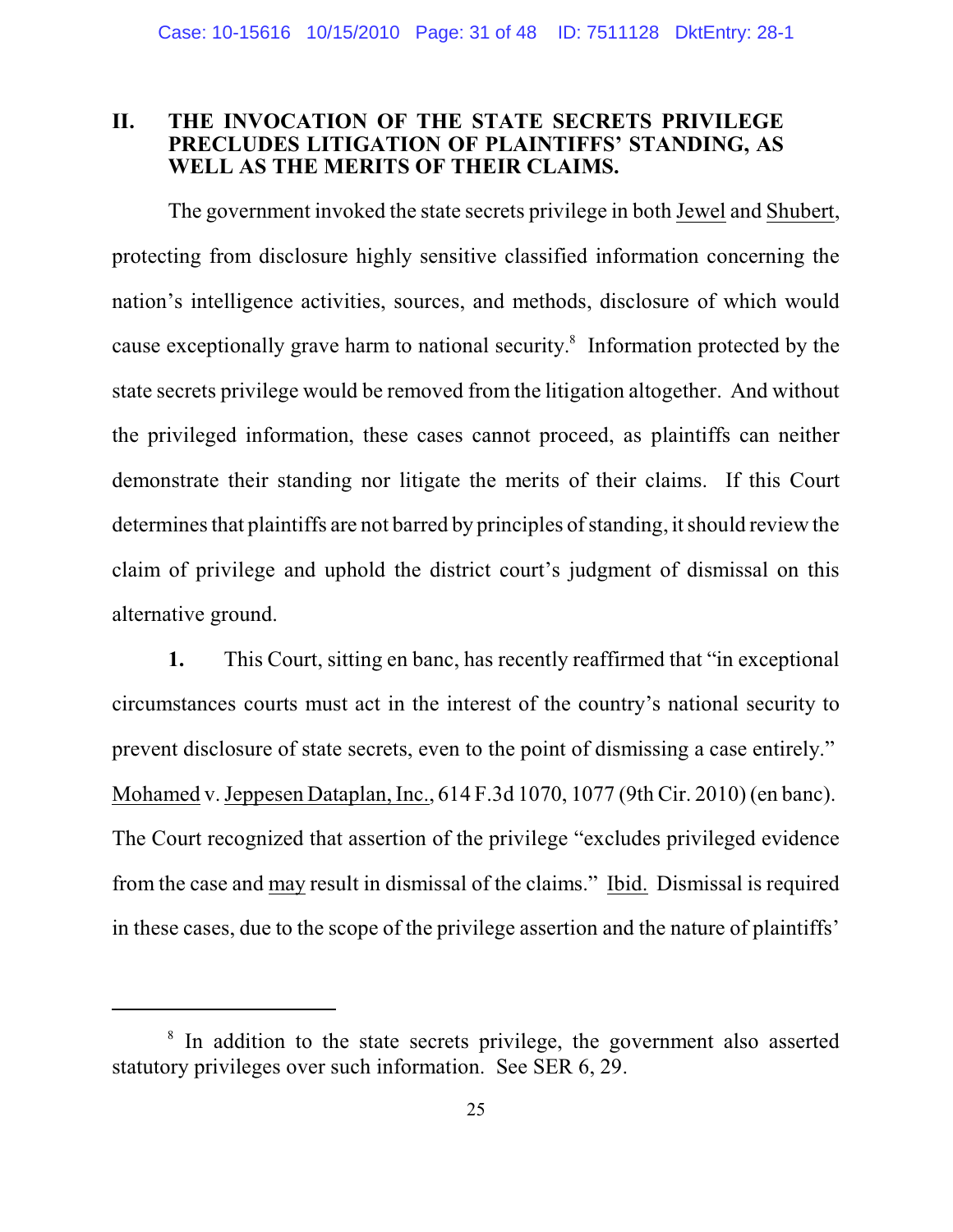claims, which together preclude litigation of both plaintiffs' standing and the merits of the claims.

The assertion of the privilege requires a "formal claim of privilege, lodged by the head of the department which has control over the matter, after actual personal consideration by that officer." United States v. Reynolds, 345 U.S. 1, 7-8 (1953) (footnotes omitted). The state secrets privilege belongs to the United States government, and can only be invoked on its behalf. See id. at 7. Assertion of the privilege requires a judgment at the highest level of the department involved, determining that disclosure of the information at issue would be harmful to national security. See, e.g., Halkin v. Helms, 690 F.2d 977, 996 (D.C. Cir. 1982) (Halkin II). The claim of privilege must be based on the personal judgment of the certifying official, and must include "sufficient detail for the court to make an independent determination of the validity of the claim of privilege and the scope of the evidence subject to the privilege." Mohamed, 614 F.3d at 1080.

This Court recently reiterated that the state secrets doctrine has the effect of excluding privileged information from use as evidence in the litigation. Id. at 1077. The privilege "performs a function of constitutional significance." El-Masri v. United States, 479 F.3d 296, 303 (4th Cir.), cert. denied, 552 U.S. 947 (2007) (because the President's "constitutional authority is at its broadest in the realm of military and foreign affairs," the state secrets privilege "has a firm foundation in the Constitution, in addition to its basis in the common law of evidence") (citing United States v. Nixon,  $418$  U.S.  $683$ ,  $710(1974)$ ). Accordingly, "[c]ourts should accord the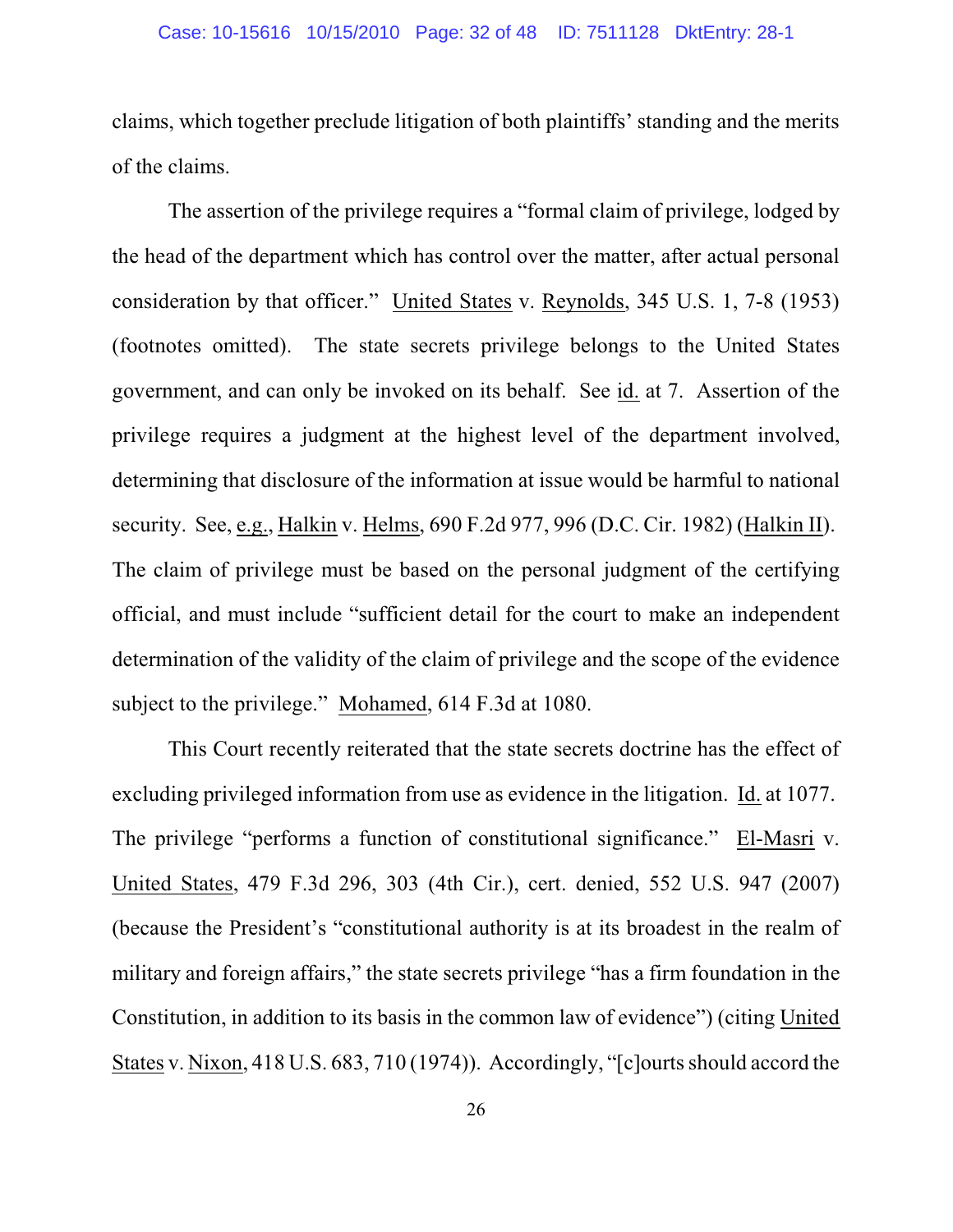## Case: 10-15616 10/15/2010 Page: 33 of 48 ID: 7511128 DktEntry: 28-1

utmost deference to executive assertions of privilege upon grounds of military or diplomatic secrets." Northrop Corp. v. McDonnell Douglas Corp., 751 F.2d 395, 402 (D.C. Cir. 1984) (quoting Halkin v. Helms, 598 F.2d 1, 9 (D.C. Cir. 1978) (Halkin I)) (internal quotation marks omitted).

That deference is due not only to the constitutional role of the President, but also because of "practical" concerns: "the Executive and the intelligence agencies under his control occupy a position superior to that of the courts in evaluating the consequences of a release of sensitive information." El-Masri, 479 F.3d at 305; see also, e.g., Sims, 471 U.S. at 178 (information that "may seem trivial to the uninformed, may appear of great moment to one who has a broad view of the scene and may put the questioned item of information in its proper context"); Halkin I, 598 F.2d at 8 ("the business of foreign intelligence gathering in this age of computer technology is more akin to the construction of a mosaic than it is to the management of a cloak and dagger affair"), quoted in Kasza v. Browner, 133 F.3d 1159, 1166 (9th Cir.), cert. denied, 525 U.S. 967 (1998). This Court has "acknowledge[d] the need to defer to the Executive on matters of foreign policy and national security and surely cannot legitimately find ourselves second guessing the Executive in this arena." Al-Haramain Islamic Foundation, Inc. v. Bush, 507 F.3d 1190, 1203 (9th Cir. 2007) (Al-Haramain I), quoted in Mohamed, 614 F.3d at 1081-1082.

A reviewing court accordingly bears "a special burden to assure itself that an appropriate balance is struck between protecting national security matters and preserving an open court system." Al-Haramain I, 507 F.3d at 1203. Of course, "the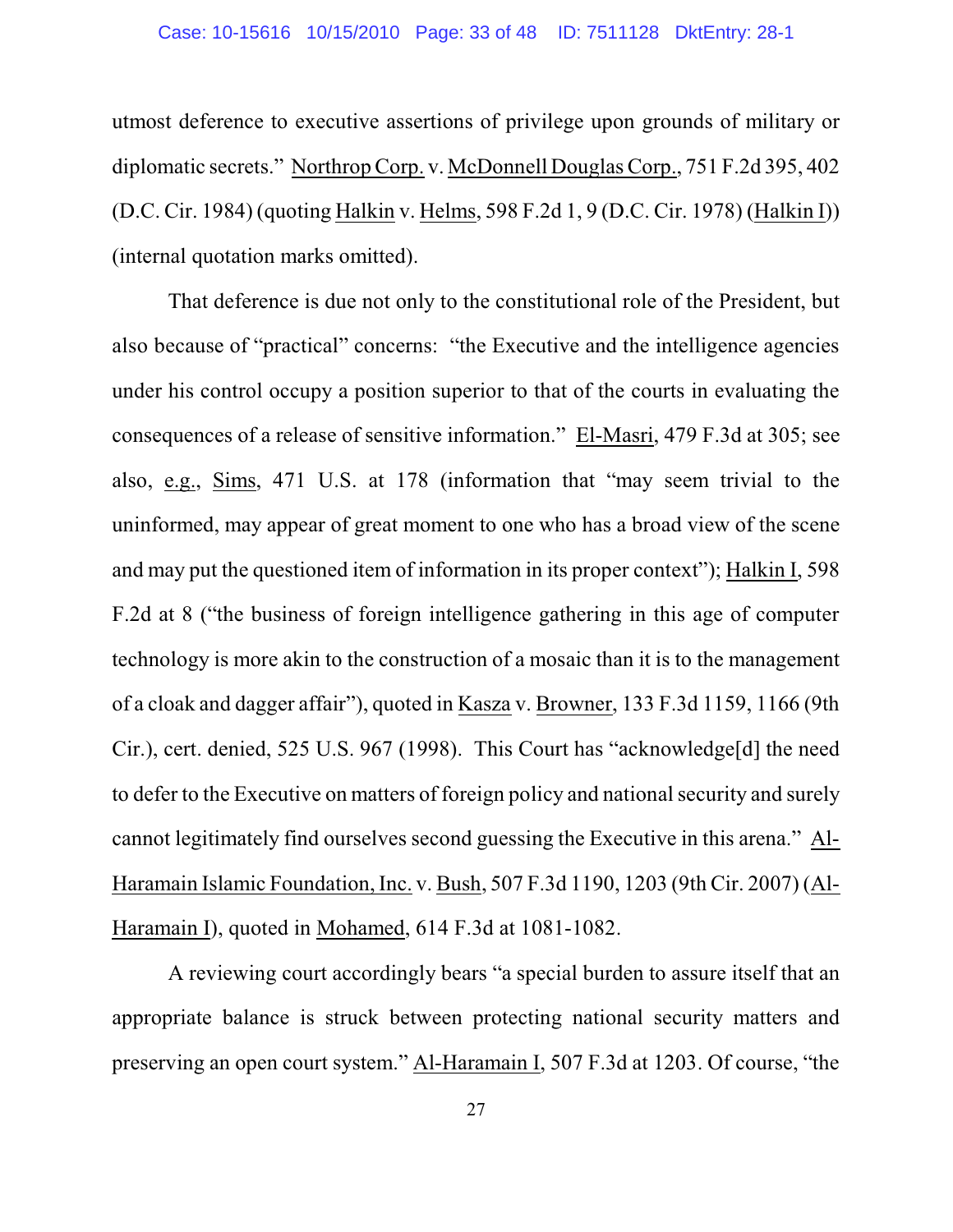#### Case: 10-15616 10/15/2010 Page: 34 of 48 ID: 7511128 DktEntry: 28-1

state secrets doctrine does not represent a surrender of judicial control over access to the courts." Mohamed, 614 F.3d at 1082 (quoting El-Masri, 479 F.3d at 312). And this Court has repeatedly emphasized the importance of the judicial role: "We take very seriously our obligation to review the [government's claims] with a very careful, indeed a skeptical, eye, and not to accept at face value the government's claim or justification of privilege." Mohamed, 614 F.3d at 1082 (quoting Al-Haramain I, 507 F.3d at 1203).

**2.** The assertion of the state secrets privilege in these cases is valid. The government has satisfied the procedural and substantive requirements for asserting the state secrets privilege. As required by Reynolds, the government has submitted a "formal claim of privilege, lodged by the head of the department which has control over the matter, after actual personal consideration by that officer." Reynolds, 345 U.S. at 7-8. The Director of National Intelligence (DNI), Dennis C. Blair, provided a public declaration formally invoking the privilege and explaining – in as much detail as possible on the public record – the reasons why the privilege is necessary here to protect national security. SER 1-11, 24-34. The DNI's assertion of the privilege was supported by a public declaration of the Director (or acting Director) of NSA, which provided additional information concerning the need for the privilege and the exceptionally grave harm to national security that would result from disclosure of privileged information. See SER 12-23, 35-48. The privilege assertion was also supported by classified materials, submitted in camera and ex parte, that explained in considerable detail the reasons why protection of the privileged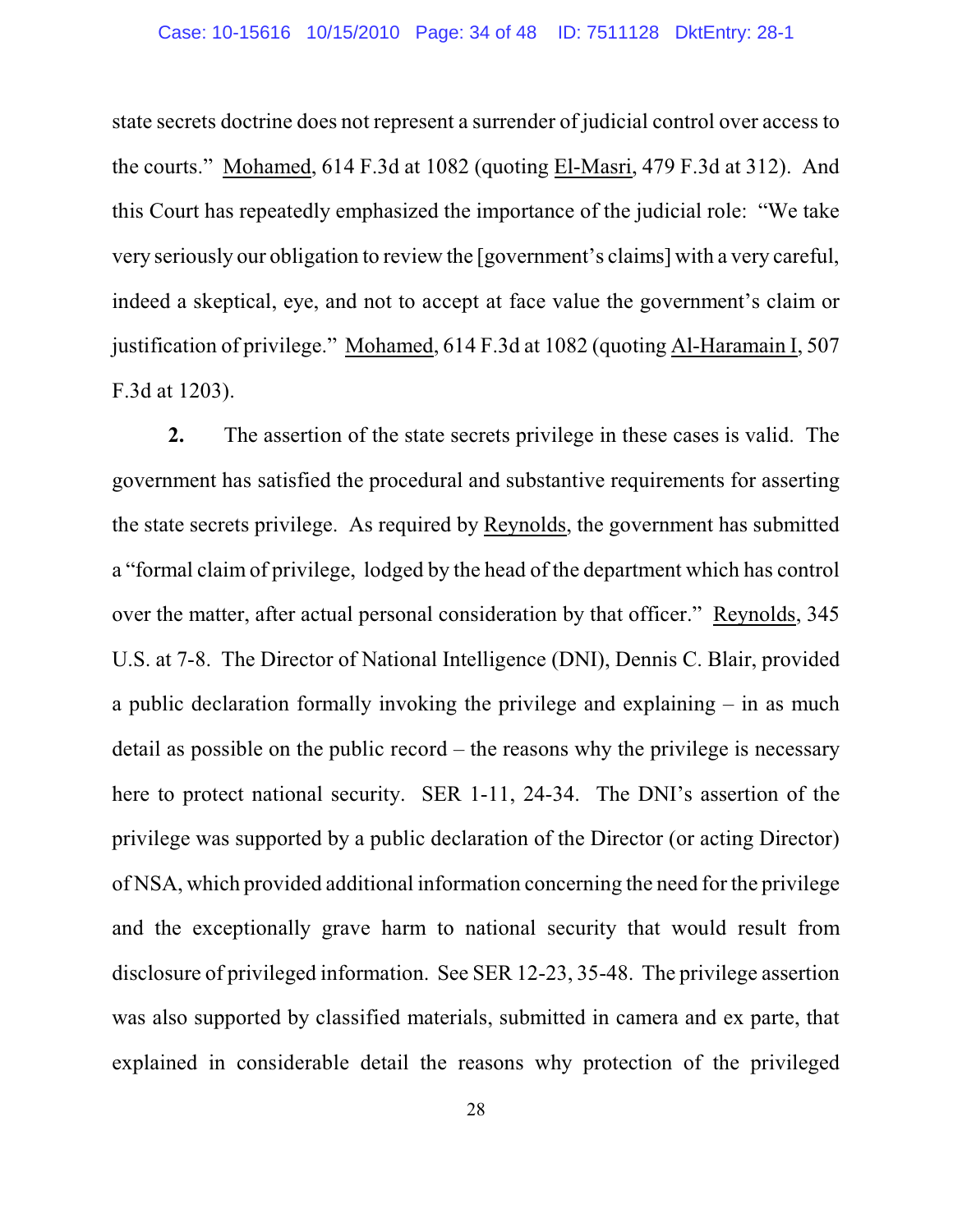#### Case: 10-15616 10/15/2010 Page: 35 of 48 ID: 7511128 DktEntry: 28-1

information is necessary and the harm to national security that could be expected to result from disclosure.

This Court, like the Supreme Court, has observed the need for gravity and deliberation in asserting the privilege. "[T]he decision to invoke the privilege must 'be a serious, considered judgment, not simply an administrative formality.'" Mohamed, 614 F.3d at 1080 (quoting United States v. W.R. Grace, 526 F.3d 499, 507-508 (9th Cir. 2008) (en banc)). The DNI's declarations in these cases reflect the "personal judgment" of the DNI, and – along with the classified materials – include information "presented in sufficient detail for the court to make an independent determination of the validity of the claim of privilege and the scope of the evidence subject to the privilege." Ibid.

The government does not lightly invoke the state secrets privilege or seek dismissal of litigation on the basis of the privilege. The Attorney General announced a policy in September 2009 that emphasized the role of the Department of Justice in ensuring that the privilege will be invoked only to the extent necessary to protect national security, and not to conceal wrongful conduct or for any other improper reason. See Shubert Dkt# 38, Ex.3 (also available at: http://www.justice.gov/ opa/documents/state-secret-privileges.pdf). This Court recently emphasized the significance of that policy. See Mohamed, 614 F.3d at 1080 ("Although Reynolds does not require review and approval by the Attorney General when a different agency head has control of the matter, such additional review by the executive branch's chief lawyer is appropriate and to be encouraged."). The Executive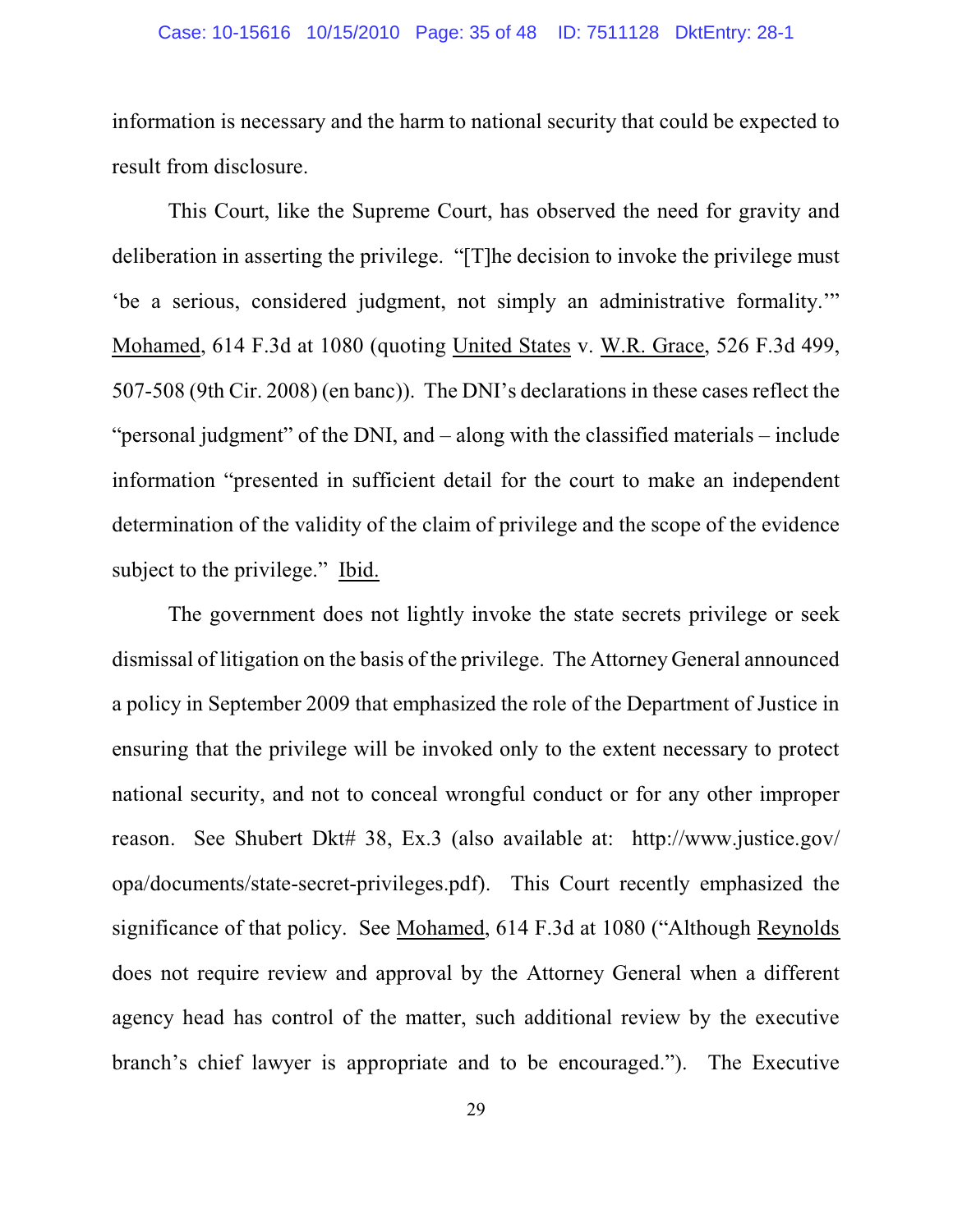#### Case: 10-15616 10/15/2010 Page: 36 of 48 ID: 7511128 DktEntry: 28-1

recognizes that the privilege should be invoked only rarely, and the Attorney General's policy ensures that any claim of privilege will be subject to independent scrutiny by the Department of Justice to ensure an additional level of review, ensuring that the privilege is invoked only where and to the extent necessary to protect national security, and never for an improper purpose.<sup>9</sup>

The invocation of the privilege in these cases was timely. This Court, like other courts of appeals, has unequivocally recognized that "the government may assert a Reynolds privilege claim prospectively, even at the pleading stage, rather than waiting for an evidentiary dispute to arise during discovery or trial." Mohamed, 614 F.3d at 1081. Here, the declarationssupporting the privilege assertion explained the harm to national security that could be expected to result from disclosures of privileged information if the litigation were permitted to continue. See SER 1-48.

The formal invocation of the privilege in these cases covers two key categories of information that are central to plaintiffs' claims. First, the assertion of privilege covers "[i]nformation that may tend to confirm or deny whether the plaintiffs have been subject to any alleged NSA intelligence activity that may be at issue in this matter." The DNI explained, as much as possible on the public record, why such

<sup>&</sup>lt;sup>9</sup> The claim of privilege in Shubert, submitted to the district court on October 30, 2009, wasreviewed and approved by the Attorney General under the Department of Justice policy. See Shubert Dkt# 38, at 6 n.8; id., Ex.3. The Shubert privilege claim was substantively identical to the privilege asserted in Jewel, which was submitted before the Department of Justice policy took effect, but the ongoing claim of privilege in that case was nevertheless reviewed and approved at the highest levels.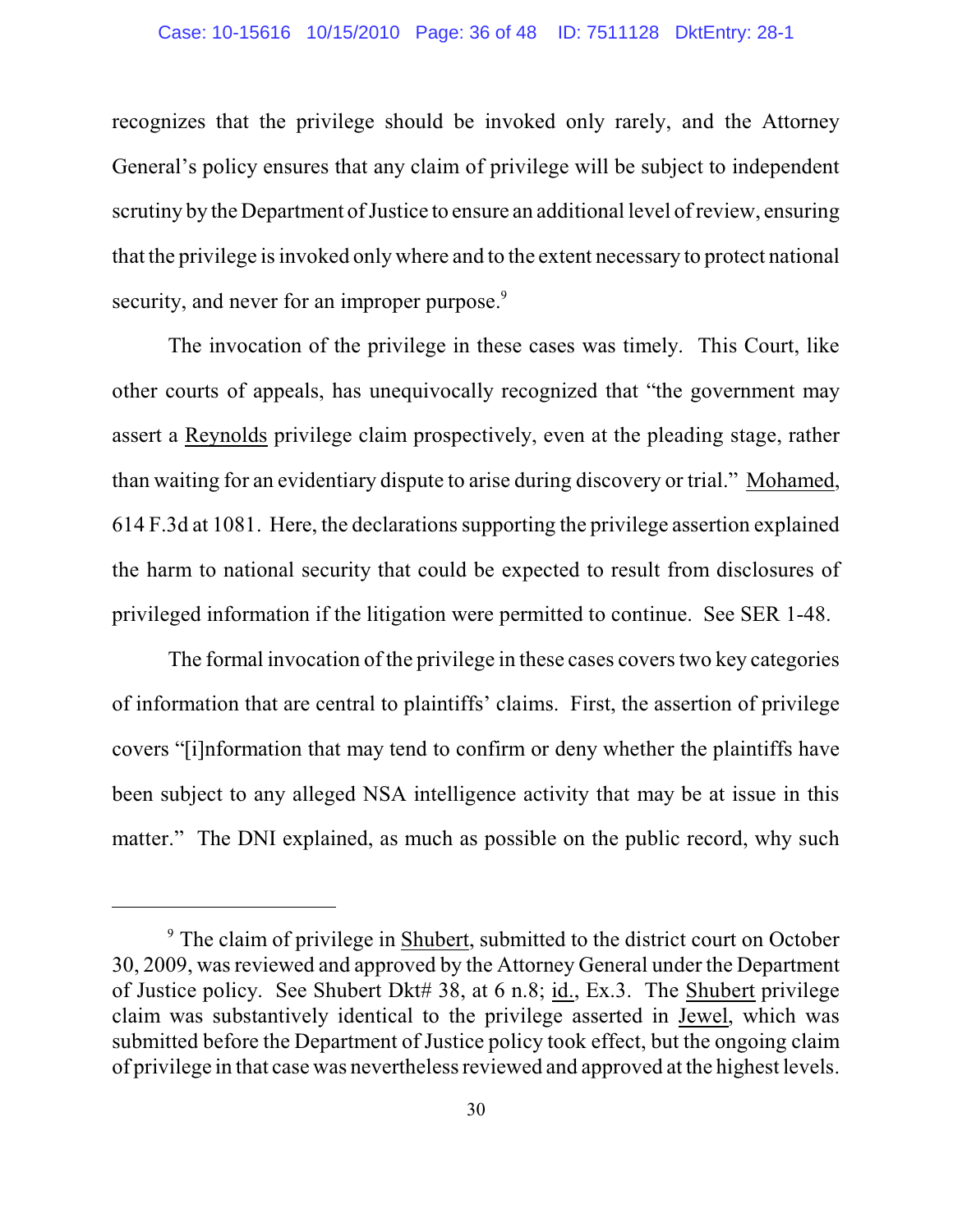### Case: 10-15616 10/15/2010 Page: 37 of 48 ID: 7511128 DktEntry: 28-1

information must be protected from disclosure. The government cannot confirm or deny whether any individual is or has been subject to surveillance activities, as doing so would cause exceptionally grave harm to the national security: Confirming that an individual is a target of surveillance would allow the individual to evade future efforts, thus diminishing the ability to collect intelligence information. And the only way to assure that such information is kept secret is to refrain from identifying those who are not the subjects of surveillance, because the absence of such reassurance in another case would thereby identify actual targets of surveillance. Moreover, even denials could reveal the scope of intelligence activities as well as the existence of what may be secure channels for enemies of the United States to shield their communications. See SER 7-8, 19-20, 30-31, 44-45.

The privilege assertion also covers any information "concerning NSA intelligence activities, sources, or methods that may relate to or be necessary to adjudicate the plaintiffs' claims." SER 8, 31. This category includes any information concerning "allegations that NSA, with the assistance of telecommunications companies, has indiscriminately intercepted the content and obtained large quantities of communications records." Ibid. This includes information "concerning the operation ofthe now-defunct Terrorist Surveillance Program," as well asinformation demonstrating "that the NSA does not otherwise conduct a dragnet of content surveillance as the plaintiffs allege." Ibid. It also includes "information concerning whether or not the NSA obtains communications records from telecommunications companies." Ibid. Revealing such information would require disclosure of "highly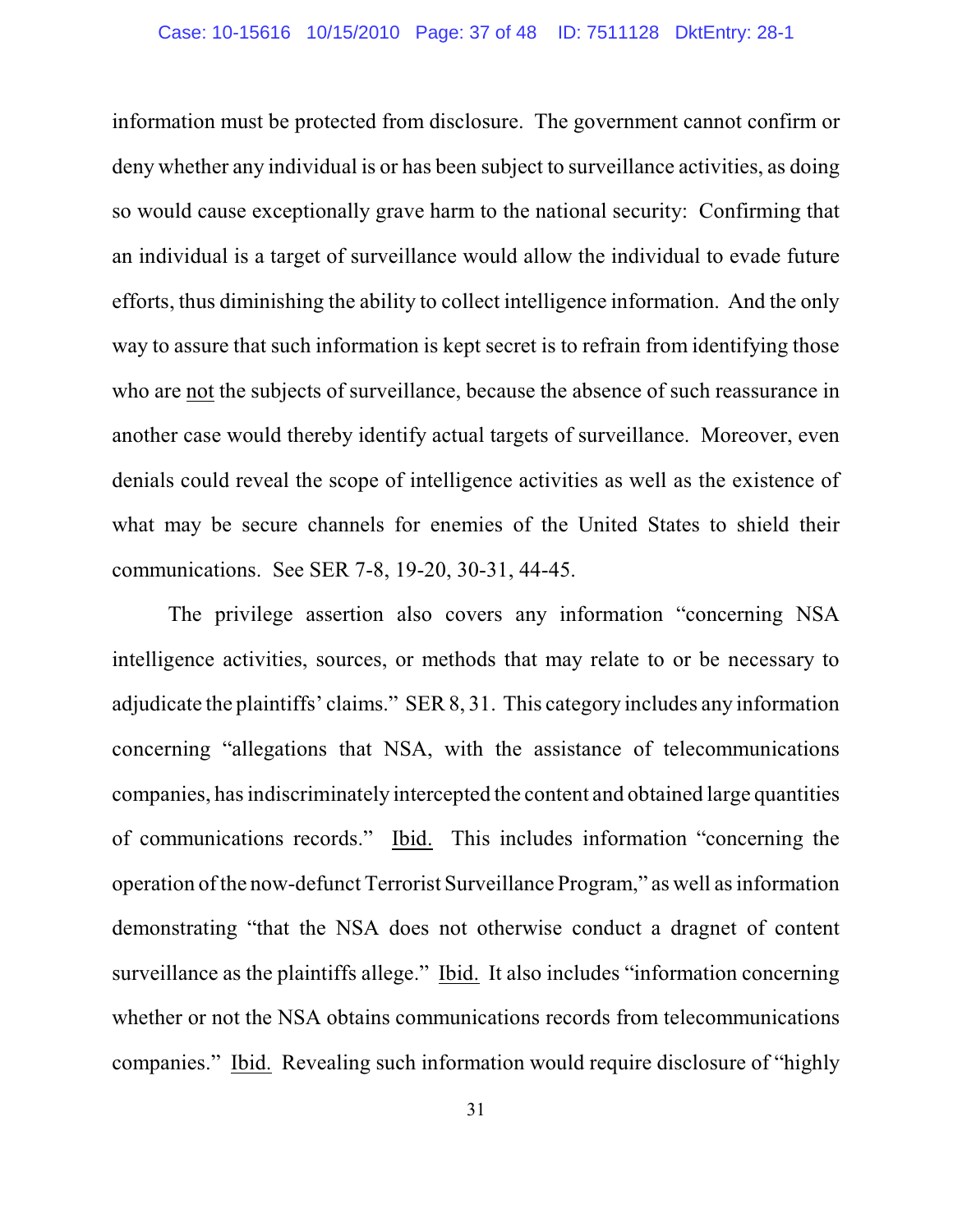classified NSA intelligence sources and methods about the operation of the TSP and other NSA intelligence activities, \* \* \* which would cause exceptionally grave harm to national security." Id. at 9, 32. Similarly, disclosing information that would confirm or deny whether NSA obtained transaction records fromtelecommunications companies would cause exceptionally grave harm to national security by revealing whether or not NSA "utilizes particular intelligence sources and methods and, thus, the NSA's capabilities or lack thereof." Ibid. Finally, the privilege assertion covers information that would confirm or deny whether any telecommunications provider has assisted NSA with alleged intelligence activities. Disclosure of such information "would reveal to foreign adversaries whether or not the NSA utilizes particular intelligence sources and methods and, thus, would either compromise actual sources and methods or disclose that the NSA does not utilize a particular source or method." Ibid. And confirming or denying whether NSA has had an intelligence relationship with private companies would cause exceptional harm to national security by, among other things, revealing to foreign adversariesthe channels of communication thatmay or may not be secure. See SER 9-10, 22, 32-33, 47.

This Court must also review the claim of privilege to determine that the information at issue is properly subject to the state secrets privilege. See Mohamed, 614 F.3d at 1081. The federal judiciary plays an essential role in conducting an independent review to ensure that the information is privileged. The Court must satisfy itself, "from all the circumstances of the case, that there is a reasonable danger that compulsion of the evidence will expose \* \* \* matters which, in the interest of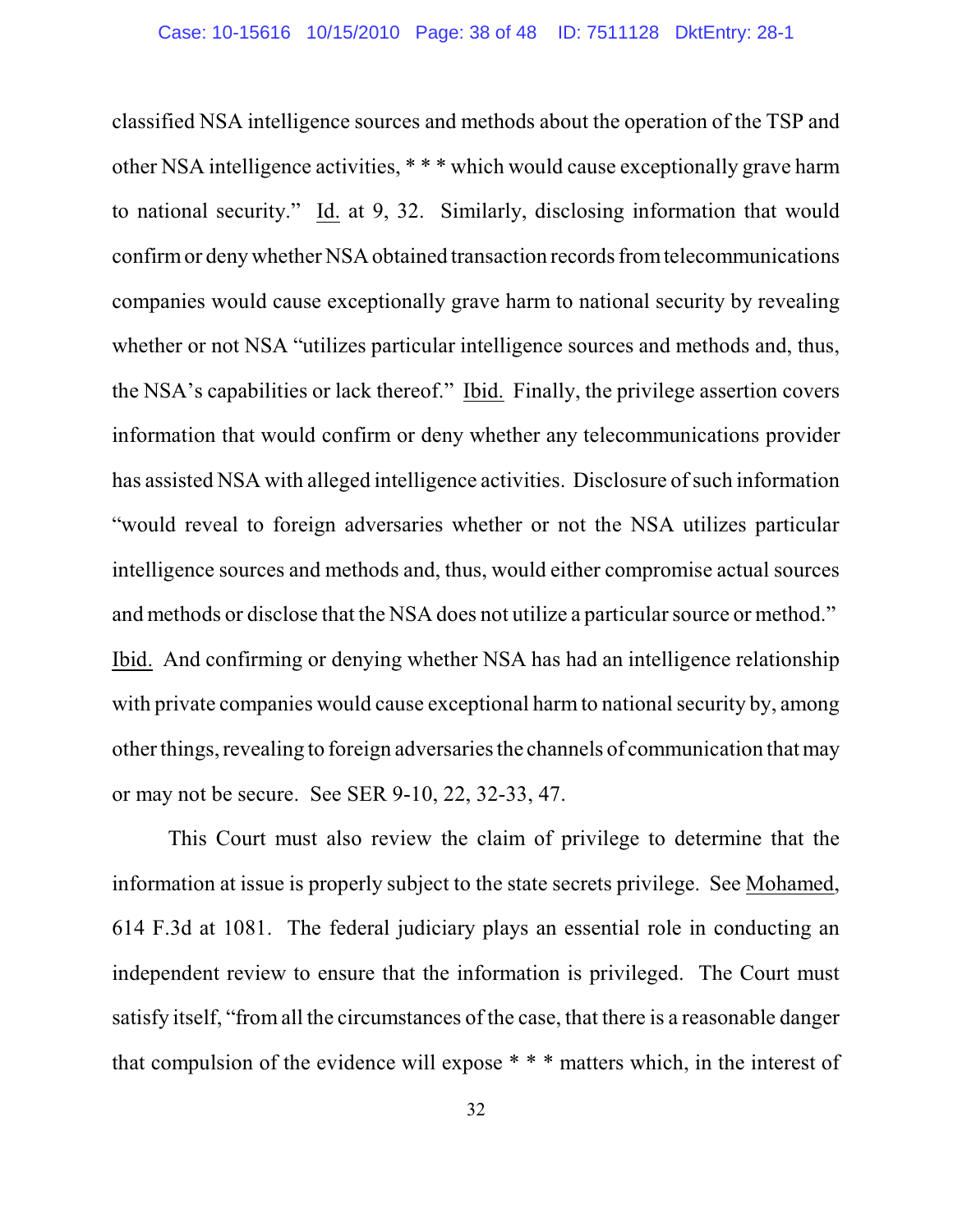#### Case: 10-15616 10/15/2010 Page: 39 of 48 ID: 7511128 DktEntry: 28-1

national security, should not be divulged." Reynolds, 345 U.S. at 10. The Court here can readily make that determination based on the classified materials submitted in support of the privilege, as well as the public declarations.

The Court's review must be undertaken with appropriate deference to the comparative expertise of the Executive Branch's intelligence officials in assessing the significance of threats to our national security. See Al-Haramain I, 507 F.3d at 1203 ("acknowledg[ing] the need to defer to the Executive on matters of foreign policy and national security"; the Court "surely cannot legitimately find ourselves second guessing the Executive in this arena"), quoted in Mohamed, 614 F.3d at 1081-1082; see also, e.g., Northrop, 751 F.2d at 402; El-Masri, 479 F.3d at 305. And the Court's review of the privilege must be undertaken cautiously, "without forcing a disclosure of the very thing the privilege is designed to protect." Mohamed, 614 F.3d at 1082 (quoting Reynolds, 345 U.S. at 8).

Here, the very concerns that this Court has previously recognized as valid reasons for invoking the privilege are presented by plaintiffs' claims. See Al-Haramain I, 507 F.3d at 1203 ("disclosure of information concerning the Sealed Document and the means, sources and methods of intelligence gathering in the context of this case would undermine the government's intelligence capabilities and compromise national security"). Indeed, the concerns are even more apparent in this case, which does not concern the TSP (an acknowledged program, although many details remain unconfirmed, and are subject to the claim of privilege). Instead, plaintiffs in these cases allege that NSA is undertaking surveillance pursuant to a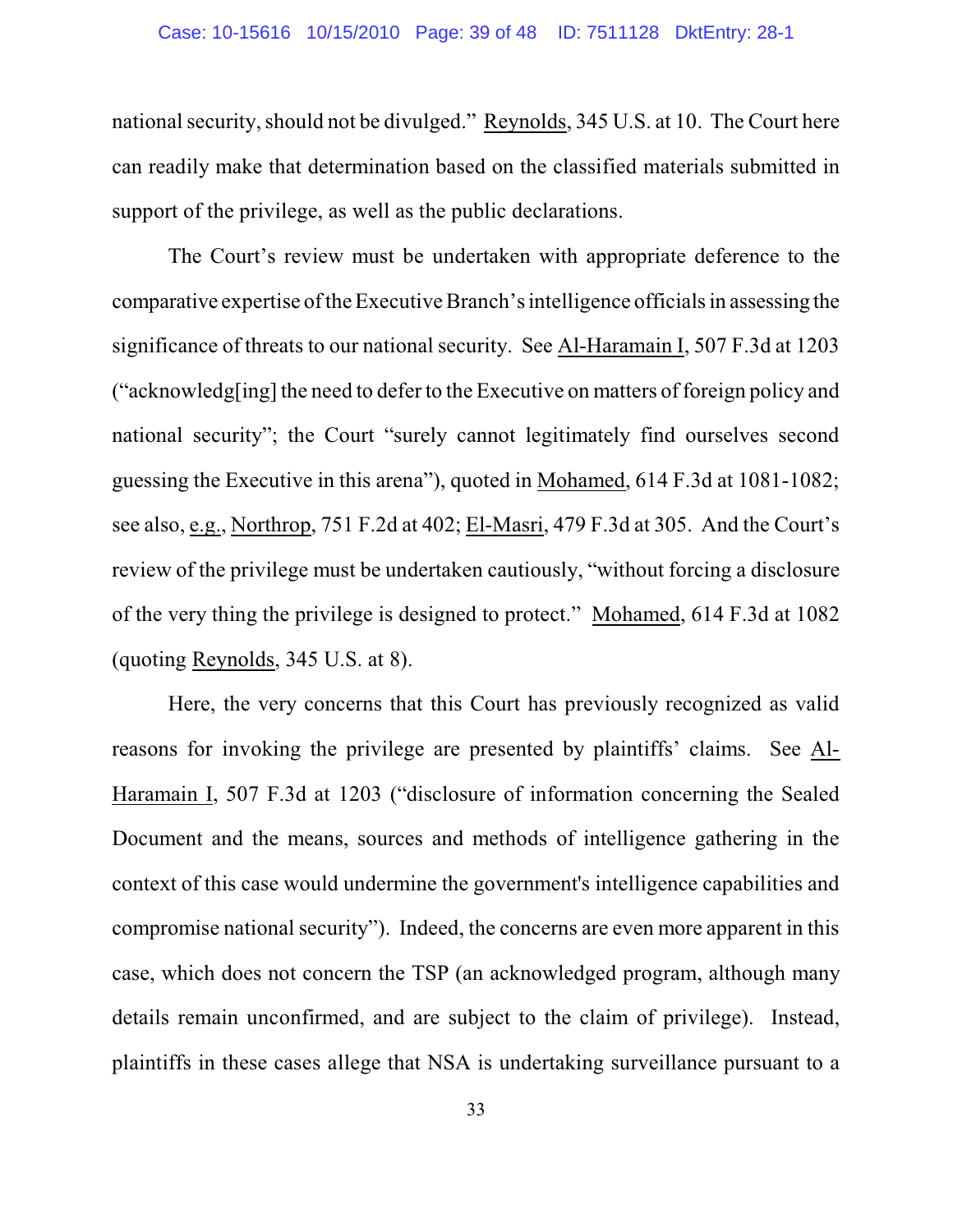program that has neither been confirmed nor denied. As the state secrets declarations make clear, disclosure of any information that might confirm or deny whether NSA conducts such surveillance would cause exceptionally grave harm to national security. As in Al-Haramain I and Mohamed, the Court need "not accept at face value the government's claim or justification of privilege." Ibid., quoted in Mohamed, 614 F.3d at 1082. The public and classified record in this case elucidate the specific concerns underlying the DNI's conclusion that disclosure of the privileged information would harm national security. And the Attorney General has reviewed the claim of privilege, ensuring that it complies with the Department of Justice policies. See Mohamed, 614 F.3d at 1090 ("That certification here is consistent with our independent conclusion, having reviewed the government's public and classified declarations, that the government is not invoking the privilege to avoid embarrassment or to escape scrutiny of its \* \* \* policies, rather than to protect legitimate national security concerns.").

**3.** The final step in reviewing the assertion of the state secrets privilege is for the Court to "assess whether it is feasible for the litigation to proceed without the protected evidence and, if so, how." Mohamed, 614 F.3d at 1082. Here, the cases must be dismissed because litigation of plaintiffs' claims – including the threshold requirement of standing – is impossible without the privileged information.

Mostsignificantly, plaintiffs cannot demonstrate any injury in fact because the effect of the privilege is to remove any evidence "that may tend to confirm or deny whether the plaintiffs have been subject to any alleged NSA intelligence activity that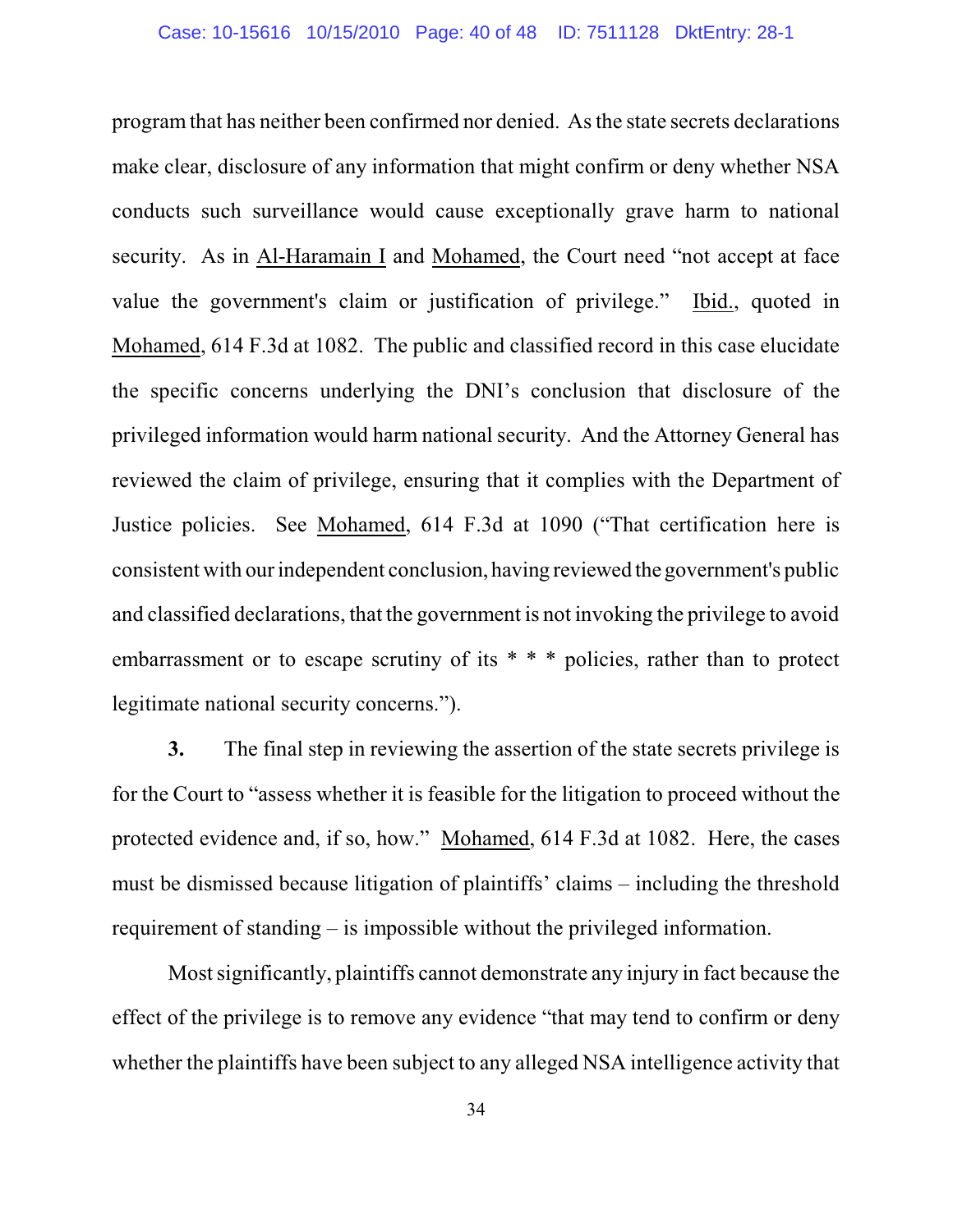may be at issue in this matter." SER 7-8, 30-31. Thus, plaintiffs cannot satisfy their burden to demonstrate Article III standing. The Sixth Circuit has held that similar claims must be dismissed where the assertion of the state secrets privilege precludes a determination of standing. See ACLU v. NSA, 493 F.3d 644 (6th Cir. 2007), cert. denied, 552 U.S. 1179 (2008). And this Court has recognized that the state secrets privilege precludes a showing of standing where a plaintiff would need to rely on privileged evidence. See Al-Haramain I, 507 F.3d at 1205 ("Al-Haramain cannot establish that it suffered injury in fact, a 'concrete and particularized' injury, because the Sealed Document, which Al-Haramain alleges proves that its members were unlawfully surveilled, is protected by the state secrets privilege.").

Apart from the question of standing, the removal of privileged information from this litigation would also preclude litigation of the merits of plaintiffs' claims. The state secrets privilege protects fromdisclosure any information "concerning NSA intelligence activities, sources, or methods that may relate to or be necessary to adjudicate the plaintiffs' claims." SER 8, 30. Without that privileged information, plaintiffs cannot make out a prima facie case that the alleged surveillance even exists, let alone that it might violate any constitutional or statutory provision.

Plaintiffs might seek to rely on news reports and other public sources. Those sources would necessarily be inadequate to prove their case because the government has not confirmed or denied the alleged activities plaintiffs seek to challenge, and speculation by others would not suffice to demonstrate the truth of plaintiffs' claims. But even if plaintiffs could make out a prima facie case, the privilege would preclude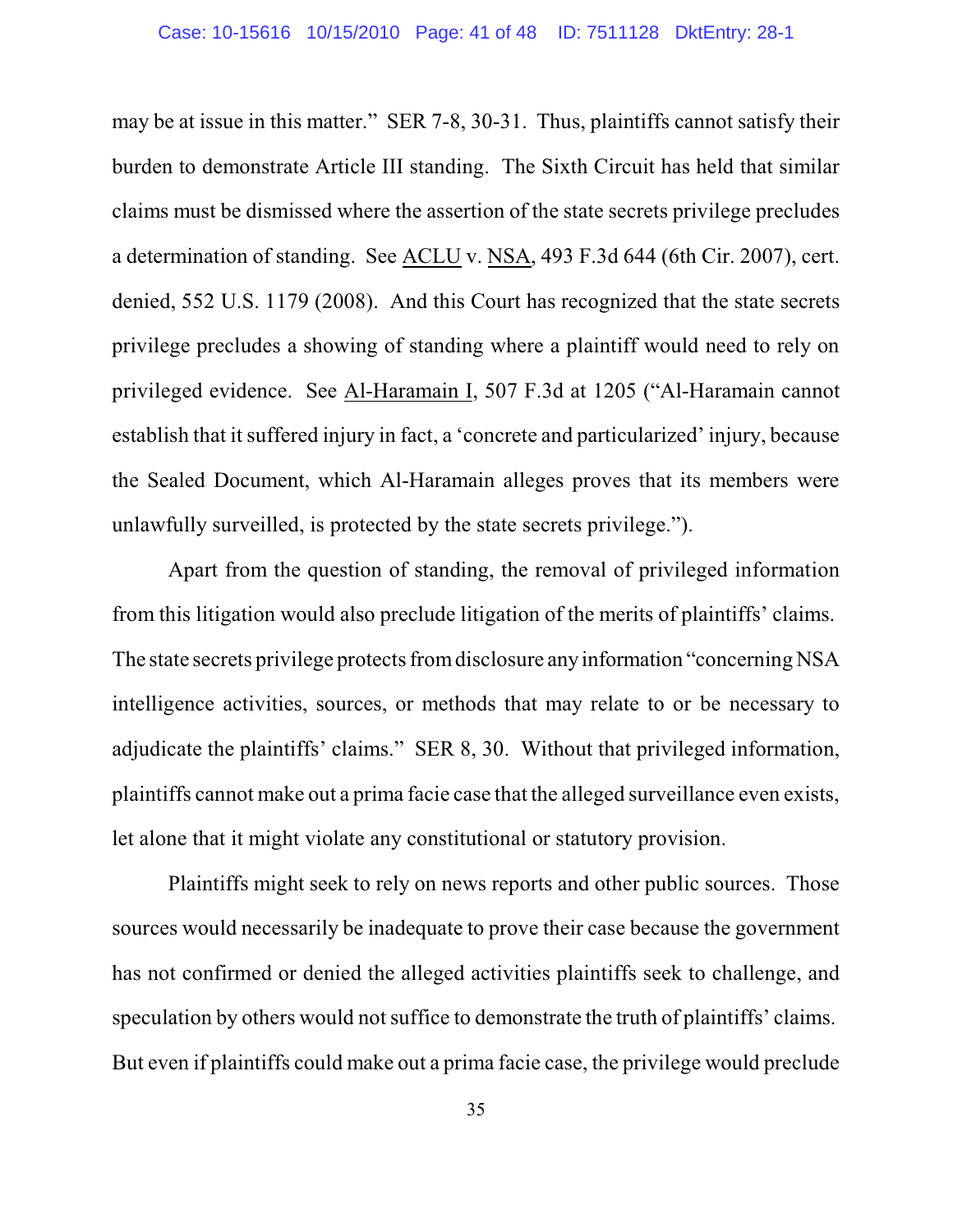defendants from presenting their defenses. Cf. Mohamed, 614 F.3d at 1090 ("we conclude that even assuming plaintiffs could establish their entire case solely through nonprivileged evidence – unlikely as that may be – any effort by  $\lceil$  defendant $\rceil$  to defend would unjustifiably risk disclosure of state secrets") (citing El-Masri, 479 F.3d at 309, concluding that "virtually any conceivable response [by defendants] would disclose privileged information").<sup>10</sup>

Plaintiffs' claims expresslyseek to challenge the legality of alleged clandestine intelligence activities. This case does not concern the TSP, which has been publicly acknowledged by government officials but is no longer in existence. Rather, plaintiffs expressly intend to use this litigation to force disclosure of other alleged intelligence activities, sources, and methods. As the DNI and the NSA Director explained in detail, those claims cannot be litigated without privileged information, the disclosure of which would cause exceptionally grave harm to national security.

 $10$  The inability to present defenses is also a serious concern for the defendants in Jewel who have been sued in their individual capacity. Those defendants would normally be entitled to seek summary judgment on qualified immunity grounds even before discovery. See, e.g., Anderson v. Creighton, 483 U.S. 635, 640 n.2 (1987) (individual capacity claims against government officialsshould "be resolved prior to discovery and on summary judgment if possible"); Davis v. Scherer, 468 U.S. 183, 194 n.12 (1984) (recognizing right of federal officials sued in individual capacity to raise qualified immunity as defense to claims alleging violation of federal statutory or constitutional rights). In this case, however, the invocation of the state secrets privilege would foreclose the individual-capacity defendants from using any of the privileged information to support any claim they may have to a qualified immunity defense.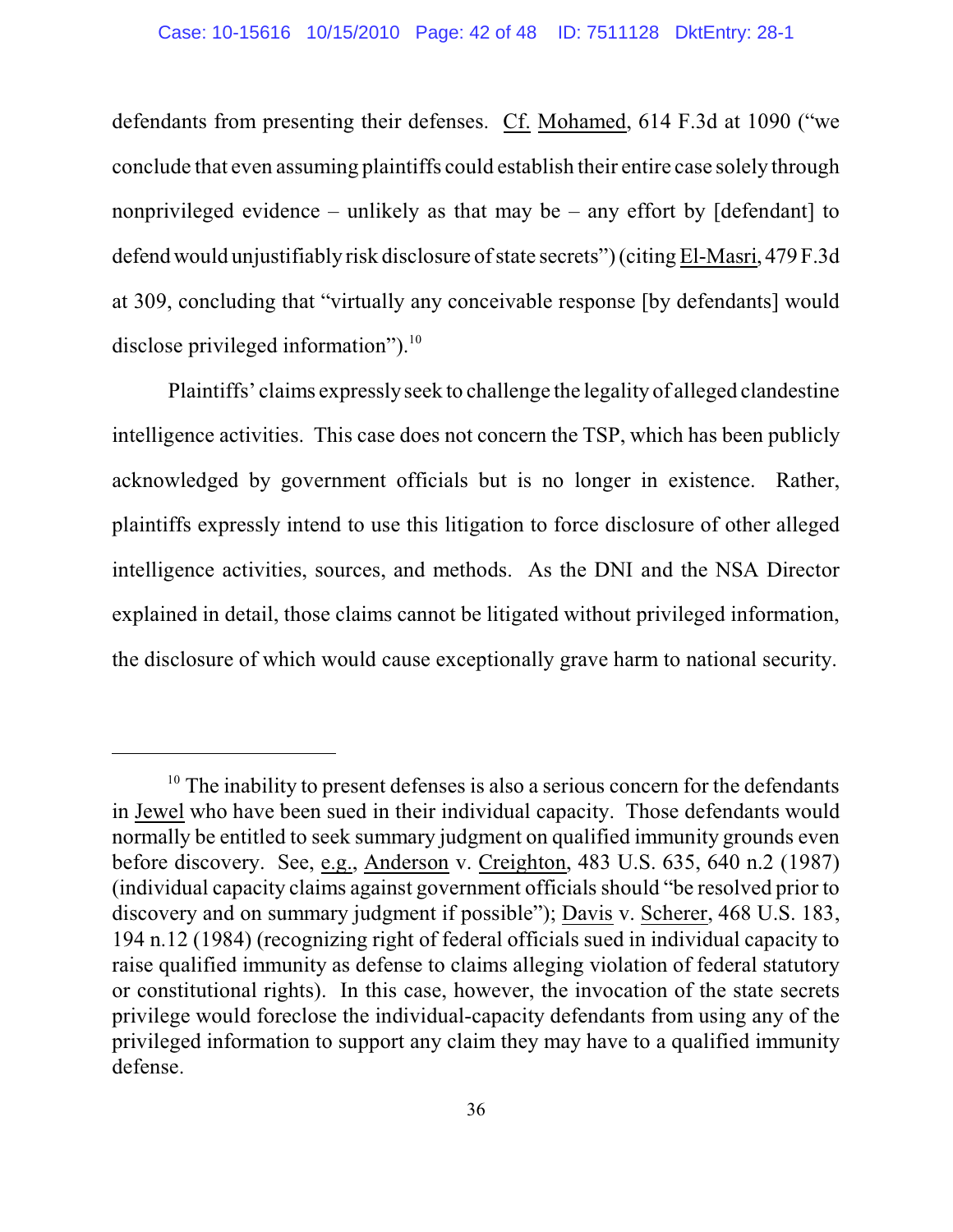#### Case: 10-15616 10/15/2010 Page: 43 of 48 ID: 7511128 DktEntry: 28-1

Although the district court in this case did not rule on the state secrets privilege assertion or its effect on this litigation, those issues are properly before this Court. The privilege has been invoked, and the public declarations, as well as the classified material, in support of the privilege assertion are in the record before this Court on appeal. And this Court can conduct its own inquiry into the effect of the privilege assertion on this litigation. This Court in Mohamed so held, disagreeing with the dissent's call for a remand to allow the district court to undertake that inquiry. See Mohamed, 614 F.3d at 1087 n.10 ("we find remand unnecessary because our own Reynolds analysis persuades us that the litigation cannot proceed"). The Court should do likewise here.

Indeed, there is "no point, and much risk, in  $***$  prolonging the process" by remanding to the district court for initial consideration of the effect of the privilege assertion in this case. Unnecessarily prolonging resolution of this dispute risks inadvertent disclosure of privileged information, with the exceptionally grave harm to national security that would result from such disclosure. Remand could require additional in camera and ex parte submission of the highly sensitive information in support of the privilege. And every such instance of disclosure poses additional risks. See Halkin I, 598 F.2d at 7 ("It is not to slight judges, lawyers, or anyone else to suggest that any such disclosure carries with it serious risk that highly sensitive information may be compromised.") (quoting Alfred A. Knopf, Inc. v. Colby, 509 F.2d 1362, 1369 (4th Cir.), cert. denied, 421 U.S. 992 (1975)). Indeed, the Supreme Court acknowledged such a risk in Reynolds. See, e.g., Reynolds, 345 U.S. at 10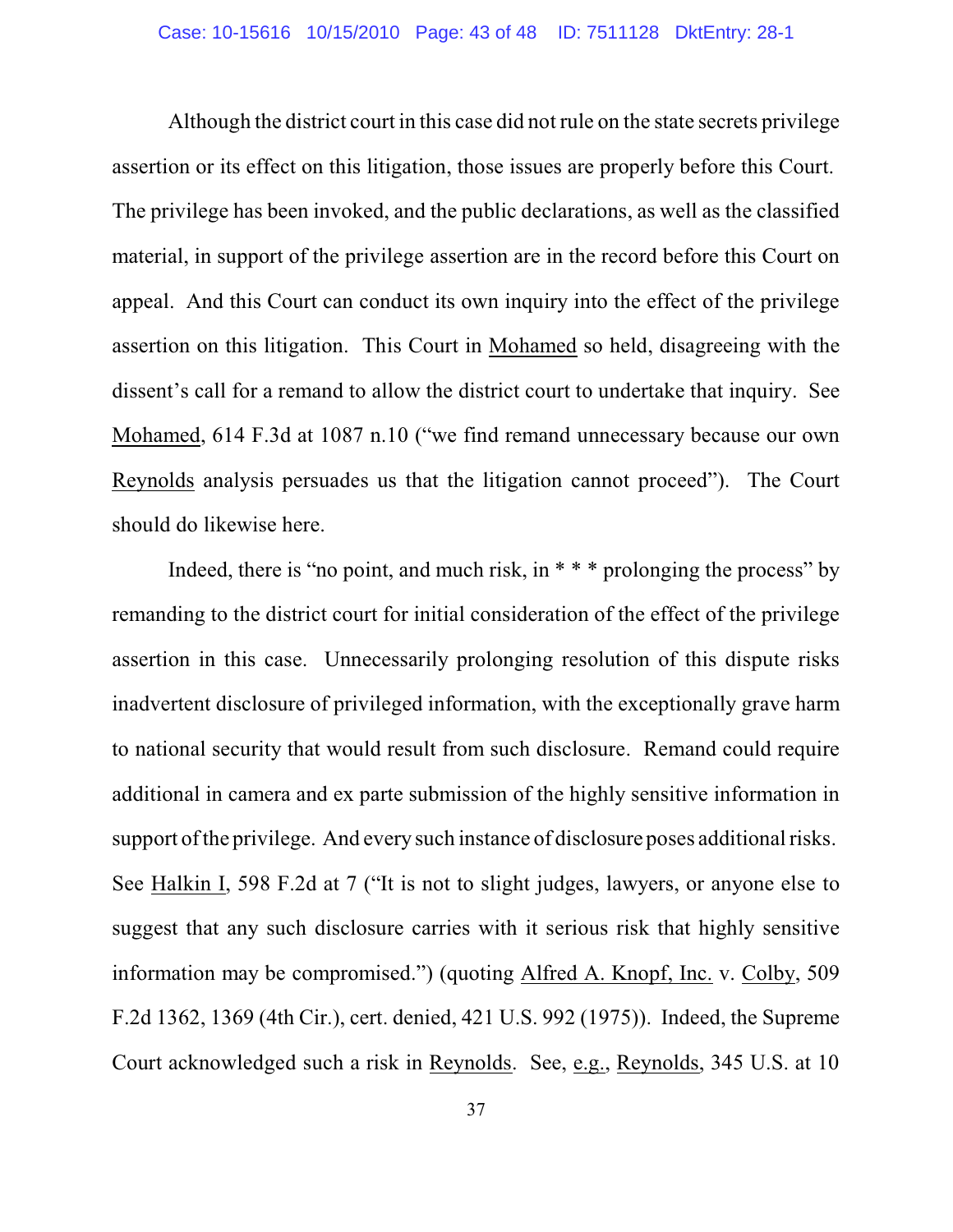#### Case: 10-15616 10/15/2010 Page: 44 of 48 ID: 7511128 DktEntry: 28-1

("the court should not jeopardize the security which the privilege is meant to protect by insisting upon an examination of the evidence, even by the judge alone, in chambers"); see also Sterling v. Tenet, 416 F.3d 338, 348 (4th Cir. 2005), cert. denied, 546 U.S. 1093 (2006) ("Inadvertent disclosure during the course of a trial – or even in camera – is precisely the sort of risk that Reynolds attempts to avoid.").

**4.** Plaintiffs in these cases cannot prevail by seeking to avoid the effect of the state secrets privilege. The district court correctly recognized that plaintiffs here cannot demonstrate that they are aggrieved persons within the meaning of FISA and thus cannot make out standing or a prima facie case on the merits. See Jewel ER 17- 18. For that reason, plaintiffs cannot argue that the state secrets privilege is displaced in this case. Cf. In re NSA Telecomm. Records Lit., 564 F. Supp. 2d 1109, 1117- 1124 (N.D. Cal. 2008) (Al-Haramain II).<sup>11</sup>

Thus, even if the district court in Al-Haramain II were correct that FISA could implicitly displace the state secrets privilege in some FISA cases, plaintiffs here cannot rely on that rationale because they cannot demonstrate an entitlement to proceed under FISA. Standing – and specifically, "aggrieved person" status under FISA – must be demonstrated at the outset, and plaintiffs cannot rely on privileged

 $11$  The district court in Al-Haramain II concluded that a provision in FISA displaced (or preempted) the state secrets privilege in that case. The government disagrees with that decision, but has not had an opportunity to challenge it on appeal, as it was set forth in a non-final order, and the case remains pending in district court. Notably, that case also recognized that plaintiffs could notrely on privileged evidence to demonstrate standing. See Al-Haramain II, 564 F. Supp. 2d at 1134.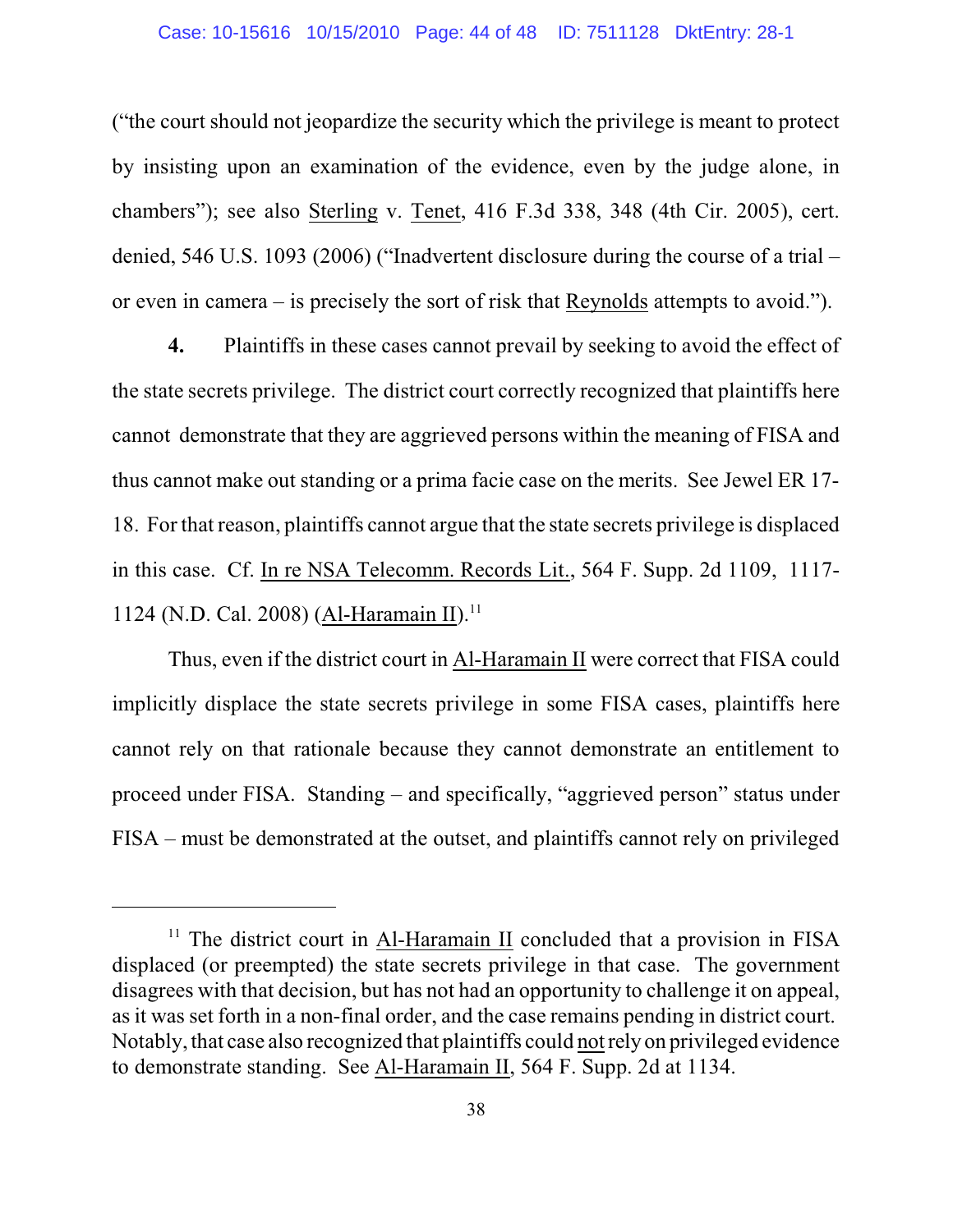### Case: 10-15616 10/15/2010 Page: 45 of 48 ID: 7511128 DktEntry: 28-1

evidence to carry that burden. Any evidence that "may tend to confirm or deny whether the plaintiffs have been subject to any alleged NSA intelligence activity that may be at issue in this matter" is privileged and unavailable to plaintiffs. SER 7-8, 30-31. Here, plaintiffs allege that they have been subject to surveillance, but they offer nothing to support such a claim but bare speculation and the unsupported suggestion that virtually all Americans have been subject to such alleged surveillance if they use the telephone or the internet. As the district court concluded, that is not sufficient. Jewel ER 17-18.

**5.** The concerns expressed in the public declarations are amplified and detailed in the classified materials submitted in camera and ex parte in support of the privilege assertion. As we explain in more detail below, those materials confirm that the privilege was appropriately invoked in this case, and that dismissal is required.

# **[Classified Material Redacted]**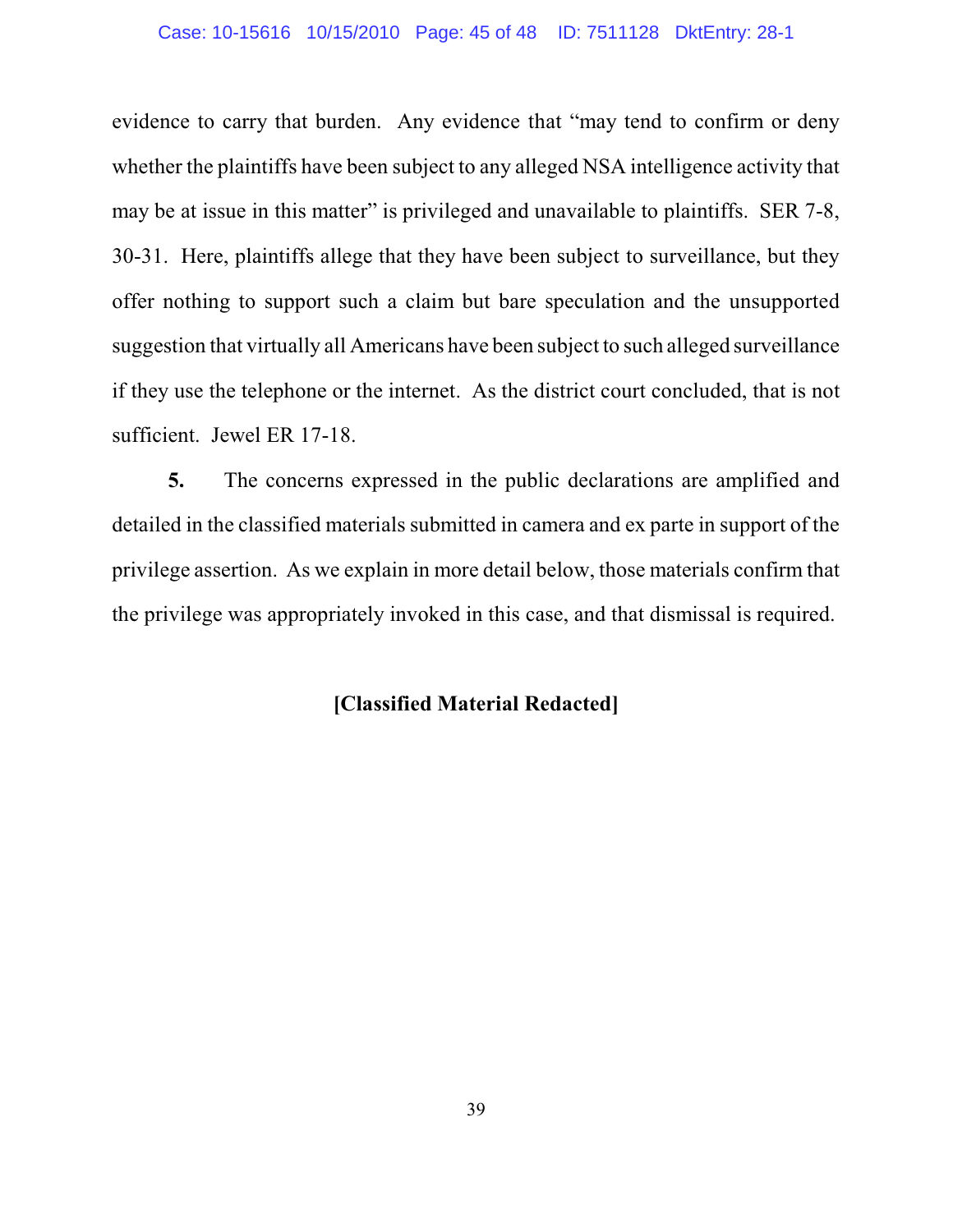Case: 10-15616 10/15/2010 Page: 46 of 48 ID: 7511128 DktEntry: 28-1

## **CONCLUSION**

For the foregoing reasons, the Court should affirm the judgment of dismissal.

Respectfully submitted,

MICHAEL F. HERTZ *Acting Assistant Attorney General*

DOUGLAS N. LETTER (202) 514-3602 H. THOMAS BYRON III (202) 616-5367 *Attorneys, Appellate Staff Civil Division, Room 7260 U.S. Department of Justice 950 Pennsylvania Avenue, N.W. Washington, D.C. 20530-0001*

OCTOBER 2010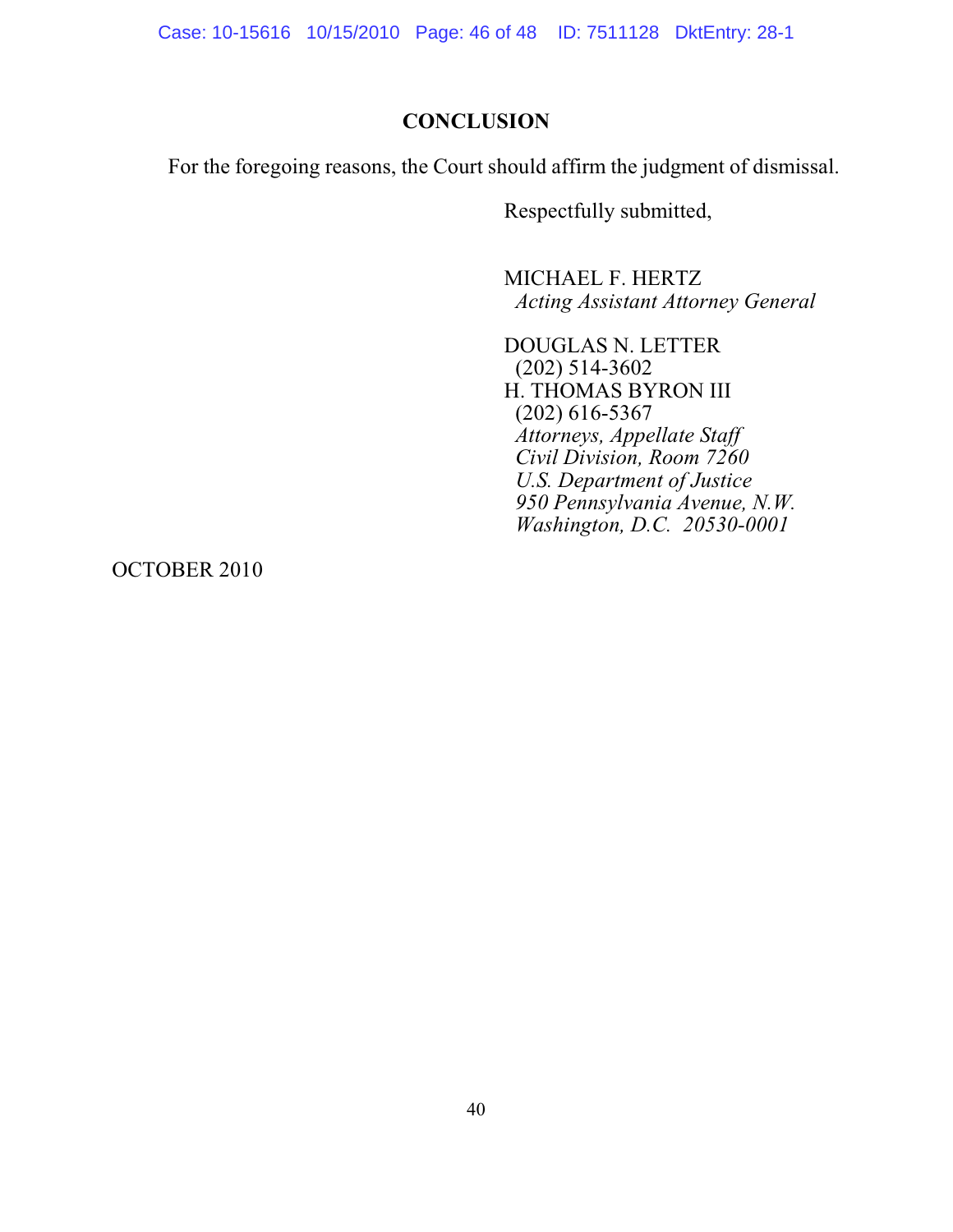# **STATEMENT OF RELATED CASES**

Counsel for the United States are aware of the following related cases within the meaning of this Court's Rule 28-2.6: Hepting v. AT & T Corp., 9th Cir. Nos. 09-16676, et al.; McMurray v. Verizon Communications, Inc., 9th Cir. No. 09-17133.